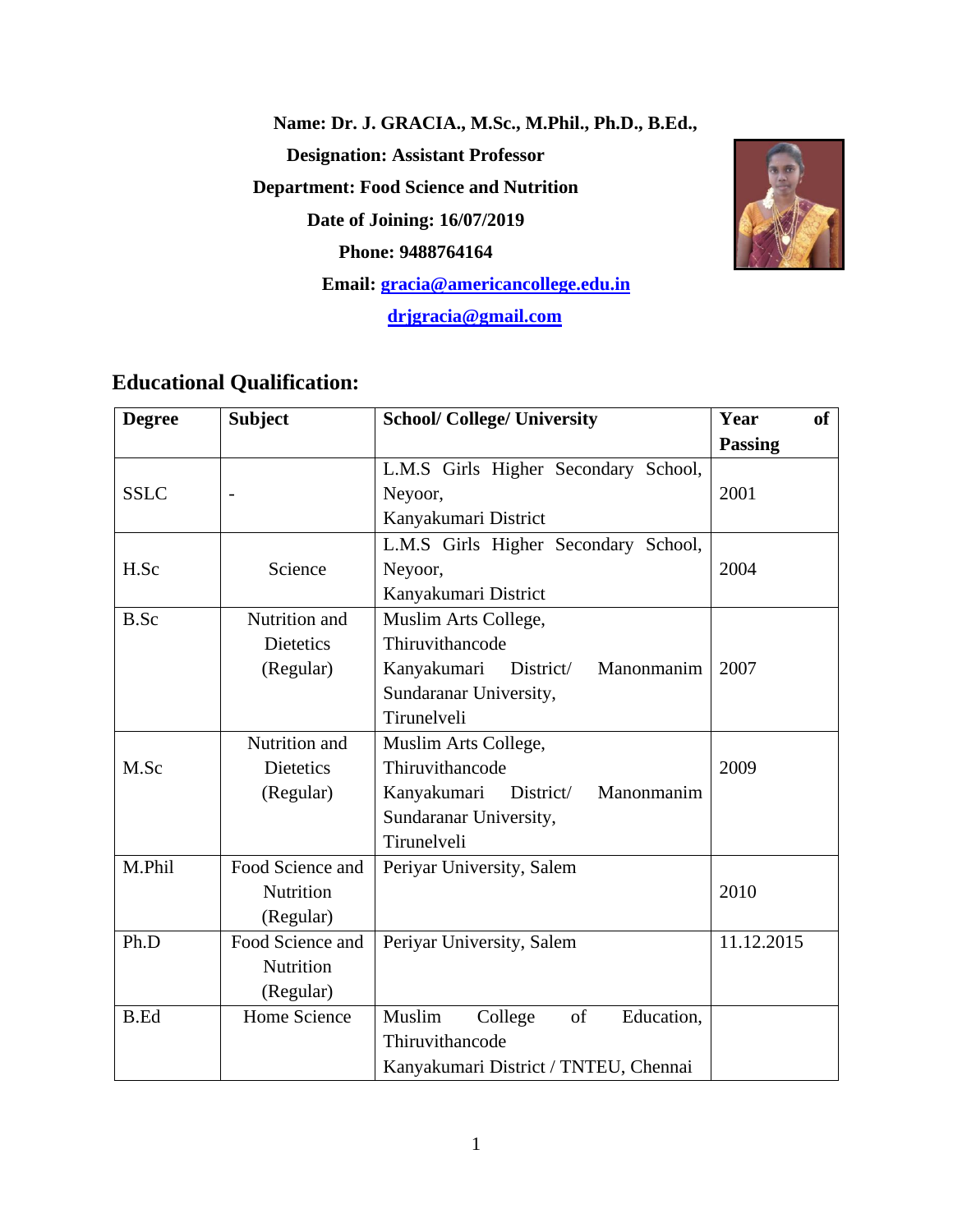#### **Specialization in Teaching:**

Food Science, Therapeutic Diet, Dietetics, Nutrition Science, Family Resource Management, Food Service Management, Human Physiology

#### **Specialization in Research:**

Formulation of Food products

**Research Interests:** Clinical Nutrition, Indian Traditional foods,

#### **Other Work Experience:**

| <b>Designation</b>         | <b>Institution</b>                           | <b>Year From - To</b>    |
|----------------------------|----------------------------------------------|--------------------------|
| Lecturer                   | of<br>Sardar<br>College<br>Nursing,<br>Rajas | 07.02.2011 to 30.09.2011 |
| (Full Time)                | Kavalkinaru, Thirunelveli.                   |                          |
| Lecturer                   | of<br>College<br>Nursing,<br>Sardar<br>Rajas | 01.10.2011 to 30.04.2012 |
| (External)                 | Kavalkinaru, Thirunelveli.                   |                          |
| <b>Assistant Professor</b> | Department of Nutrition and Dietetics,       | 07.07.2015 to 30.07.2019 |
| (Full Time)                | Muslim Arts College, Thiruvithancode.        |                          |
| <b>Assistant Professor</b> | Department of Food Science and Nutrition,    | 16.07.2019 to Till date  |
| (Full Time)                | The American College, Madurai                |                          |
|                            | of Food<br>Processing<br>Department<br>and   |                          |
| Coordinator                | Preservation, B.Voc /<br>M.Voc<br>Degree     | 08.02.2021 to Till date  |
|                            | Programme, The American College, Madurai     |                          |

#### **Membership in Professional Bodies:**

| Sl. No         | <b>Details</b>                                                                  |
|----------------|---------------------------------------------------------------------------------|
|                | Board member for PG syllabus in the Department of Nutrition and Dietetics BOS,  |
|                | Sadak Athullahappa College, Thirunelveli from 2021.                             |
| $\overline{2}$ | Subject Expert for constructive feedback of the syllabus for UG syllabus in the |
|                | Department of Food Science and Nutrition BOS, Holy Cross Home Science College,  |
|                | Thoothukudi from 2022.                                                          |
| 3              | Subject Expert for constructive feedback of the syllabus for PG syllabus in the |
|                | Department of Food Science and Nutrition BOS, Holy Cross Home Science College,  |
|                | Thoothukudi from 2022.                                                          |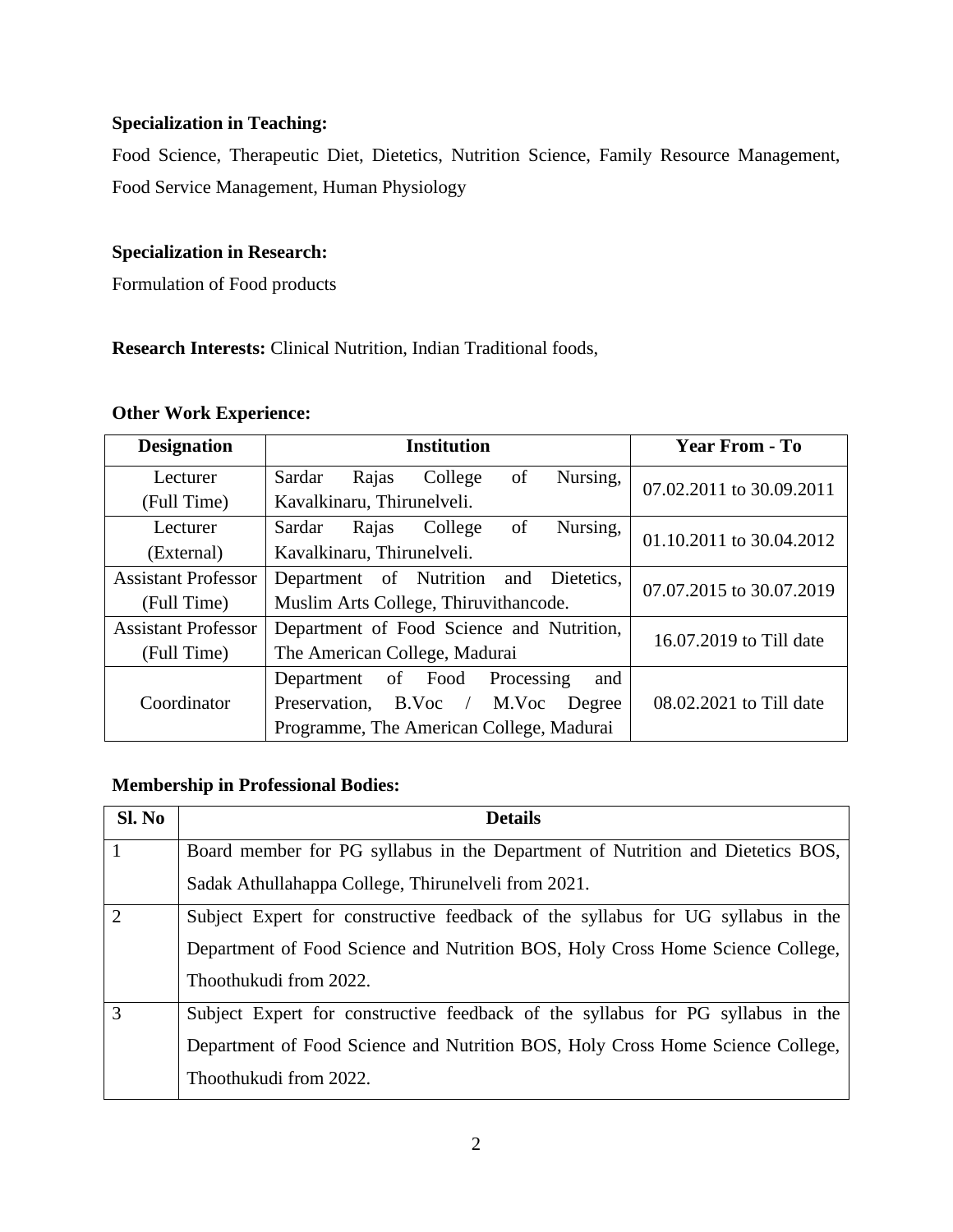**Articles Published in International Journals:**

| SI.                 | <b>Journal</b> name                                                                                                                       | <b>Organized by</b>                                                             | <b>Date</b>                    | <b>Title of the Article</b>                                                                                                                                                      |
|---------------------|-------------------------------------------------------------------------------------------------------------------------------------------|---------------------------------------------------------------------------------|--------------------------------|----------------------------------------------------------------------------------------------------------------------------------------------------------------------------------|
| N <sub>0</sub>      |                                                                                                                                           |                                                                                 |                                |                                                                                                                                                                                  |
| $\mathbf{1}$        | International<br>Journal<br>of Current Science                                                                                            | Vol.9, 050-057,<br>ISSN: 0975-833X                                              | October<br>2010                | Optimization of Sun-Dried<br>olifera<br>Flower<br><b>Moringa</b>                                                                                                                 |
|                     |                                                                                                                                           |                                                                                 |                                | Powder<br>Incorperated<br>Chappathi using Response<br><b>Surface Methodology</b>                                                                                                 |
| $\overline{2}$      | International<br>Journal<br>Food<br>of<br>and<br>Nutritional<br>Sciences<br>(IJFANS)                                                      | Vol.2, Iss.3, 66-<br>73<br>ISSN: 2320-7876                                      | September<br>2013              | Optimization of Oven-Dried<br>Moringa<br>olifera<br>Flower<br>Powder<br>Incorperated<br>Chappathi using Response<br><b>Surface Methodology</b>                                   |
| 3                   | International<br>Journal<br>of Agricultural and<br>Food<br>Science,<br>Universal<br>Research<br>Publications                              | $4(3)$ ,<br>100-105.<br>ISSN: 2249-8516                                         | September<br>2014              | Optimization of Fiber Rich<br>Barnyard<br>Millet<br><b>Bran</b><br>Cookies<br>Using<br>Response<br><b>Surface Methodology</b>                                                    |
| $\overline{4}$<br>5 | International<br>Journal<br>Innovative<br>of<br>Research in Science,<br>Engineering<br>and<br>Technology,<br><b>International Journal</b> | Volume 3, Issue<br>9, 16041-16048.<br>ISSN: 2319-8753<br>ISSN: 2395-602X        | September<br>2014<br>June 2021 | Application<br>of<br>Response<br>Surface Methodology in the<br>development<br>of Barnyard<br>Millet<br><b>Bran</b><br>incorporated<br><b>Bread</b><br>Formulation of Pulka using |
|                     | of Scientific Research<br>in Science and<br>Technology                                                                                    | Vol.8, Issue 3, Pg<br>498-502.<br>May-<br><b>June 2021</b>                      |                                | citrus Limon peel                                                                                                                                                                |
| 6                   | International journal<br>of recent scientific<br>research                                                                                 | ISSN: 0976-3031<br>Vol<br>12,<br>Issue<br>pp42118-<br>06(D)<br>421120 June 2021 | June 2021                      | addition<br>of Carmel<br>Value<br>Toffee<br>using<br>powdered<br>Psidium guajava leaf for its<br>marvelous health effect                                                         |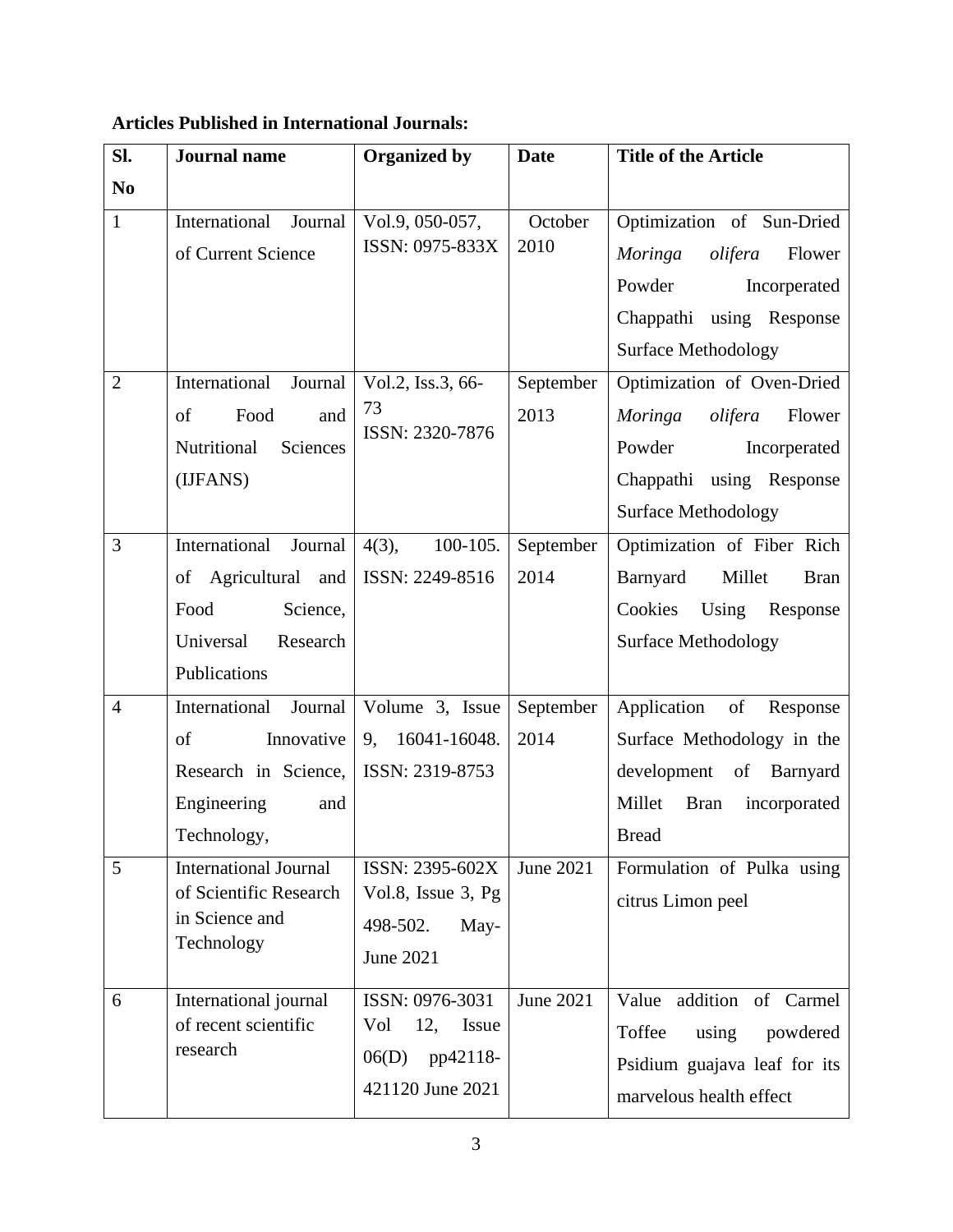| International Journal   Volume 9, Issue |                                | February | Formulation of<br>Healthy   |
|-----------------------------------------|--------------------------------|----------|-----------------------------|
| of Scientific Research                  | 1, p250-255<br>ISSN: 2395-602X | 2022     | cucurbita<br>maxima<br>seed |
| Science<br>and<br>in                    |                                |          | incorporated milkshake      |
| Technology,                             |                                |          |                             |

#### **Articles Published in National Journals:**

| SI.            | <b>Journal</b> name      | <b>Organized by</b>             | <b>Date</b> | <b>Title of the Article</b>        |
|----------------|--------------------------|---------------------------------|-------------|------------------------------------|
| N <sub>0</sub> |                          |                                 |             |                                    |
| $\mathbf{1}$   | of<br>Journal<br>Teacher | Volume<br>14,                   | May 2018    | <b>Brain</b><br>Development<br>and |
|                | Learner and Society,     | Number 3, 173-                  |             | Memory Power Improvement           |
|                |                          | 179. ISSN: 2348-                |             | in Adolescent by using Kalmi       |
|                |                          | 8409                            |             | Dates (phoenix dactylifera L)      |
| $\overline{2}$ | Journal<br>of<br>Teacher | Volume 14,                      | May 2018    | Formulation of Idly for the        |
|                | Learner and Society,     | Number 3, 186-                  |             | Prevention of Osteoporosis         |
|                |                          | 191. ISSN: 2348-<br>8409        |             | using Cissus quadrangularis        |
|                |                          |                                 |             | Linn                               |
| 3              | Journal<br>of<br>Teacher | Volume<br>14,                   | May 2018    | <b>Of</b><br>Enhancement<br>Snacky |
|                | Learner and Society,     | Number 3, 192-                  |             | Food<br>Jackfruit<br>Using         |
|                |                          | 198. ISSN: 2348-                |             | (Arthocarpus heterophyllus)        |
|                |                          | 8409                            |             | For School Children                |
| $\overline{4}$ | Journal<br>Teacher<br>of | Volume<br>19,                   | March       | Raphanus sativus L and its         |
|                | Learner and Society,     | Number 2, 386-                  | 2019        | protective effect                  |
|                |                          | 391. ISSN: 2348-                |             |                                    |
|                |                          | 8409                            |             |                                    |
| 5              | Journal of Emerging      | Volume 9, Issue                 | February    | Nutrient Analysis of Ipomoea       |
|                | Technologies<br>and      | 2, pB810-813<br>ISSN: 2349-5162 | 2022        | Batatas Flour and Sensory          |
|                | Innovative<br>Research   |                                 |             | Property of the Formulated         |
|                | (JETIR)                  |                                 |             | Product                            |

## **Conference / Seminar Presentations:**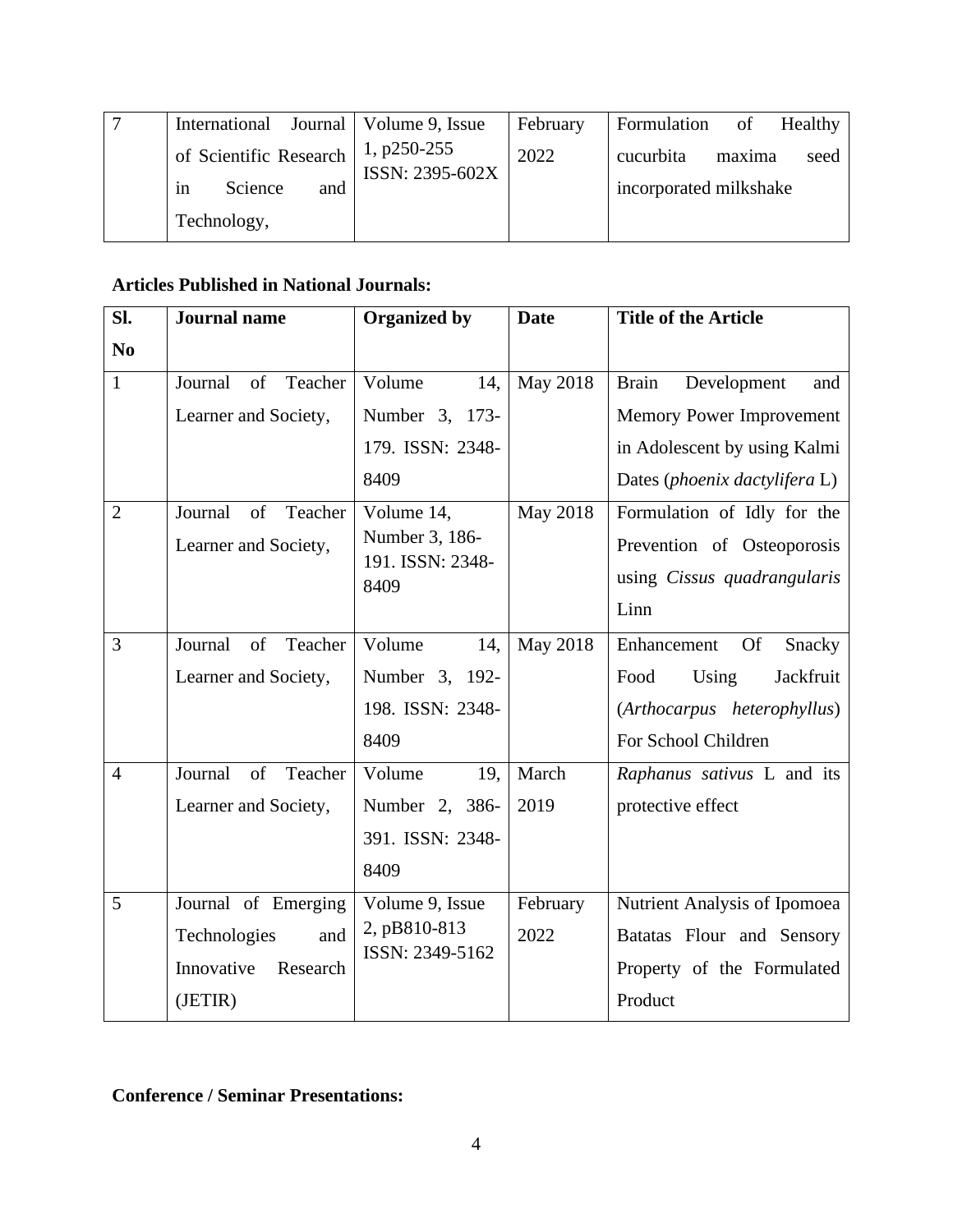| Sl. No         | <b>Topic</b>                         | <b>Organized by</b>               | <b>Date</b>                      | <b>Presented</b> |
|----------------|--------------------------------------|-----------------------------------|----------------------------------|------------------|
|                |                                      |                                   |                                  | I<br>paper       |
|                |                                      |                                   |                                  | poster           |
| 1              | Physio-<br>Formulation<br>and        | <b>National</b>                   | 29.1.2010                        | Poster           |
|                | chemical<br>Analysis<br>of           | Conference<br>on                  | and                              |                  |
|                | Kodomillet Based Paniyaram           | Emerging<br>Trends                | 30.1.2010<br>$(2 \text{ days})$  |                  |
|                |                                      | and Opportunity in                |                                  |                  |
|                |                                      | Food<br>Processing                |                                  |                  |
|                |                                      | M.O.P<br>Sector,                  |                                  |                  |
|                |                                      | Vaishnav College for              |                                  |                  |
|                |                                      | Women, Chennai                    |                                  |                  |
| $\overline{2}$ | Development<br>Quality<br>and        | <b>National</b><br><b>Seminar</b> | 24.2.2010                        | Poster           |
|                | Evaluation<br>of<br>Kodomillet       | Food<br>on<br>and                 | and                              |                  |
|                | <b>Based Fermented</b>               | Nutritional                       | 25.2.2010<br>$(2 \text{ days})$  |                  |
|                |                                      | Challenges<br>and                 |                                  |                  |
|                |                                      | Prospects in Human                |                                  |                  |
|                |                                      | Health, Department                |                                  |                  |
|                |                                      | Food<br>Science,<br>of            |                                  |                  |
|                |                                      | Periyar<br>University,            |                                  |                  |
|                |                                      | Salem                             |                                  |                  |
| 3              | Optimization<br>of<br><b>Moringa</b> | <b>International</b>              | 30.10.2010                       | Poster           |
|                | oleifera<br>Flower                   | Powder   Conference on Food       | and                              |                  |
|                | Incorporated Chappathi using         | Technology,                       | 31.10.2020<br>$(2 \text{ days})$ |                  |
|                | Surface<br>Response                  | Thanjavur                         |                                  |                  |
|                | Methodology                          |                                   |                                  |                  |
| 4              | Magic of Moringa oleifera            | <b>National</b>                   | 29.11.2010                       | Poster           |
|                |                                      | <b>Conference</b><br>on           | (1 day)                          |                  |
|                |                                      | Emerging Trends in                |                                  |                  |
|                |                                      | Biotechnological                  |                                  |                  |
|                |                                      | Approaches<br>for                 |                                  |                  |
|                |                                      | Infectious<br>Disease             |                                  |                  |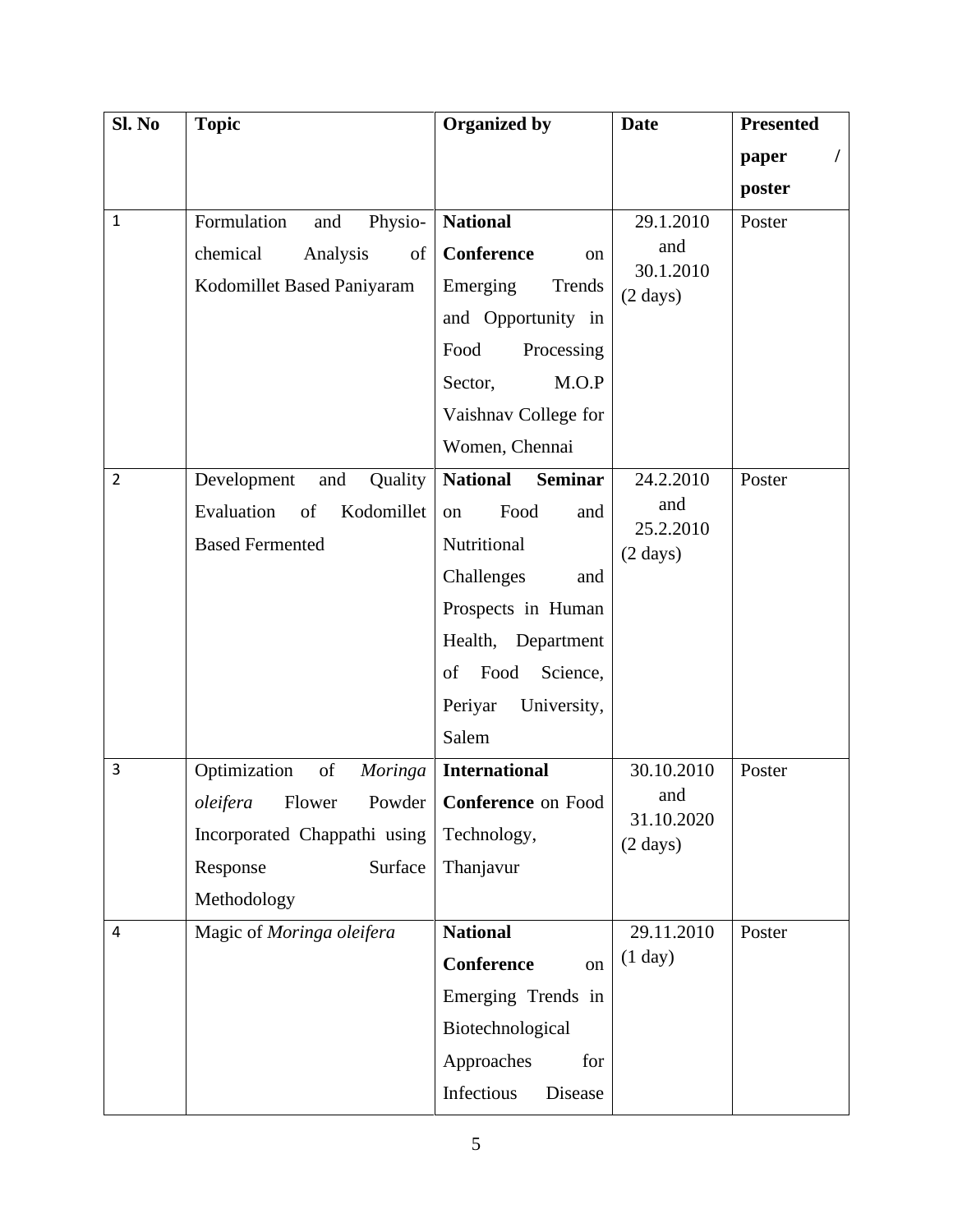| 8              | Optimization<br>of<br><b>Moringa</b>                                                                                                                       | <b>National</b>                                                                                                                                                                                                                      | 27.1.2012                                                             | Poster         |
|----------------|------------------------------------------------------------------------------------------------------------------------------------------------------------|--------------------------------------------------------------------------------------------------------------------------------------------------------------------------------------------------------------------------------------|-----------------------------------------------------------------------|----------------|
|                | Application<br>of<br>Response<br>Surface Methodology in the<br>optimization of dehydrated<br>drumstick<br>flower<br>for<br>the<br>preparation of Chappathi | Symposium<br>on<br>Functional foods and<br>Health<br>(ISFAH-<br>2011), Department of<br>Food<br>Science,<br>Periyar<br>University,<br>Salem                                                                                          | (1 day)                                                               | Poster         |
| $\overline{7}$ | Moringa<br>olifera<br>Flower<br>Incorporated Chappathi using<br>Response<br>Surface<br>Methodology                                                         | <b>Conference</b> on Food<br>and<br>Nutraceuticals<br>Nutrition<br>for<br>and<br>Health:<br>Technology<br>Delivery<br>and<br>(ICFAN-2011),<br>Department of Food<br>Science,<br>Periyar<br>University, Salem<br><b>International</b> | 22.1.2011<br>$(3 \text{ days})$<br>19.11.2011                         |                |
| 5<br>6         | Optimization<br>Process<br>for<br>Formulation<br>of<br>Chappathi<br>using<br>Surface<br>Response<br>Methodology<br>Optimization of Shade Dried             | <b>National</b><br><b>Conference</b><br>on<br>Biotechnology,<br><b>Bioinformatics</b><br>and<br>Bioengineering, Hotel<br>Adiyamaan<br>Palace,<br>Dharmapuri<br><b>International</b>                                                  | 17.12.2020<br>and<br>18.12.2010<br>$(2 \text{ days})$<br>20.1.2011 to | Oral<br>Poster |
|                |                                                                                                                                                            | Management",<br>"BAID-2010"<br>Department<br>of<br>Biotechnology,<br>Periyar<br>University,<br>Salem                                                                                                                                 |                                                                       |                |
|                |                                                                                                                                                            |                                                                                                                                                                                                                                      |                                                                       |                |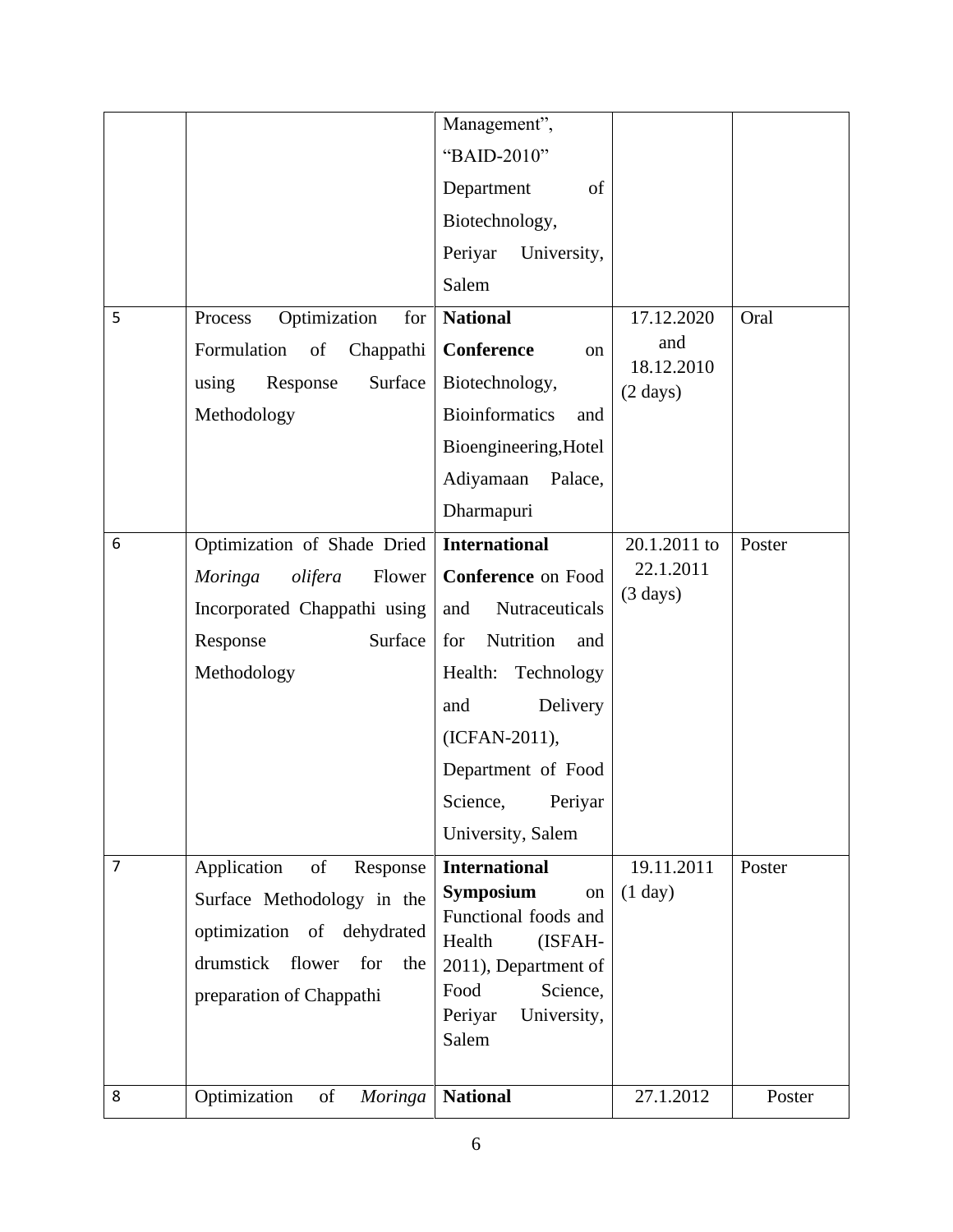|    | olifera Flower Incorporated | Conference<br>on                   | (1 day)            | $1st$ prize |
|----|-----------------------------|------------------------------------|--------------------|-------------|
|    | chappathi                   | Trends<br>Recent<br>in             |                    |             |
|    |                             | Food Processing and                |                    |             |
|    |                             | Health Scenario in                 |                    |             |
|    |                             | <b>NUTRIPRO</b><br>India,          |                    |             |
|    |                             | '12', Department of                |                    |             |
|    |                             | Nutrition<br>and                   |                    |             |
|    |                             | Muslim<br>Dietetics,               |                    |             |
|    |                             | College,<br>Arts                   |                    |             |
|    |                             | Thiruvithancode                    |                    |             |
| 9  | Nanomaterials<br>and<br>its | <b>National</b>                    | 6.2.2012 and       | Poster      |
|    | application in Food         | <b>Conference</b><br>on            | 7.2.2012           |             |
|    |                             | Advanced                           | $(2 \text{ days})$ |             |
|    |                             | Nanomaterials,                     |                    |             |
|    |                             | Centre<br>for                      |                    |             |
|    |                             | Nanoscience<br>and                 |                    |             |
|    |                             | Nanotechnology,                    |                    |             |
|    |                             | Periyar<br>University,             |                    |             |
|    |                             | Salem                              |                    |             |
| 10 | Drumstick Flower Chappathi  | <b>National</b>                    | 23.8.2012 to       | Oral        |
|    |                             | <b>Conference</b><br><sub>on</sub> | 25.8.2012          |             |
|    |                             | Tamilnadu<br>Science               | $(3 \text{ days})$ |             |
|    |                             | Federation                         |                    |             |
|    |                             | conducting the $12th$              |                    |             |
|    |                             | Conference, Periyar                |                    |             |
|    |                             | University,<br>Salem               |                    |             |
|    |                             | and Suthasy Science                |                    |             |
|    |                             | Association,                       |                    |             |
|    |                             | Karaikudy                          |                    |             |
| 11 | Food Encapsulation          | <b>International</b>               | 27.12.2012         | Poster      |
|    |                             | <b>Conference on Food</b>          | and                |             |
|    |                             | Technology<br>for                  | 28.12.2012         |             |
|    |                             | Health<br>Promotion                | $(2 \text{ days})$ |             |
|    |                             | <b>ICFTHP-2012,</b>                |                    |             |
|    |                             | <b>IIFANS</b><br>at                |                    |             |
|    |                             | Auditorium,<br>$SSS-1$ ,           |                    |             |
|    |                             | Jawaharlal<br>Nehru                |                    |             |
|    |                             | University,<br><b>New</b>          |                    |             |
|    |                             | Delhi, India                       |                    |             |
| 12 | Optimization of Allium cepa | 3 <sup>rd</sup><br>Incoftech-2013  | 4.1.2013 and       | Poster      |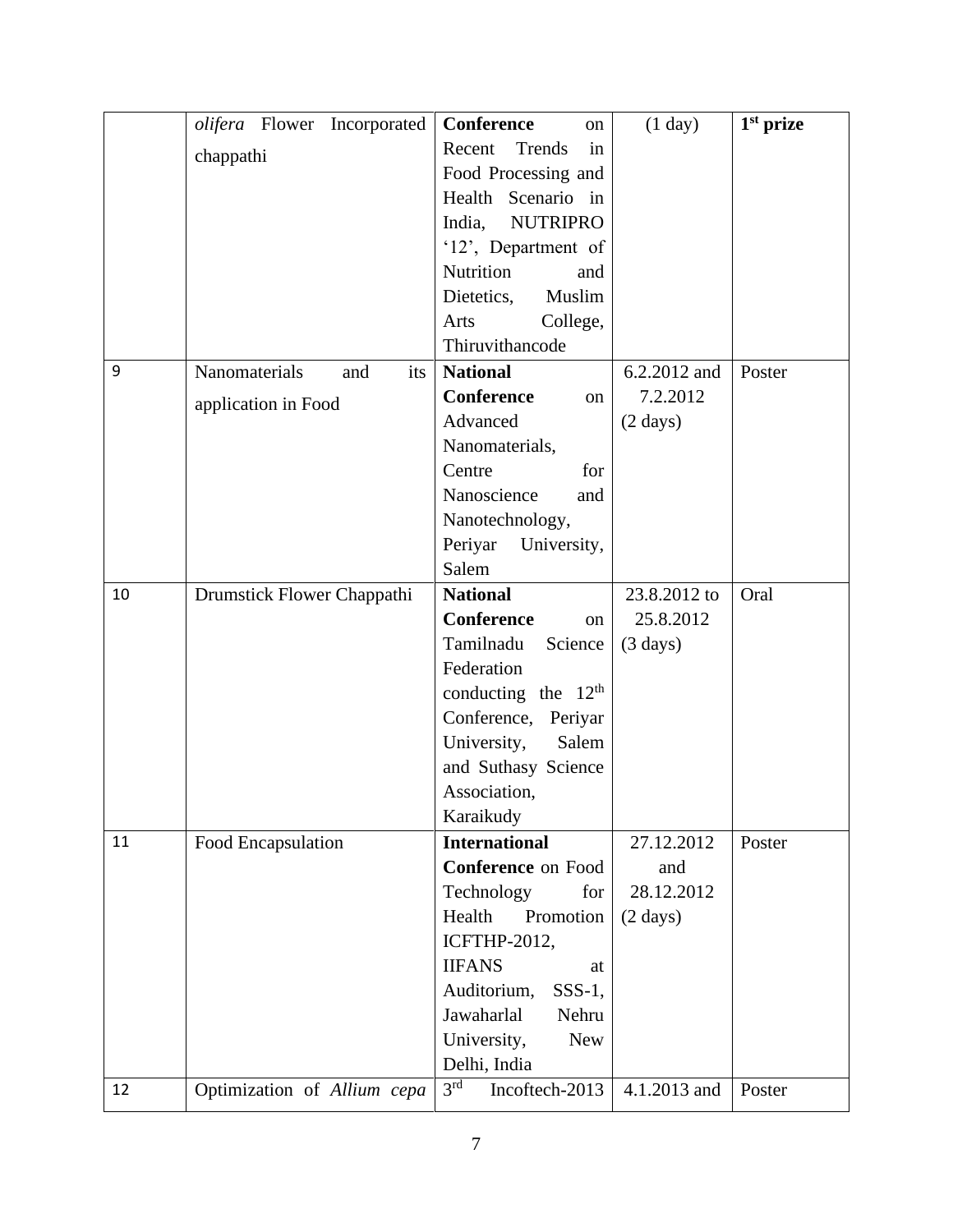|    | <b>Flower Fortified Savory Snack</b> | <b>International</b>                 | 5.1.2013               |
|----|--------------------------------------|--------------------------------------|------------------------|
|    | Response<br>Surface<br>using         | <b>Conference</b> on Food            | $(2 \text{ days})$     |
|    |                                      | Technology<br>"Food                  |                        |
|    | Methodology                          | Processing                           |                        |
|    |                                      | Technologies                         |                        |
|    |                                      | Challenges<br>and                    |                        |
|    |                                      | Solutions<br>for                     |                        |
|    |                                      | sustainable<br>Food                  |                        |
|    |                                      | Security, conducted                  |                        |
|    |                                      | at Indian Institute of               |                        |
|    |                                      | Crop<br>Processing                   |                        |
|    |                                      | Technology,                          |                        |
|    |                                      | Thanjavur,<br>India.                 |                        |
|    |                                      | 978-81-<br>ISBN:                     |                        |
|    |                                      | 926250-3                             |                        |
| 13 | Health<br><b>Benefits</b><br>and     | <b>National</b>                      | 9.1.2013 and<br>Poster |
|    | <b>Encapsulation of Cumin seed</b>   | <b>Conference</b> on Food            | 10.1.2013              |
|    |                                      | Processing<br>and                    | $(2 \text{ days})$     |
|    |                                      | Technology<br>for                    |                        |
|    |                                      | Health Progression -                 |                        |
|    |                                      | NCFPTH-2013,                         |                        |
|    |                                      | Department of Food                   |                        |
|    |                                      | Science,<br>Periyar                  |                        |
| 14 | Application<br>of                    | University, Salem<br><b>National</b> | 18.2.2013<br>Poster    |
|    |                                      | <b>Conference</b><br>on              | and                    |
|    | Nanotechnology in the Food           | Implications<br>and                  | 19.2.2013              |
|    | Industry                             | Intervention<br>of                   | $(2 \text{ days})$     |
|    |                                      | Phytomedicine<br>in                  |                        |
|    |                                      | Disease Management                   |                        |
|    |                                      | <b>IIPDM-2013,</b>                   |                        |
|    |                                      | Department<br>of                     |                        |
|    |                                      | Biochemistry,                        |                        |
|    |                                      | Periyar<br>University,               |                        |
|    |                                      | Salem                                |                        |
|    |                                      |                                      |                        |
| 15 | Formulation<br>and<br>Quality        | <b>Seminar</b><br><b>National</b>    | 11.3.2013<br>Poster    |
|    | Evaluation of Papaya<br>Pulp         | on Current trends in                 | (1 day)                |
|    |                                      | Bionanotechnology -                  |                        |
|    | <b>Added Probiotic Yogurt</b>        | CTBBN-2013,                          |                        |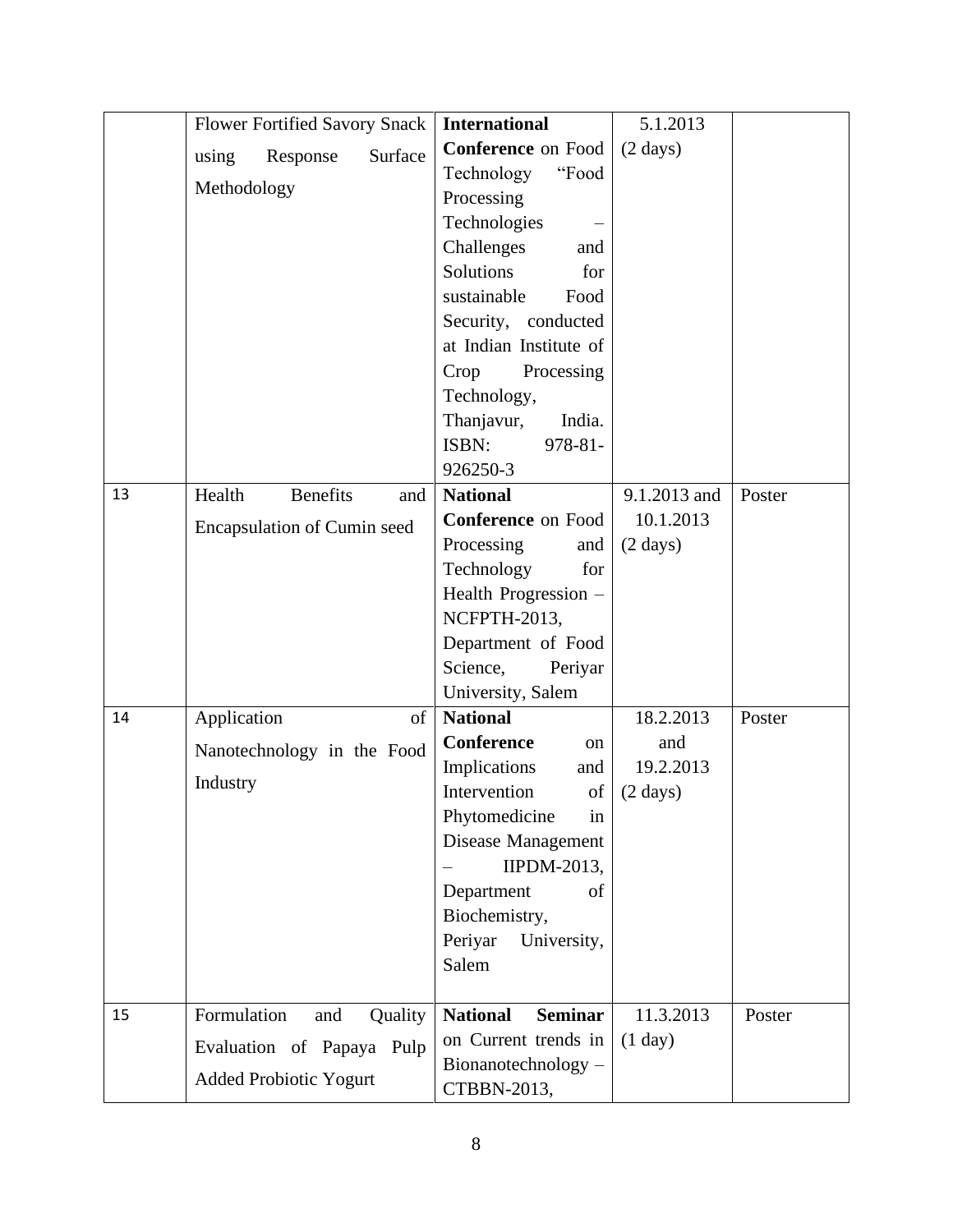|    |                                 | of<br>Department                  |                    |        |
|----|---------------------------------|-----------------------------------|--------------------|--------|
|    |                                 | Biotechnology<br>and              |                    |        |
|    |                                 | Botany,<br>Periyar                |                    |        |
|    |                                 | University, Salem                 |                    |        |
| 16 | Optimization of Allium Cepa     | <b>International</b>              | 3.5.2013 and       | Poster |
|    | Fortified<br>Flower<br>Habitual | <b>Conference</b><br>on           | 4.5.2013           |        |
|    | Food Using Response Surface     | Technological                     | $(2 \text{ days})$ |        |
|    | Methodology                     | Advances in Super                 |                    |        |
|    |                                 | Foods<br>for<br>Health            |                    |        |
|    |                                 | ICTASH-<br>Care<br>$\equiv$       |                    |        |
|    |                                 | 2013,<br>International            |                    |        |
|    |                                 | Institute of Food and             |                    |        |
|    |                                 | Nutritional<br>Science            |                    |        |
|    |                                 | IIFANS, New Delhi                 |                    |        |
|    |                                 | Bharathidasan<br>and              |                    |        |
|    |                                 | Government college                |                    |        |
|    |                                 | for<br>women,                     |                    |        |
|    |                                 | Puducherry                        |                    |        |
| 17 | Barnyard Millet - Poor man's    | <b>International</b>              | 23.12.2013         | Poster |
|    | Cereal                          | <b>Conference</b> on Food         | and                |        |
|    |                                 | Technology: Impact                | 24.12.2013         |        |
|    |                                 | Nutrition<br>and<br><sub>on</sub> | $(2 \text{ days})$ |        |
|    |                                 | (ICFIN<br>Health                  |                    |        |
|    |                                 | 2013), International              |                    |        |
|    |                                 | Institute of Food and             |                    |        |
|    |                                 | Nutritional<br>Science            |                    |        |
|    |                                 | <b>IIFANS</b> , New Delhi         |                    |        |
| 18 | of<br>Anti-Nutritional Analysis | <b>International</b>              | 7.5.2014 and       | Poster |
|    | Processed Bran                  | Conference<br>on                  | 8.5.2014           |        |
|    |                                 | Updated<br>Food                   | $(2 \text{ days})$ |        |
|    |                                 | Technology:<br>A                  |                    |        |
|    |                                 | Challenge<br>towards              |                    |        |
|    |                                 | Public<br>Health                  |                    |        |
|    |                                 | Nutrition,                        |                    |        |
|    |                                 | <b>International Institute</b>    |                    |        |
|    |                                 | of<br>Food<br>and                 |                    |        |
|    |                                 | Nutritional<br>Science            |                    |        |
|    |                                 | <b>IIFANS</b> , New Delhi         |                    |        |
| 19 | Comparative Study of Bran       | <b>International</b>              | 15.10.2014         | Poster |
|    | Incorporated<br>Foods<br>on     | Conference<br>on                  | to                 |        |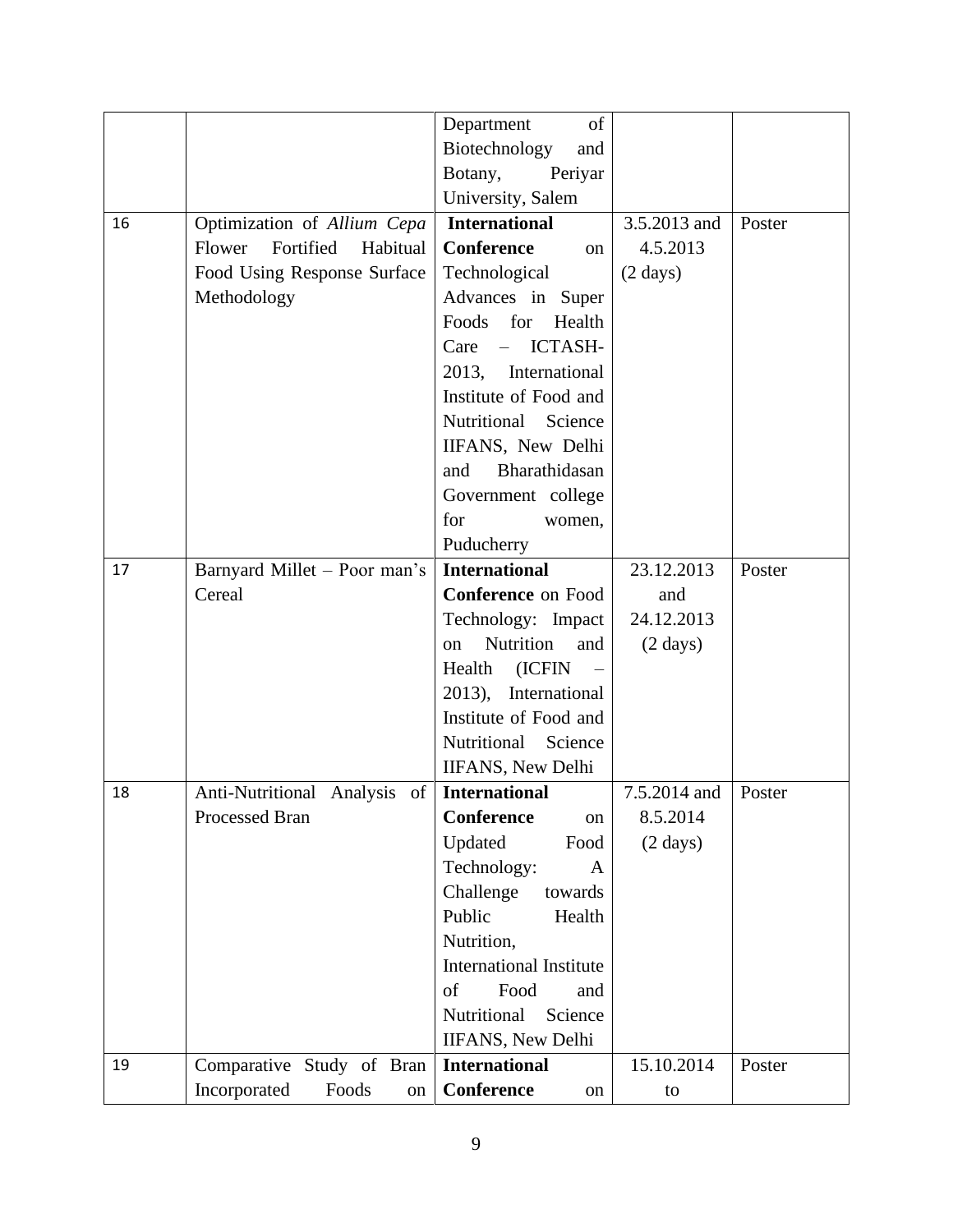|    | <b>Glycemic Indices</b>        | Physiology<br>and                                         | 17.10.2014         |                       |
|----|--------------------------------|-----------------------------------------------------------|--------------------|-----------------------|
|    |                                | Medicine –<br>2014,                                       | $(3 \text{ days})$ |                       |
|    |                                | Department<br>of                                          |                    |                       |
|    |                                | Zoology,<br>Periyar                                       |                    |                       |
|    |                                | University, Salem                                         |                    |                       |
|    |                                |                                                           |                    |                       |
| 20 | Anti-Nutrient in Fresh and     | <b>National</b><br><b>Seminar</b>                         | 13.4.2016          | Oral                  |
|    | <b>Dried Carrots</b>           | on Fruition of Nutri-                                     | (1 day)            |                       |
|    |                                | Hospitality NH-16,                                        |                    |                       |
|    |                                | Department of Hotel                                       |                    |                       |
|    |                                | Management<br>and                                         |                    |                       |
|    |                                | catering science and                                      |                    |                       |
|    |                                | Nutrition<br>and                                          |                    |                       |
|    |                                | Dietetics,<br>Udaya                                       |                    |                       |
|    |                                | college of arts and                                       |                    |                       |
|    |                                | science, Vellamodi                                        |                    |                       |
|    |                                | ISBN 978-93-8577-                                         |                    |                       |
|    |                                | $10-7.$                                                   |                    |                       |
| 21 | Barnyard Millet bran and its   | <b>Seminar</b><br><b>National</b>                         | 19.4.2016          | Poster                |
|    | Utilization<br>Food<br>in      | Miracle<br>Grain<br>on                                    | (1 day)            | I <sup>st</sup> Prize |
|    | Formulation                    | Millets for Healthy                                       |                    |                       |
|    |                                | (NSMGM-<br>Living                                         |                    |                       |
|    |                                | 2016), Department of                                      |                    |                       |
|    |                                | Nutrition,<br>White                                       |                    |                       |
|    |                                | Memorial College of                                       |                    |                       |
|    |                                | Nursing, Attoor.                                          |                    |                       |
| 22 | Nutritious Sardine Fish Cutlet | <b>National</b><br><b>Seminar</b>                         | 7.10.2016          | Oral                  |
|    |                                | Healthy<br>on                                             |                    | <b>IIst Prize</b>     |
|    |                                | Hospitality Ordinem                                       |                    |                       |
|    |                                | $(H2O)$ at Immanuel                                       |                    |                       |
|    |                                | College<br>Arasar<br>of                                   |                    |                       |
|    |                                | Management<br>Hotel                                       |                    |                       |
|    |                                | and<br>Aviation,                                          |                    |                       |
|    |                                | Edavilagam,                                               |                    |                       |
|    |                                | Marthandam                                                |                    |                       |
| 23 | Formulation<br>of<br>Sandwich  | <b>National</b><br><b>Seminar</b>                         | (1 day)            | Poster                |
|    | using Sardine Fish             | Healthy<br>on                                             |                    |                       |
|    |                                | Hospitality Ordinem                                       |                    |                       |
|    |                                |                                                           |                    |                       |
|    |                                | $(H2O)$ at Immanuel<br>Arasar<br>College<br><sub>of</sub> |                    |                       |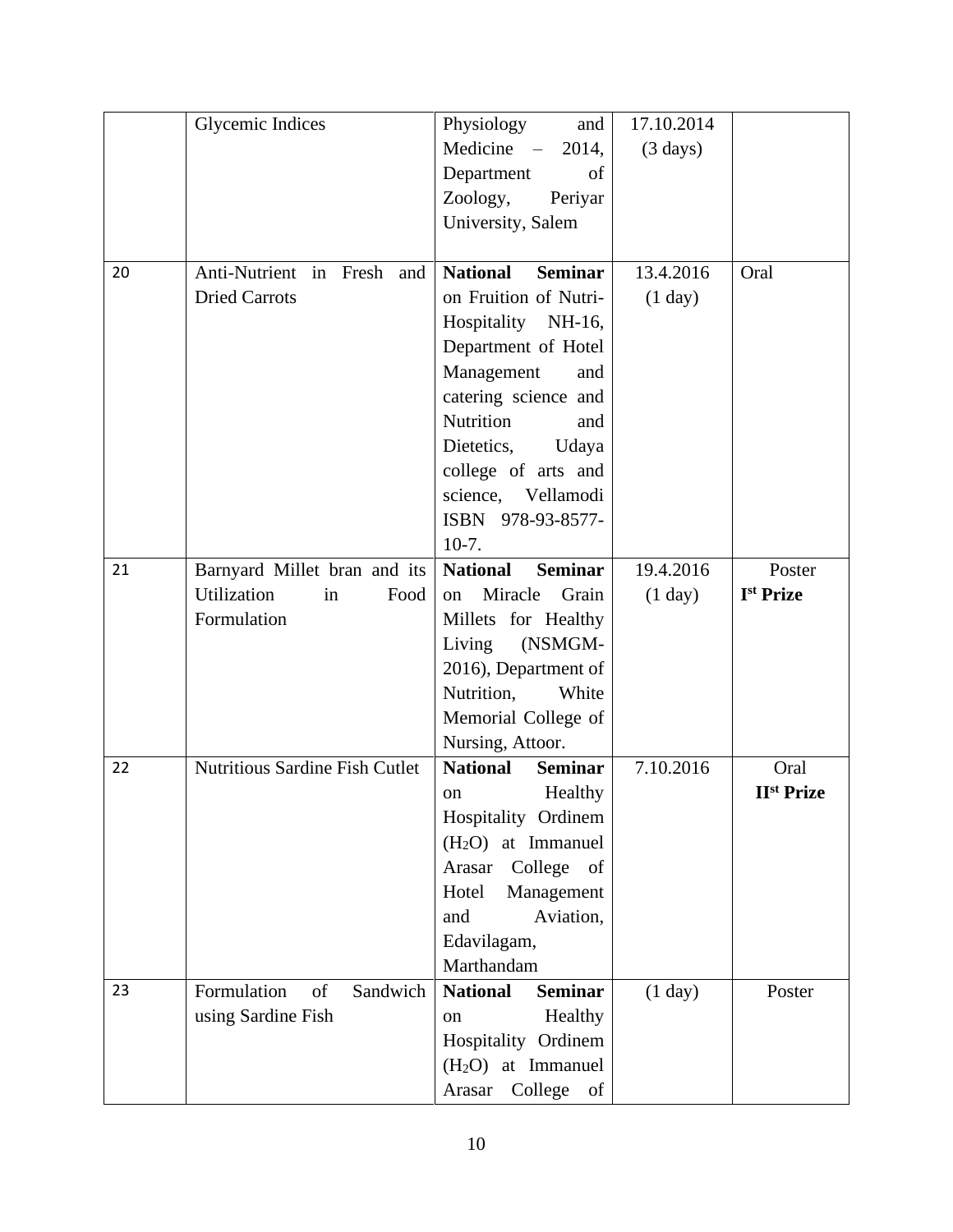|    |                                | Hotel<br>Management               |           |        |
|----|--------------------------------|-----------------------------------|-----------|--------|
|    |                                | Aviation,<br>and                  |           |        |
|    |                                | Edavilagam,                       |           |        |
|    |                                | Marthandam                        |           |        |
| 24 | <b>Nutrition during Stress</b> | <b>National</b><br><b>Seminar</b> | 7.10.2016 | Poster |
|    |                                | Healthy<br>on                     |           |        |
|    |                                | Hospitality Ordinem               |           |        |
|    |                                | $(H2O)$ at Immanuel               |           |        |
|    |                                | Arasar College of                 |           |        |
|    |                                | Hotel<br>Management               |           |        |
|    |                                | Aviation,<br>and                  |           |        |
|    |                                | Edavilagam,                       |           |        |
|    |                                | Marthandam                        |           |        |
| 25 | The Goodness of Sardine Fish   | <b>National</b><br><b>Seminar</b> | (1 day)   | Poster |
|    |                                | Healthy<br>on                     |           |        |
|    |                                | Hospitality Ordinem               |           |        |
|    |                                | (H <sub>2</sub> O) at Immanuel    |           |        |
|    |                                | Arasar College of                 |           |        |
|    |                                | Hotel<br>Management               |           |        |
|    |                                | Aviation,<br>and                  |           |        |
|    |                                | Edavilagam,                       |           |        |
|    |                                | Marthandam                        |           |        |
| 26 | Beat Stress by Food            | Seminar<br><b>National</b>        | 7.10.2016 | Poster |
|    |                                | Healthy<br><sub>on</sub>          |           |        |
|    |                                | Hospitality Ordinem               |           |        |
|    |                                | (H <sub>2</sub> O) at Immanuel    |           |        |
|    |                                | College of<br>Arasar              |           |        |
|    |                                | Management<br>Hotel               |           |        |
|    |                                | and<br>Aviation,                  |           |        |
|    |                                | Edavilagam,                       |           |        |
|    |                                | Marthandam                        |           |        |
| 27 | Be Heart Healthy               | <b>National</b><br><b>Seminar</b> | (1 day)   | Poster |
|    |                                | Healthy<br>on                     |           |        |
|    |                                | Hospitality Ordinem               |           |        |
|    |                                | $(H2O)$ at Immanuel               |           |        |
|    |                                | Arasar<br>College of              |           |        |
|    |                                | Management<br>Hotel               |           |        |
|    |                                | Aviation,<br>and                  |           |        |
|    |                                | Edavilagam,                       |           |        |
|    |                                | Marthandam                        |           |        |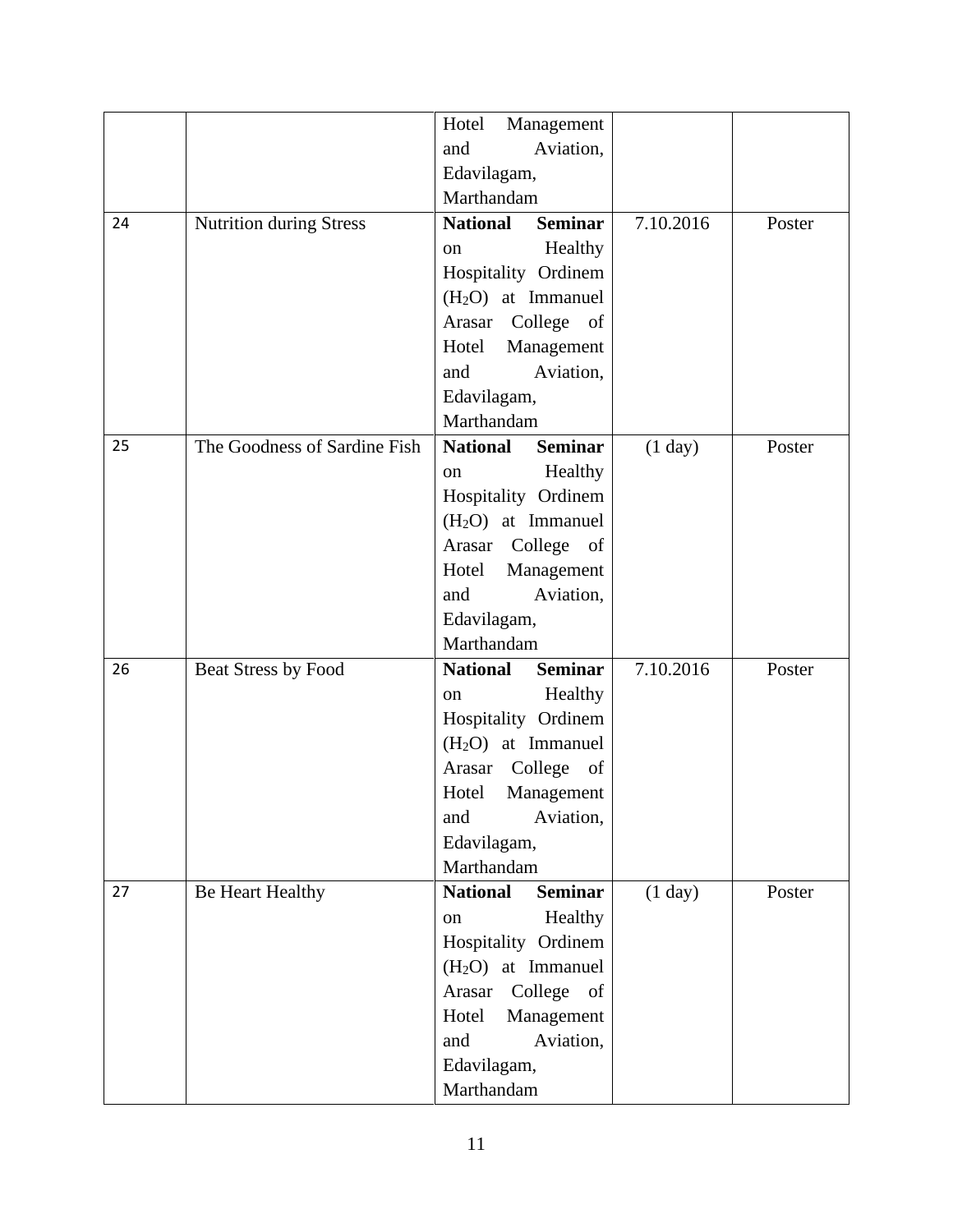| 28 | Nutrition and Healthy Eating         | <b>National</b><br><b>Seminar</b> | 7.10.2016 | Poster |
|----|--------------------------------------|-----------------------------------|-----------|--------|
|    | for Kids                             | Healthy<br>on                     |           |        |
|    |                                      | Hospitality Ordinem               |           |        |
|    |                                      | $(H2O)$ at Immanuel               |           |        |
|    |                                      | College of<br>Arasar              |           |        |
|    |                                      | Hotel<br>Management               |           |        |
|    |                                      | and<br>Aviation,                  |           |        |
|    |                                      | Edavilagam,                       |           |        |
|    |                                      | Marthandam                        |           |        |
| 29 | Sardine<br>Fish<br>Cutlet<br>as<br>a | <b>Seminar</b><br><b>National</b> | 8.2.2017  | Oral   |
|    | <b>Healthy Functional Food</b>       | Nutritional<br><sub>on</sub>      | (1 day)   |        |
|    |                                      | Management<br>in                  |           |        |
|    |                                      | Metabolic                         |           |        |
|    |                                      | Syndrome,                         |           |        |
|    |                                      | Department<br>of                  |           |        |
|    |                                      | Nutrition<br>and                  |           |        |
|    |                                      | Dietetics<br>with                 |           |        |
|    |                                      | Computer                          |           |        |
|    |                                      | Application,<br>Sri S             |           |        |
|    |                                      | Naidu<br>Ramasamy                 |           |        |
|    |                                      | Memorial<br>College,              |           |        |
|    |                                      | Sattur                            |           |        |
| 30 | Sardine Fish Biriyani - The          | <b>Seminar</b><br><b>National</b> | 8.2.2017  | Oral   |
|    | Good Source of Anti-oxidant          | Nutritional<br>on                 | (1 day)   |        |
|    |                                      | Management<br>in                  |           |        |
|    |                                      | Metabolic                         |           |        |
|    |                                      | Syndrome,                         |           |        |
|    |                                      | Department<br>of                  |           |        |
|    |                                      | Nutrition<br>and                  |           |        |
|    |                                      | Dietetics<br>with                 |           |        |
|    |                                      | Computer                          |           |        |
|    |                                      | Application,<br>Sri S             |           |        |
|    |                                      | Naidu<br>Ramasamy                 |           |        |
|    |                                      | Memorial<br>College,              |           |        |
|    |                                      | Sattur                            |           |        |
| 31 | Prevention of Anaemia and            | <b>National</b><br>Eight          | 20.4.2018 | Oral   |
|    | Pubertal<br>Problems<br>in           | <b>Conference</b><br>of           | (1 day)   |        |
|    | Adolescent by Kelmi Dates            | Teacher<br>Educators,             |           |        |
|    |                                      | Kanniyakumari                     |           |        |
|    |                                      | Academy of Arts and               |           |        |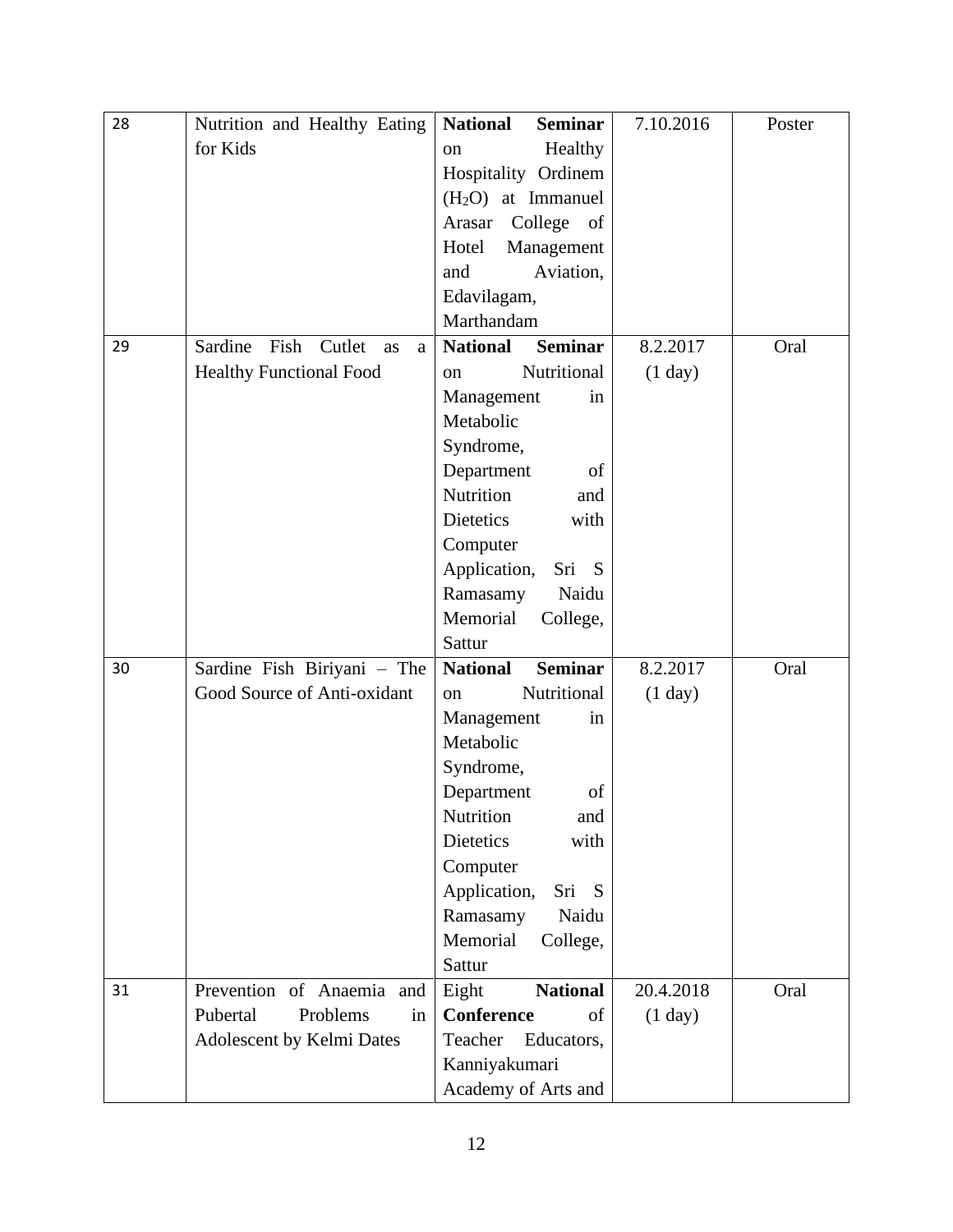|    |                                       | Sciences<br>(KAAS)       |                   |      |
|----|---------------------------------------|--------------------------|-------------------|------|
|    |                                       | and R.P.A College of     |                   |      |
|    |                                       | Education,               |                   |      |
|    |                                       | Mamootukadai             |                   |      |
| 32 | Development,<br>Quality               | Eight<br><b>National</b> | 20.4.2018         | Oral |
|    | evaluation<br>and<br>Sensory          | <b>Conference</b><br>of  | $(1 \text{ day})$ |      |
|    | acceptability of multi-millet         | Teacher Educators,       |                   |      |
|    | fortified with carrot, soya and       | Kanniyakumari            |                   |      |
|    | beetroot powder                       | Academy of Arts and      |                   |      |
|    |                                       | Sciences<br>(KAAS)       |                   |      |
|    |                                       | and R.P.A College of     |                   |      |
|    |                                       | Education,               |                   |      |
|    |                                       | Mamootukadai             |                   |      |
| 33 | Mudakkathan<br>Leaves                 | Eight<br><b>National</b> | 20.4.2018         | Oral |
|    | (Cardiospermumhalicababum)            | Conference<br>οf         | (1 day)           |      |
|    | For Arthritis And Nutrition           | Teacher<br>Educators,    |                   |      |
|    | Education Among SHG (Self             | Kanniyakumari            |                   |      |
|    | Help Group) Women                     | Academy of Arts and      |                   |      |
|    |                                       | Sciences<br>(KAAS)       |                   |      |
|    |                                       | and R.P.A College of     |                   |      |
|    |                                       | Education,               |                   |      |
|    |                                       | Mamootukadai             |                   |      |
| 34 | Prevention<br>of<br>Osteoporosis      | Eight<br><b>National</b> | 20.4.2018         | Oral |
|    | Rickets Using<br>Cissus<br>and        | <b>Conference</b><br>of  | (1 day)           |      |
|    | Quadrangularis Linn                   | Educators,<br>Teacher    |                   |      |
|    |                                       | Kanniyakumari            |                   |      |
|    |                                       | Academy of Arts and      |                   |      |
|    |                                       | Sciences<br>(KAAS)       |                   |      |
|    |                                       | and R.P.A College of     |                   |      |
|    |                                       | Education,               |                   |      |
|    |                                       | Mamootukadai             |                   |      |
| 35 | <b>Enhancement Of Snacky Food</b>     | Eight<br><b>National</b> | 20.4.2018         | Oral |
|    | (Cutlet)<br>Jackfruit                 | <b>Conference</b><br>of  | (1 day)           |      |
|    | <i>(Arthocarpus</i><br>Heterophyllus) | Teacher<br>Educators,    |                   |      |
|    | For School Children                   | Kanniyakumari            |                   |      |
|    |                                       | Academy of Arts and      |                   |      |
|    |                                       | Sciences<br>(KAAS)       |                   |      |
|    |                                       | and R.P.A College of     |                   |      |
|    |                                       | Education,               |                   |      |
|    |                                       | Mamootukadai             |                   |      |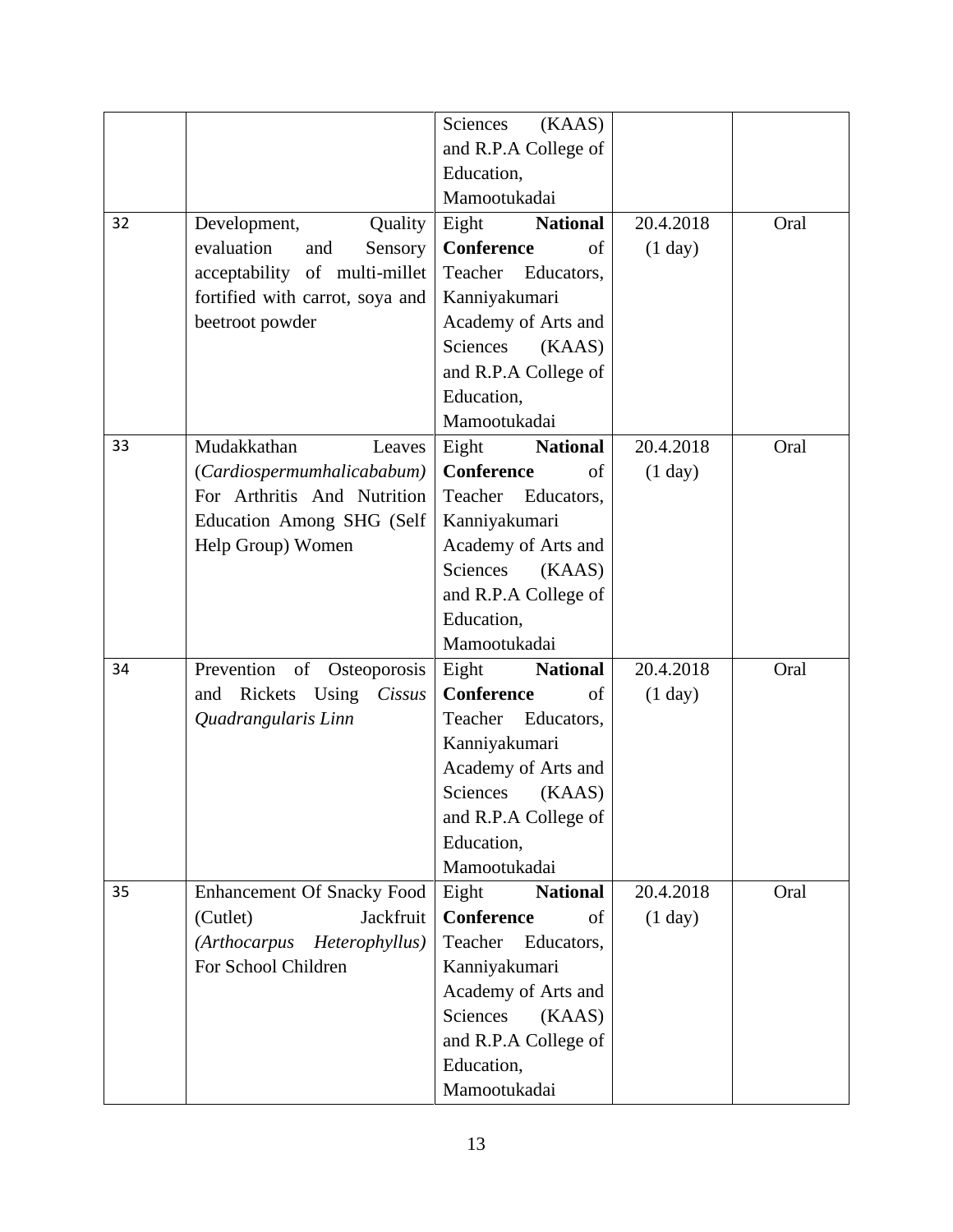| 36 | Development Of Learning               | <b>National</b><br>Eight | 20.4.2018          | Oral |
|----|---------------------------------------|--------------------------|--------------------|------|
|    | Skill In Adolescent (13-18)           | <b>Conference</b><br>of  | (1 day)            |      |
|    | Years) Girls By Consuming             | Teacher<br>Educators,    |                    |      |
|    | Kalmi<br>Dates<br>(Phoenix)           | Kanniyakumari            |                    |      |
|    | Dactylifera L.)                       | Academy of Arts and      |                    |      |
|    |                                       | Sciences<br>(KAAS)       |                    |      |
|    |                                       | and R.P.A College of     |                    |      |
|    |                                       | Education,               |                    |      |
|    |                                       | Mamootukadai             |                    |      |
| 37 | Development<br>And                    | Eight<br><b>National</b> | 20.4.2018          | Oral |
|    | Supplimentation<br><b>Of</b><br>Green | <b>Conference</b><br>of  | (1 day)            |      |
|    | Soup Powder For<br>School             | Teacher<br>Educators,    |                    |      |
|    | Going Children (9 -11 Years)          | Kanniyakumari            |                    |      |
|    |                                       | Academy of Arts and      |                    |      |
|    |                                       | Sciences<br>(KAAS)       |                    |      |
|    |                                       | and R.P.A College of     |                    |      |
|    |                                       | Education,               |                    |      |
|    |                                       | Mamootukadai             |                    |      |
| 38 | Development<br><b>Brain</b><br>and    | <b>International</b>     | 3.5.2018 and       | Oral |
|    | memory powder Improvement             | <b>Conference</b> on     | 4.5.2018           |      |
|    | in Adolescent by using Kalmi          | Dream Innovative         | $(2 \text{ days})$ |      |
|    | Dates                                 | and Be Reflective,       |                    |      |
|    |                                       | Journal of Teacher       |                    |      |
|    |                                       | Learner and society      |                    |      |
|    |                                       | TeLeS vol-14, No.3       |                    |      |
|    |                                       | ISSN: 2348-8409          |                    |      |
| 39 | Enhancement of snacky food            | <b>International</b>     | 3.5.2018 and       | Oral |
|    | Jackfruit for school children         | <b>Conference</b> on     | 4.5.2018           |      |
|    |                                       | Dream Innovative         | $(2 \text{ days})$ |      |
|    |                                       | and Be Reflective,       |                    |      |
|    |                                       | Journal of Teacher       |                    |      |
|    |                                       | Learner and society      |                    |      |
|    |                                       | TeLeS vol-14, No.3       |                    |      |
|    |                                       | ISSN: 2348-8409          |                    |      |
| 40 | Formulation of idly for the           | <b>International</b>     | 3.5.2018 and       | Oral |
|    | prevention<br>osteoporosis<br>of      | <b>Conference</b> on     | 4.5.2018           |      |
|    | Quadrangulis<br>using<br>Cissus       | Dream Innovative         | $(2 \text{ days})$ |      |
|    | Linn                                  | and Be Reflective,       |                    |      |
|    |                                       | Journal of Teacher       |                    |      |
|    |                                       | Learner and society      |                    |      |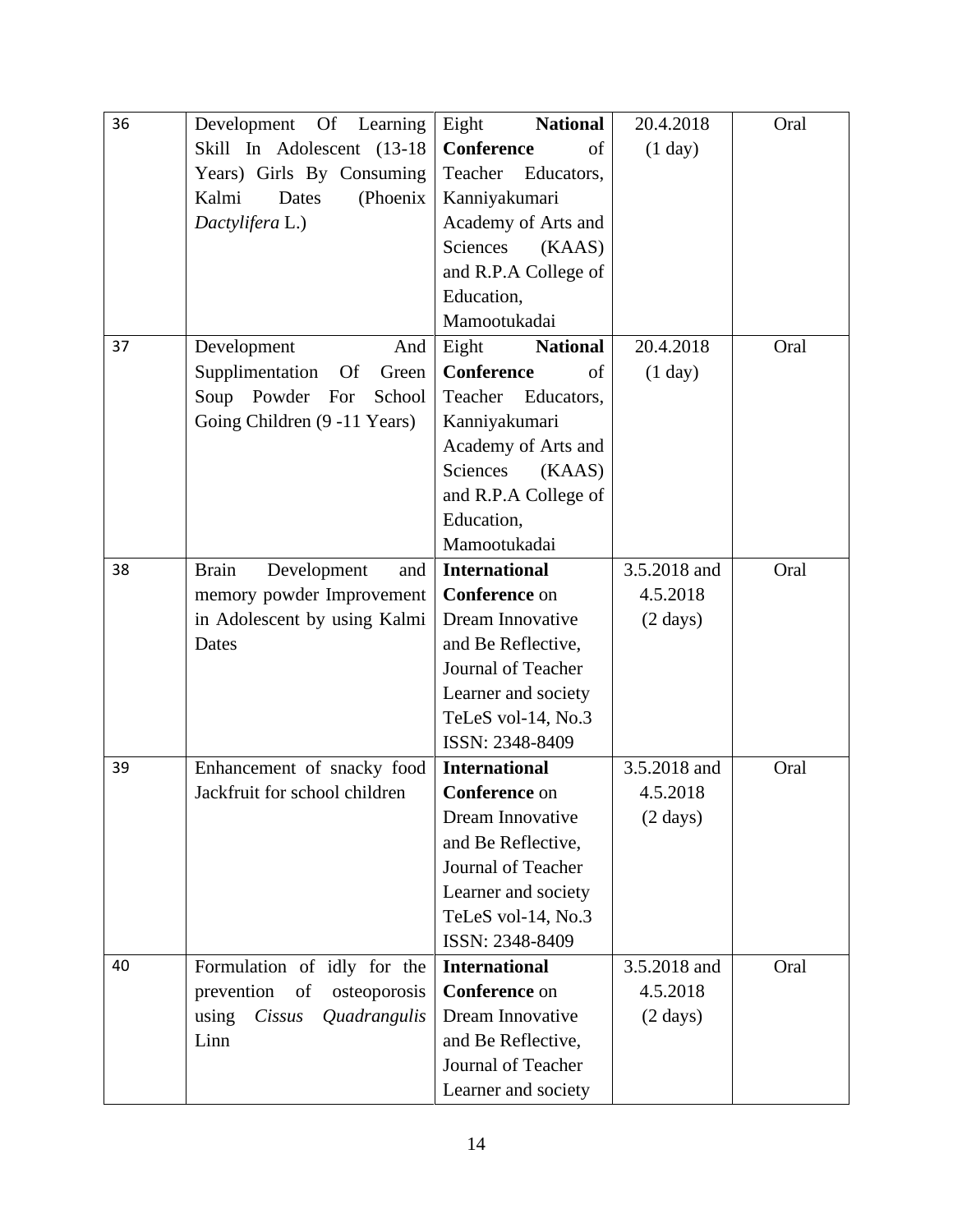| TeLeS vol-14, No.3<br>ISSN: 2348-8409<br>Enhancement of nutrient and<br><b>Seminar</b><br><b>National</b><br>18.9.2018<br>41<br>Oral<br>formulation of recipe using<br>on Bringing you -<br>(1 day)<br>Nutri Vision Healthy<br>Cardiospermum halicacabum<br>leaves for arthritis<br>Eating for Longevity,<br>Department<br>of<br>Nutrition<br>and<br>Dietetics, |
|-----------------------------------------------------------------------------------------------------------------------------------------------------------------------------------------------------------------------------------------------------------------------------------------------------------------------------------------------------------------|
|                                                                                                                                                                                                                                                                                                                                                                 |
|                                                                                                                                                                                                                                                                                                                                                                 |
|                                                                                                                                                                                                                                                                                                                                                                 |
|                                                                                                                                                                                                                                                                                                                                                                 |
|                                                                                                                                                                                                                                                                                                                                                                 |
|                                                                                                                                                                                                                                                                                                                                                                 |
|                                                                                                                                                                                                                                                                                                                                                                 |
|                                                                                                                                                                                                                                                                                                                                                                 |
| Sadakathullah Appa                                                                                                                                                                                                                                                                                                                                              |
| College, Thirunelveli                                                                                                                                                                                                                                                                                                                                           |
| ISSN: 978-81-                                                                                                                                                                                                                                                                                                                                                   |
| 938054-3-5                                                                                                                                                                                                                                                                                                                                                      |
| Effect of stress in human<br><b>Seminar</b><br><b>National</b><br>18.9.2018<br>Oral<br>42                                                                                                                                                                                                                                                                       |
| on Bringing you $-$<br>(1 day)                                                                                                                                                                                                                                                                                                                                  |
| Nutri Vision Healthy                                                                                                                                                                                                                                                                                                                                            |
| Eating for Longevity,                                                                                                                                                                                                                                                                                                                                           |
| Department<br>of                                                                                                                                                                                                                                                                                                                                                |
| Nutrition<br>and                                                                                                                                                                                                                                                                                                                                                |
| Dietetics,                                                                                                                                                                                                                                                                                                                                                      |
| Sadakathullah Appa                                                                                                                                                                                                                                                                                                                                              |
| College, Thirunelveli                                                                                                                                                                                                                                                                                                                                           |
| ISSN: 978-81-                                                                                                                                                                                                                                                                                                                                                   |
| 938054-3-5                                                                                                                                                                                                                                                                                                                                                      |
| <b>National</b><br><b>Seminar</b><br>18.9.2018<br>Sardine Fish for healthy living<br>Oral<br>43                                                                                                                                                                                                                                                                 |
| on Bringing you $-$<br>(1 day)                                                                                                                                                                                                                                                                                                                                  |
| Nutri Vision Healthy                                                                                                                                                                                                                                                                                                                                            |
| Eating for Longevity,                                                                                                                                                                                                                                                                                                                                           |
| Department<br>of                                                                                                                                                                                                                                                                                                                                                |
| Nutrition<br>and                                                                                                                                                                                                                                                                                                                                                |
| Dietetics,                                                                                                                                                                                                                                                                                                                                                      |
| Sadakathullah Appa                                                                                                                                                                                                                                                                                                                                              |
| College, Thirunelveli<br>ISSN: 978-81-                                                                                                                                                                                                                                                                                                                          |
| 938054-3-5                                                                                                                                                                                                                                                                                                                                                      |
| <b>National</b><br><b>Seminar</b><br>18.9.2018<br>Oral<br>44                                                                                                                                                                                                                                                                                                    |
| Formulation of biscuit using<br>Arthocarpus heterophyllus<br>on Bringing you -<br>(1 day)                                                                                                                                                                                                                                                                       |
| Nutri Vision Healthy                                                                                                                                                                                                                                                                                                                                            |
| Eating for Longevity,                                                                                                                                                                                                                                                                                                                                           |
| Department<br>of                                                                                                                                                                                                                                                                                                                                                |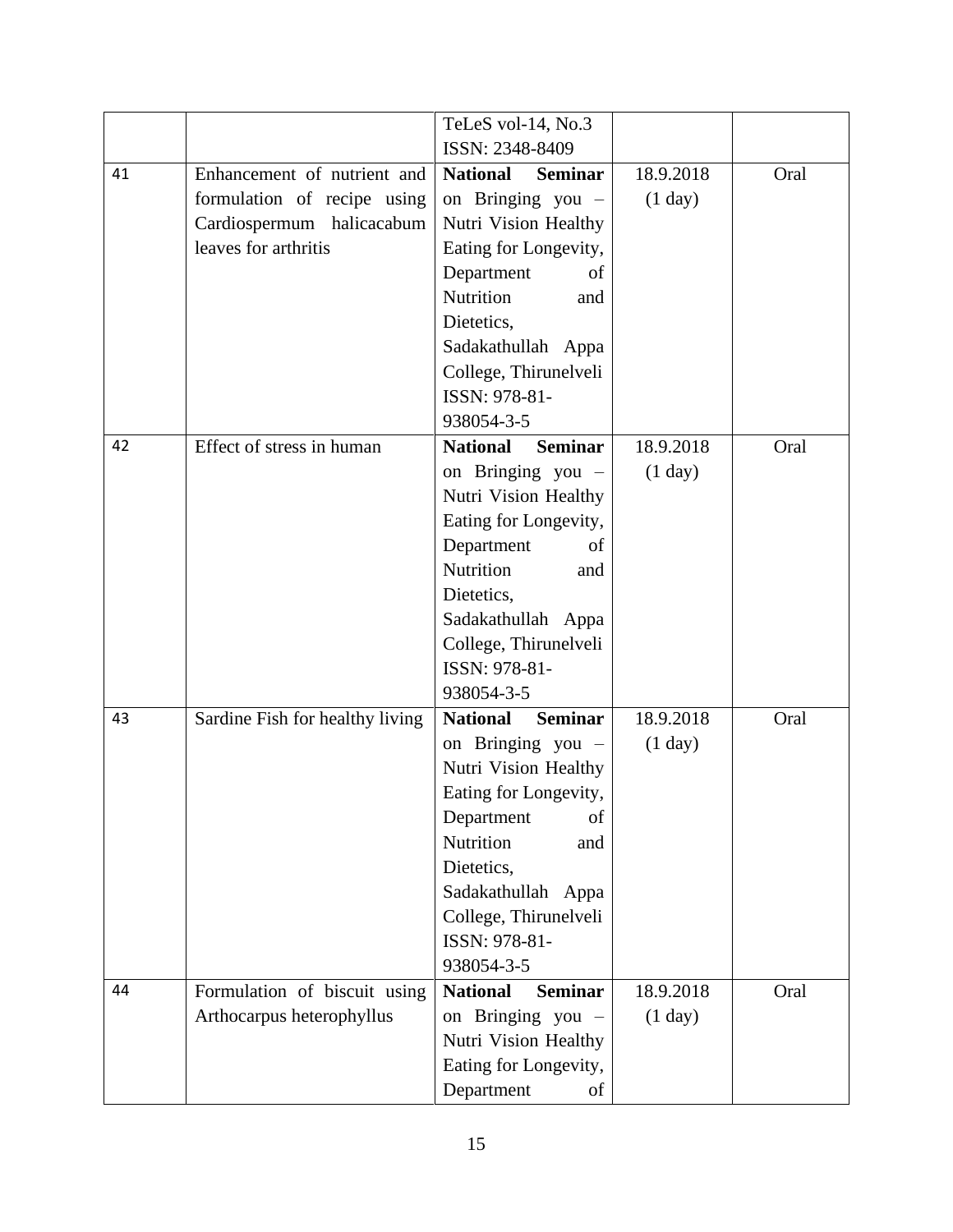|    |                                 | Nutrition<br>and                  |                    |      |
|----|---------------------------------|-----------------------------------|--------------------|------|
|    |                                 | Dietetics,                        |                    |      |
|    |                                 | Sadakathullah Appa                |                    |      |
|    |                                 | College, Thirunelveli             |                    |      |
|    |                                 | ISSN: 978-81-                     |                    |      |
|    |                                 | 938054-3-5                        |                    |      |
| 45 | Formulation<br>of<br>barnyard   | <b>National</b><br><b>Seminar</b> | 18.9.2018          | Oral |
|    | millet fortified product        | on Bringing you -                 | (1 day)            |      |
|    |                                 | Nutri Vision Healthy              |                    |      |
|    |                                 | Eating for Longevity,             |                    |      |
|    |                                 | Department<br>of                  |                    |      |
|    |                                 | Nutrition<br>and                  |                    |      |
|    |                                 | Dietetics,                        |                    |      |
|    |                                 | Sadakathullah Appa                |                    |      |
|    |                                 | College, Thirunelveli             |                    |      |
|    |                                 | ISSN: 978-81-                     |                    |      |
|    |                                 | 938054-3-5                        |                    |      |
| 46 | Formulation of product using    | <b>International</b>              | 8.2.2019           | Oral |
|    | unripe<br>Arthocarpus           | <b>Seminar</b> on Cancer:         | (1 day)            |      |
|    | heterophyllus for its effect on | Diet, life style links            |                    |      |
|    | reducing blood glucose          | and<br>newer                      |                    |      |
|    |                                 | Holy<br>management,               |                    |      |
|    |                                 | <b>Cross Home Science</b>         |                    |      |
|    |                                 | College,                          |                    |      |
|    |                                 | Thoothukudi                       |                    |      |
| 47 | Exploration of nutrient value   | <b>National</b>                   | 13.3.2019          | Oral |
|    | Cardiospermum<br>in             | <b>Conference</b><br>on           | and                |      |
|    | halicacabum L (Mudakathan)      | Current Trends<br>in              | 14.3.2019          |      |
|    | leaf powder                     | Biological Sciences,              | $(2 \text{ days})$ |      |
|    |                                 | Department<br>of                  |                    |      |
|    |                                 | Botany,<br>St.Xaviers             |                    |      |
|    |                                 | College,                          |                    |      |
|    |                                 | Palayamkottai                     |                    |      |
| 48 | Raphanus sativus L and its      | <b>International</b>              | 28.3.2019          | Oral |
|    | protective effect               | <b>Conference</b><br>on           | and                |      |
|    |                                 | Professionalism:                  | 29.3.2019          |      |
|    |                                 | Challenges<br>and                 | $(2 \text{ days})$ |      |
|    |                                 | innovation<br>in                  |                    |      |
|    |                                 | Science<br>and                    |                    |      |
|    |                                 | Humanities, Muslim                |                    |      |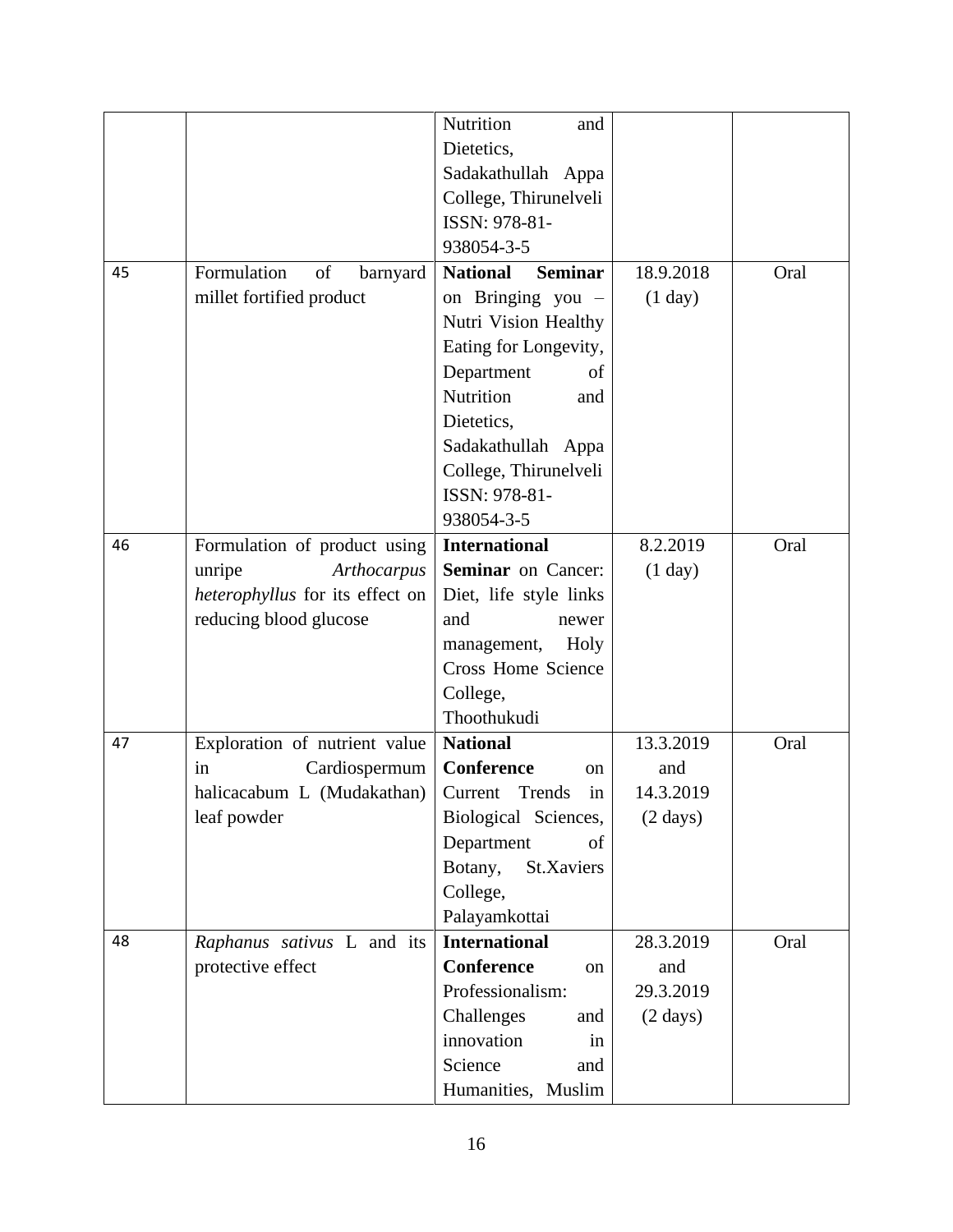|    |                                | College<br>of                           |                    |          |
|----|--------------------------------|-----------------------------------------|--------------------|----------|
|    |                                | Education,                              |                    |          |
|    |                                | Thiruvithancode                         |                    |          |
| 49 | A study on the mental Health   | Two<br>Day                              | 3.10.2019          | Oral     |
|    | Status of the College students | <b>International</b>                    | and                |          |
|    | $(18-20)$                      | <b>Conference</b><br><sub>on</sub>      | 4.10.2019          |          |
|    |                                | Scientific and Social                   | $(2 \text{ days})$ |          |
|    |                                | Approaches<br>to                        |                    |          |
|    |                                | Mental Wellbeing -                      |                    |          |
|    |                                | 2019, Department of                     |                    |          |
|    |                                | Biochemistry,                           |                    |          |
|    |                                | Zoology,<br>Home                        |                    |          |
|    |                                | Science and Botany,                     |                    |          |
|    |                                | V.V.Vanniaperumal                       |                    |          |
|    |                                | College for Women,                      |                    |          |
|    |                                | Virudhunagar                            |                    |          |
|    |                                |                                         |                    |          |
| 50 | Optimization of formulated     | 3rd<br><b>International</b>             | 9.1.2020 and       | Oral     |
|    | banyard millet bran cookies    | <b>Conference</b><br><sub>on</sub>      | 10.1.2020          |          |
|    |                                | Emerging Trends in                      | $(2 \text{ days})$ |          |
|    |                                | Millet<br>Technology                    |                    |          |
|    |                                | Health<br>for                           |                    |          |
|    |                                | Promotion,                              |                    |          |
|    |                                | Department<br>of                        |                    |          |
|    |                                | Nutrition<br>and                        |                    |          |
|    |                                | Dietetics,<br>Periyar                   |                    |          |
|    |                                | University, Salem                       |                    |          |
| 51 | Formulation<br>of<br>Raphemus  | <b>National</b><br>Women's              | 8.3.2021           | Poster   |
|    | sativus L product for its      | Food Science<br>And                     | (1 day)            |          |
|    | presious health benefits       | Technology                              |                    |          |
|    |                                | <b>Conference</b>                       |                    |          |
|    |                                | Organized By Indian                     |                    |          |
|    |                                | Institute Of<br>Food                    |                    |          |
|    |                                | Processing                              |                    |          |
|    |                                | Technology<br>On                        |                    |          |
|    |                                | International                           |                    |          |
|    |                                | Womens Day 2020                         |                    |          |
| 52 | Formulation of vitex Negundo   | 4 <sup>th</sup><br><b>International</b> | 23.9.2021          | E-poster |
|    | based pasta                    | <b>Conference on Food</b>               | 24.9.2021          |          |
|    |                                | and Nutrition ICFN                      | $(2 \text{ days})$ |          |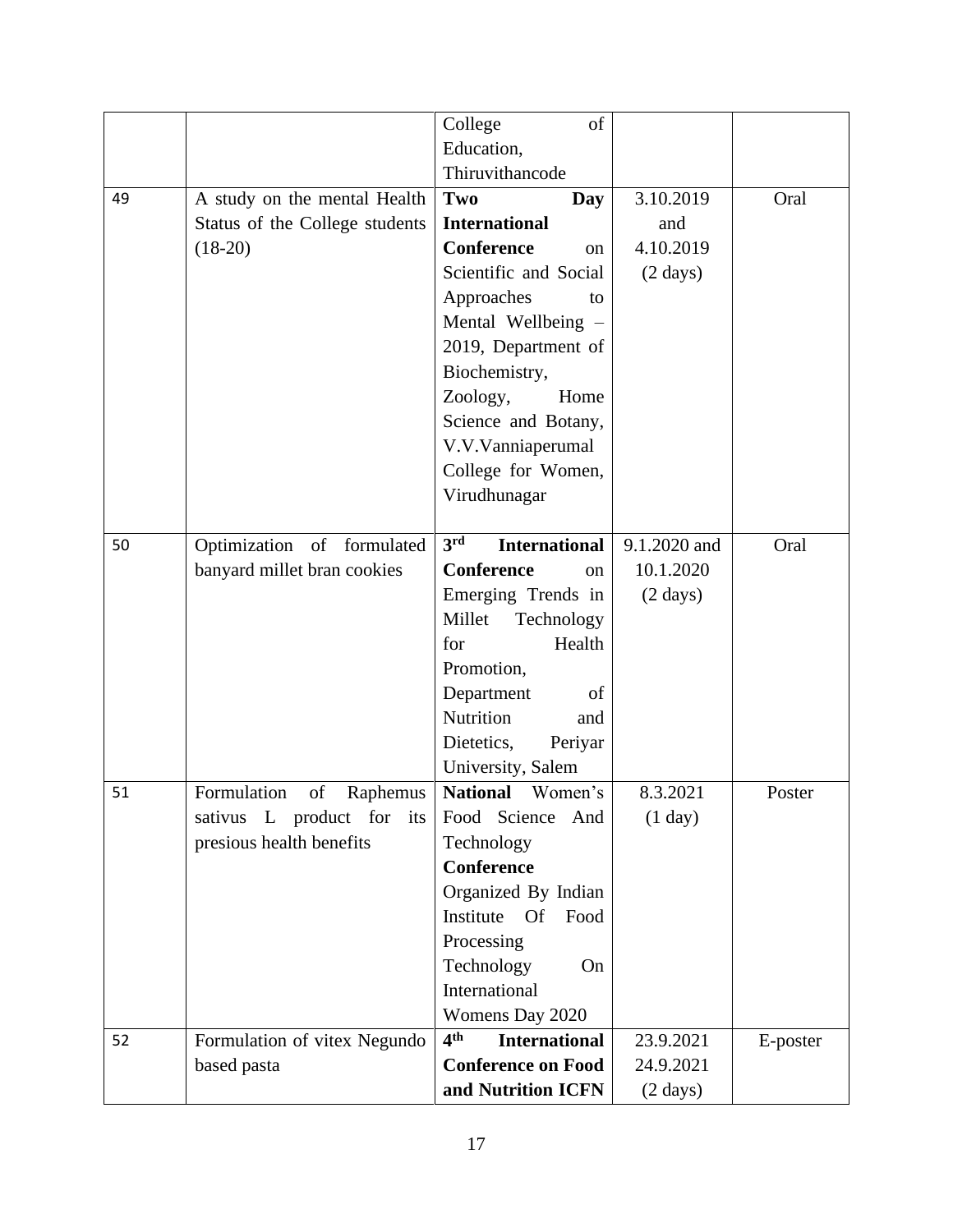| 2021<br>"Bioleogues, |  |
|----------------------|--|
| International        |  |
| Conference",         |  |
| Singapore.           |  |

## **TRAINING EXPERIENCE:**

| <b>Nature of Training</b>                     | <b>Name of the Institution</b>                         | <b>Duration</b>     |
|-----------------------------------------------|--------------------------------------------------------|---------------------|
| <b>Dietitian Training</b>                     | Kovai Medical Centre and Hospital Limited,             | 20.02.2007 to       |
|                                               | Coimbatore                                             | 06.03.2007          |
|                                               |                                                        | $(15 \text{ days})$ |
| <b>Dietitian Training</b>                     | Apollo Specialty Hospital,                             | 20.11.2008 to       |
|                                               | Madurai                                                | 19.12.2008          |
|                                               |                                                        | $(30 \text{ days})$ |
| Fruit and Vegetables                          | Ministry of Women and Child Development                | 04.02.2013 to       |
| <b>Preservation</b><br>and                    | Food and Nutrition Board, Government of                | 08.02.2013          |
| <b>Nutrition</b>                              | Community<br>Food<br><b>Nutrition</b><br>India,<br>and | $(5 \text{ days})$  |
|                                               | Extension Unit, Chennai at Periyar University          |                     |
|                                               | Salem                                                  |                     |
| <b>Short</b><br><b>Term</b><br><b>Course:</b> | Professor and Director of Rice                         | 21.07.2014 to       |
| <b>Carbohydrate in Food</b>                   | Innovation Center of Excellence, Department            | 25.07.2014          |
|                                               | of Food Science and Technology, Faculty of             | $(5 \text{ days})$  |
|                                               | AGRO-Industry,<br>Kasetsart<br>University,             |                     |
|                                               | Bangkok, Thailand Organized by Department              |                     |
|                                               | of Food Science<br>and Nutrition, Periyar              |                     |
|                                               | University, Salem                                      |                     |
| <b>Entrepreneurship Skill</b>                 | Department of Zoology, Kongunadu Arts and              | 03.08.2020 to       |
| <b>Development Online</b>                     | Science College, Coimbatore                            | 09.08.2020          |
| <b>Course: Ornamental</b>                     | Certificate ID: ESDOCOFP0021                           | $(7 \text{ days})$  |
| <b>Fishes - Production,</b>                   |                                                        |                     |
| <b>Trade and Technology</b>                   |                                                        |                     |
| <b>Transfer</b>                               |                                                        |                     |
| <b>Online Training</b>                        | forest Department of Primary processing,               | 25.1.2022           |
| Programme on                                  | storage and handling, National Institute of            | (1 day)             |
| <b>Processing and value</b>                   | Food Technology, Entrepreneurship and                  |                     |
| addition of minor                             | Management (NIFTEM) - Thanjavur                        |                     |
| <b>Online Short Term</b>                      | Department of Technology Dissemination,                | 27.1.2022 and       |
| <b>Course:</b>                                | National Institute of Food Technology                  | 28.1.2022           |
| Entrepreneurship                              | Entrepreneurship and Management, Thanjavur             | $(2 \text{ days})$  |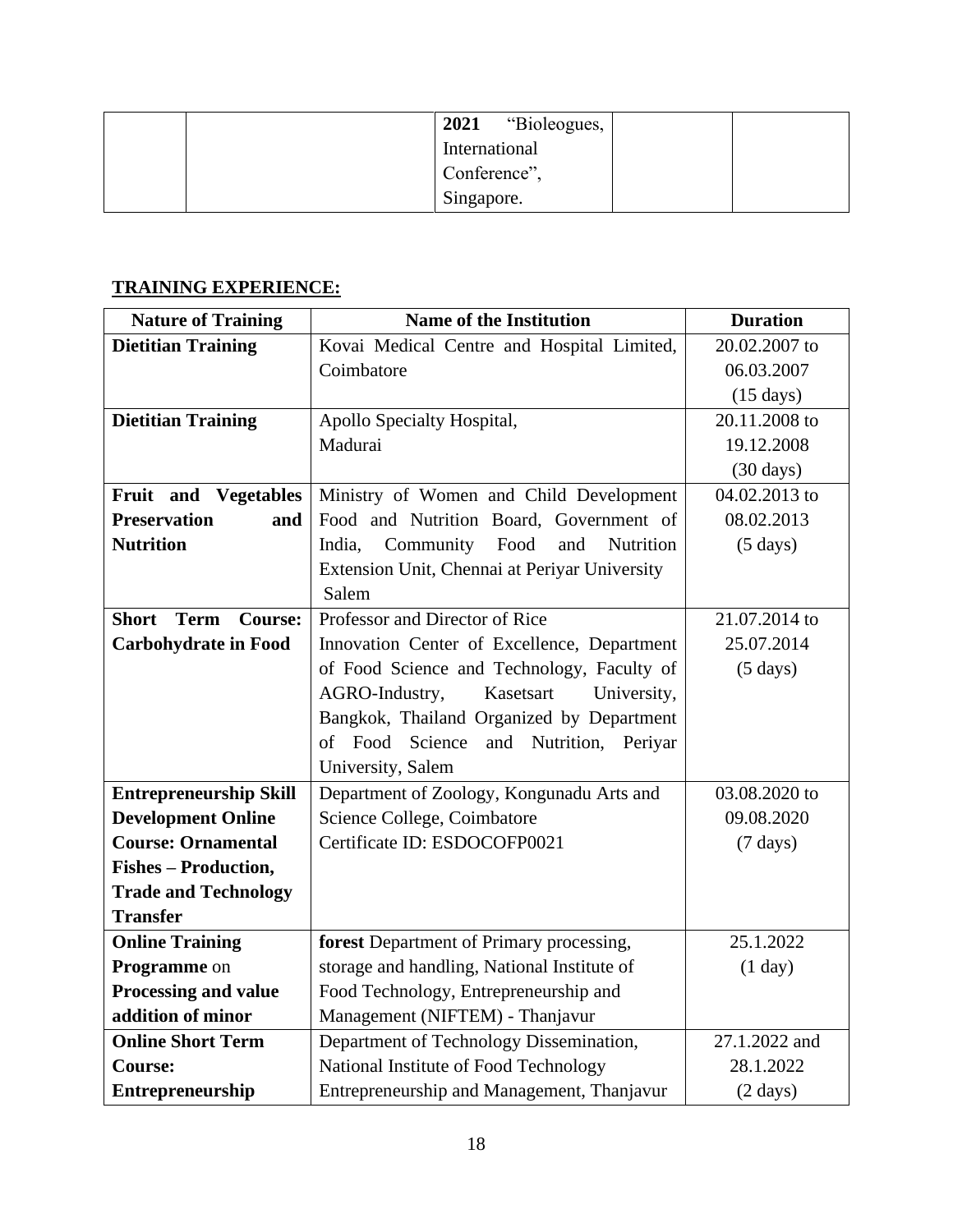| Development in Food |  |
|---------------------|--|
| <b>Processing</b>   |  |

#### **FACULTY DEVELOPMENT PROGRAMME:**

| Sl. No                  | <b>Faculty Development Programme</b>                                                 | <b>Date</b>        |
|-------------------------|--------------------------------------------------------------------------------------|--------------------|
| $\mathbf{1}$            | Two Days Faculty Development Program on Teaching Techniques                          | 25.4.2018 and      |
|                         | conducted by ICT Academy at Holy Cross Home Science College,                         | 26.4.2018          |
|                         | Thoothukudi                                                                          | $(2 \text{ days})$ |
| $\overline{2}$          | Entrepreneurship skill development online course on Ornamental                       | 3.8.2020 to        |
|                         | fishes production, trade and technology trandfer organized by                        | 9.8.2020           |
|                         | Department of Zoology (Diploma in ornamental fish production and                     | $(7 \text{ days})$ |
|                         | trade) Kongunadu Arts and Science College, Coimbatore                                |                    |
| $\overline{\mathbf{3}}$ | Online International FDP Entitled Frontiers of Physics in Bio-                       | 19.10.2020 to      |
|                         | medical Applications organized by St. Josephs College of Engineering,                | 21.10.2020         |
|                         | Chennai                                                                              | $(3 \text{ days})$ |
| $\overline{\mathbf{4}}$ | 5 days Online International Professional Development Programme                       | 14.05.2021 to      |
|                         | on Scholarly Publishing: Swirls Unfurled organized by The Delany                     | 18.05.2021         |
|                         | Library, Patrian College of Arts and Science, Chennai                                | $(5 \text{ days})$ |
|                         | QAIJQK-CE000137                                                                      |                    |
| 5                       | Two-week Virtual<br><b>Multidisciplinary</b><br>Short Term<br><b>Training</b>        | 19.1.2022 to       |
|                         | <b>Programme</b> on Research Methodology and Data Analysis organized by              | 4.2.22             |
|                         | Internal Quality Assurance Cell (IQAC), Annamalai University                         | (2 weeks)          |
| 6                       | One Week Faculty Development Programme on Current Trends in                          | 2.2.2022 to        |
|                         | Information Technology organized by School of Computational Science                  | 9.2.2022           |
|                         | and Canny - Consortium of Colleges, Nehru Arts and Science College,                  | $(1$ week)         |
|                         | Coimbatore                                                                           |                    |
| $\overline{7}$          | National level Faculty Development Programme on Problem Solving                      | 10.2.2022          |
|                         | and Ideation as 21 <sup>st</sup> Century Skills organized by Institutions Innovation | (1 day)            |
|                         | Council, MIT Art, Design and Technology University, Pune                             |                    |
| 8                       | <b>One Day National Online Faculty Development Programme on</b>                      | 11.02.2022         |
|                         | Essential Soft Skills for Impactful Professional Career organized by                 | (1 day)            |
|                         | Department of English, Indian Institute of Management and Commerce,                  |                    |
|                         | IQAC                                                                                 |                    |
|                         |                                                                                      |                    |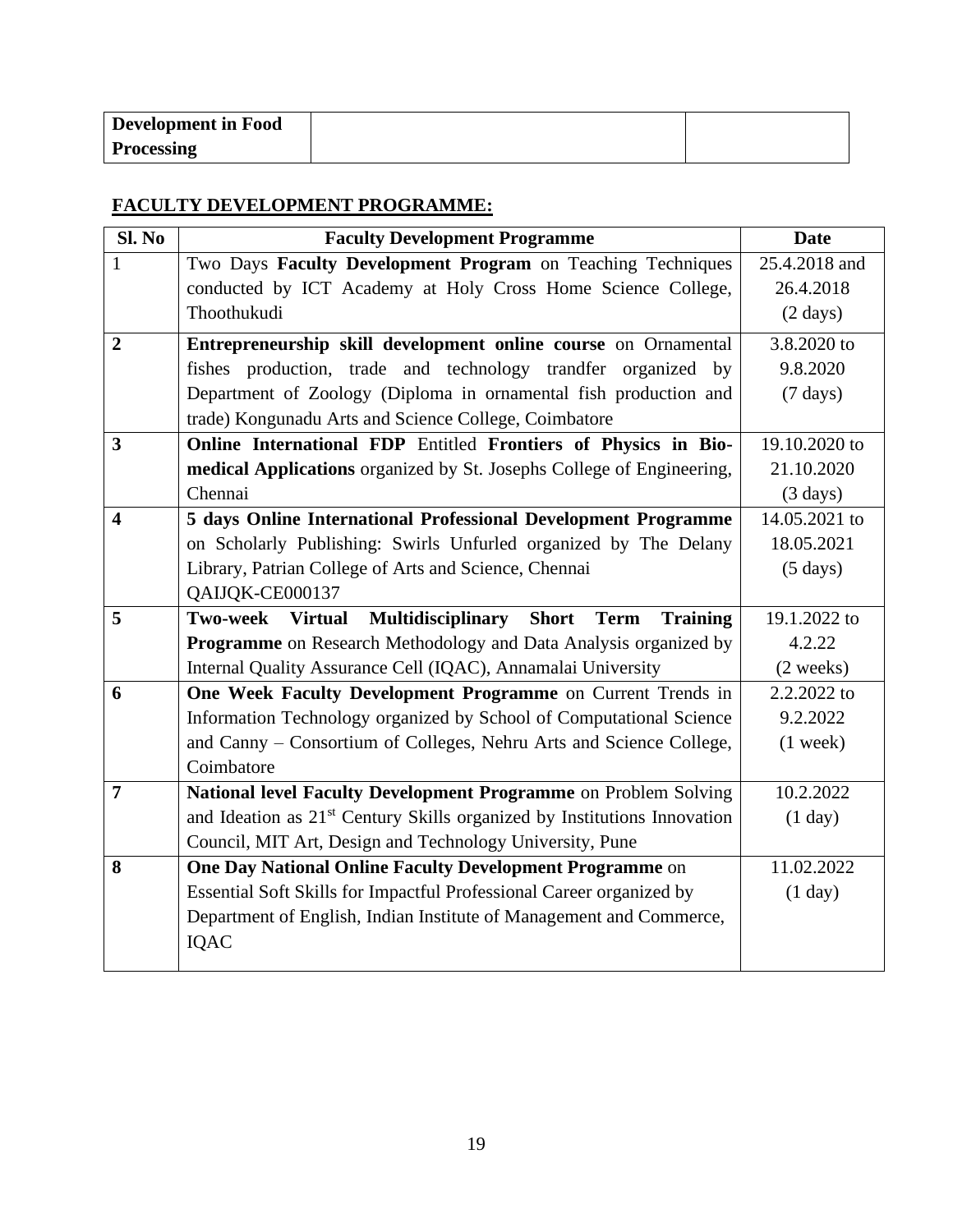## **WORKSHOP PARTICIPATED:**

| Sl. No                  | <b>Name of Conference/ Seminar</b>                                     | <b>Month and</b>   |
|-------------------------|------------------------------------------------------------------------|--------------------|
|                         |                                                                        | Year               |
| $\mathbf{1}$            | National Workshop on Fluorescent Microscopy Department of              | 10.10.2013         |
|                         | Zoology, Periyar University, Salem                                     | (1 day)            |
| $\overline{2}$          | National Workshop on Green Initiatives in Energy and Environment       | 11.9.2014          |
|                         | (GIEE-2014) Department of Environmental Science, Periyar               | (1 day)            |
|                         | University, Salem                                                      |                    |
| $\mathbf{3}$            | on Microbes to<br>National Workshop<br>Commercial<br>Products          | 02.9.2014          |
|                         | Department of Microbiology, Periyar University, Salem                  | (1 day)            |
| $\overline{\mathbf{4}}$ | National level Workshop on Application of SPSS Software,               | 14.7.2018          |
|                         | Research and Development Committee, Holy Cross Home Science            | (1 day)            |
|                         | College, Thoothukudi                                                   |                    |
| 5                       | National Level Workshop Cum Training on Food Processing and            | 19.9.2019          |
|                         | Preservation, Department of Nutrition and Dietetics, Sadakathullah     | (1 day)            |
|                         | Appa College, Tirunelveli, Tamilnadu                                   |                    |
| 6                       | <b>Online Workshop</b> on An overview of Covid – 19 vaccines organized | 12.6.2021          |
|                         | by Crescent Innovation and Incubation Council and Aca Di Cell          | (1 day)            |
|                         | <b>Innovations International Pvt Ltd</b>                               |                    |
| $\overline{7}$          | 2 Days Online Workshop On Scanning Electron Microscopy:                | 29.7.2021          |
|                         | Technique and its Applications organized by North East Centre for      | And 20.7.2021      |
|                         | Biological Sciences and Healthcare Engineering, Indian Institute of    | $(2 \text{ days})$ |
|                         | Technology Guwahati, Assam in collaboration with Eeiss India,          |                    |
|                         | Department of Biotechnology Government of India Azadi Ka Amrit         |                    |
|                         | Mahotsav                                                               |                    |
| 8                       | 1 day Online Workshop on An overview of Covid-19 vaccines              | 12.7.2021          |
|                         | organized by Cresent Innovation and Incubation Council & Aca Di        | (1 day)            |
|                         | Cell Innovations International Pvt Ltd                                 |                    |
| 9                       | International Workshop on Exploring statistics using R and SPSS        | 20.8.2021 to       |
|                         | organized by Seva Academy, Chidambaram in association with Lions       | 22.8.2021          |
|                         | Club of Chidambaram Excellence, Tamilnadu, India                       | $(3 \text{ days})$ |
| 10                      | Online Workshop on "Bloom's Taxonomy based Question Paper              | 27.9.2021          |
|                         | Design for Outcome-Based Education in Visual Communication"            | (1 day)            |
|                         | Organized by Department of Visual Communication in association         |                    |
|                         | with the Internal Quality Assurance Cell (IQAC) and Outcome Based      |                    |
|                         | Education Monitoring Council on 27.09.2021 under UGC Paramarsh         |                    |
|                         | Nadar<br>Janaki<br>Ammal<br>College,<br>Sivakasi<br>Scheme.<br>Ayya    |                    |
|                         | VC2FDP10023                                                            |                    |
| 11                      | Workshop on Role of Nutrition in Building Immunity in Age Group        | 17.1.2022          |
|                         | conducted<br>Shri<br>Vaishnav<br>$2 - 14$<br>by<br>Vidyapeeth<br>years | (1 day)            |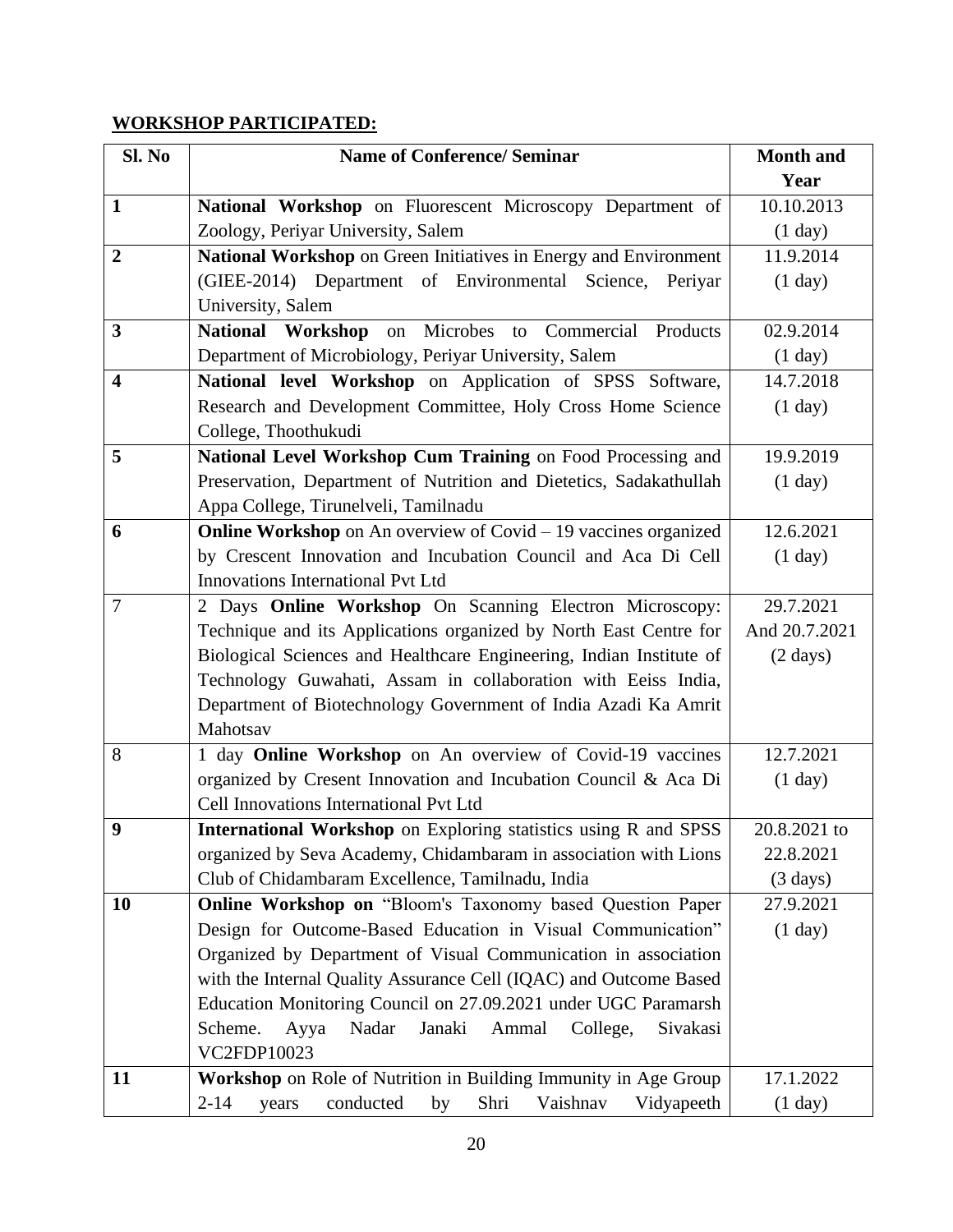|    | Vishwavidyalaya, Sanmantrana                                       |                    |
|----|--------------------------------------------------------------------|--------------------|
| 12 | Workshop on Imagination and Expression through color and form      | 18.1.2022          |
|    | conducted by Shri Vaishnav Institute of Fine Arts, Shri Vaishnav   | (1 day)            |
|    | Vidyapeeth Vishwavidyalaya, Sanmantrana                            |                    |
| 13 | <b>Workshop</b> on Imagination through Color and Form conducted by | 17.1.2022 TO       |
|    | Shri Vaishnav Institute of Fine Arts, Shri Vaishnav Vidyapeeth     | 19.1.2022          |
|    | Vishwavidyalaya SANMANTRANA 2022 Sponsered by St. Cloud            | $(3 \text{ days})$ |
|    | State University, USA                                              |                    |

# **CONFERENCE/ SEMINAR/ SYMPOSIUM – INTERNATIONAL/ NATIONAL/ STATE LEVEL:**

| Sl. No                  | <b>Name of Conference/ Seminar</b>                                      | <b>Month and</b>    |
|-------------------------|-------------------------------------------------------------------------|---------------------|
|                         |                                                                         | Year                |
| $\mathbf{1}$            | Awareness Training camp Tamil Nadu People Consumer Federation,          | 21.3.2005           |
|                         | Tirunelveli                                                             | (1 day)             |
| $\overline{2}$          | National Seminar on Nutrition and Dietetics, Malankara Catholic         | 3.2.2006 and        |
|                         | College, Mariagiri                                                      | 4.2.2006            |
|                         |                                                                         | $(2 \text{ days}).$ |
| 3                       | National Conference on Emerging Trends and Opportunity in Food          | 29.1.2010 and       |
|                         | Processing Sector, M.O.P Vaishnav College for Women, Chennai            | 30.1.2010           |
|                         |                                                                         | $(2 \text{ days})$  |
| $\overline{\mathbf{4}}$ | National Seminar on Role of Educational in Out-Reach Programmes and     | 3.3.2010            |
|                         | Sustainable Community Development, Department of Foods<br>and           | (1 day)             |
|                         | Nutrition, R.V.S Arts and Science College, Coimbatore                   |                     |
| 5                       | National Symposium on Paediatric Nutrition and Health, Centre for       | 4.9.2010            |
|                         | Nutrition Counseling, Research and Extension Activities", Department of | (1 day)             |
|                         | Home Science, Women's Christian College, Chennai                        |                     |
| 6                       | National Symposium on Food and Nutritional on Prospects in Human        | 21.10.2011          |
|                         | Health, Department of Food Science, Periyar University, Salem           | (1 day)             |
| $\overline{7}$          | National Conference on Food Technology Interventions for Health and     | 15.3.2012 and       |
|                         | Nutrition Security Department of Food Science, Periyar University,      | 16.3.2012           |
|                         | Salem                                                                   | $(2 \text{ days}).$ |
| 8                       | National Conference on Technology Development of Traditional Foods,     | 3.9.2012 and        |
|                         | Association of Food engineers (ESSENZZ) in collaboration with the       | 4.9.2012            |
|                         | Department of Food Processing & Engineering, Karunya University,        | $(2 \text{ days}).$ |
|                         | Coimbatore                                                              |                     |
|                         |                                                                         |                     |
| 9                       | National Seminar on Technological innovations in Science Pedagogy       | 2.2.2013            |
|                         | Organized by Holy Trinity College of Education, Melpalai                | (1 day)             |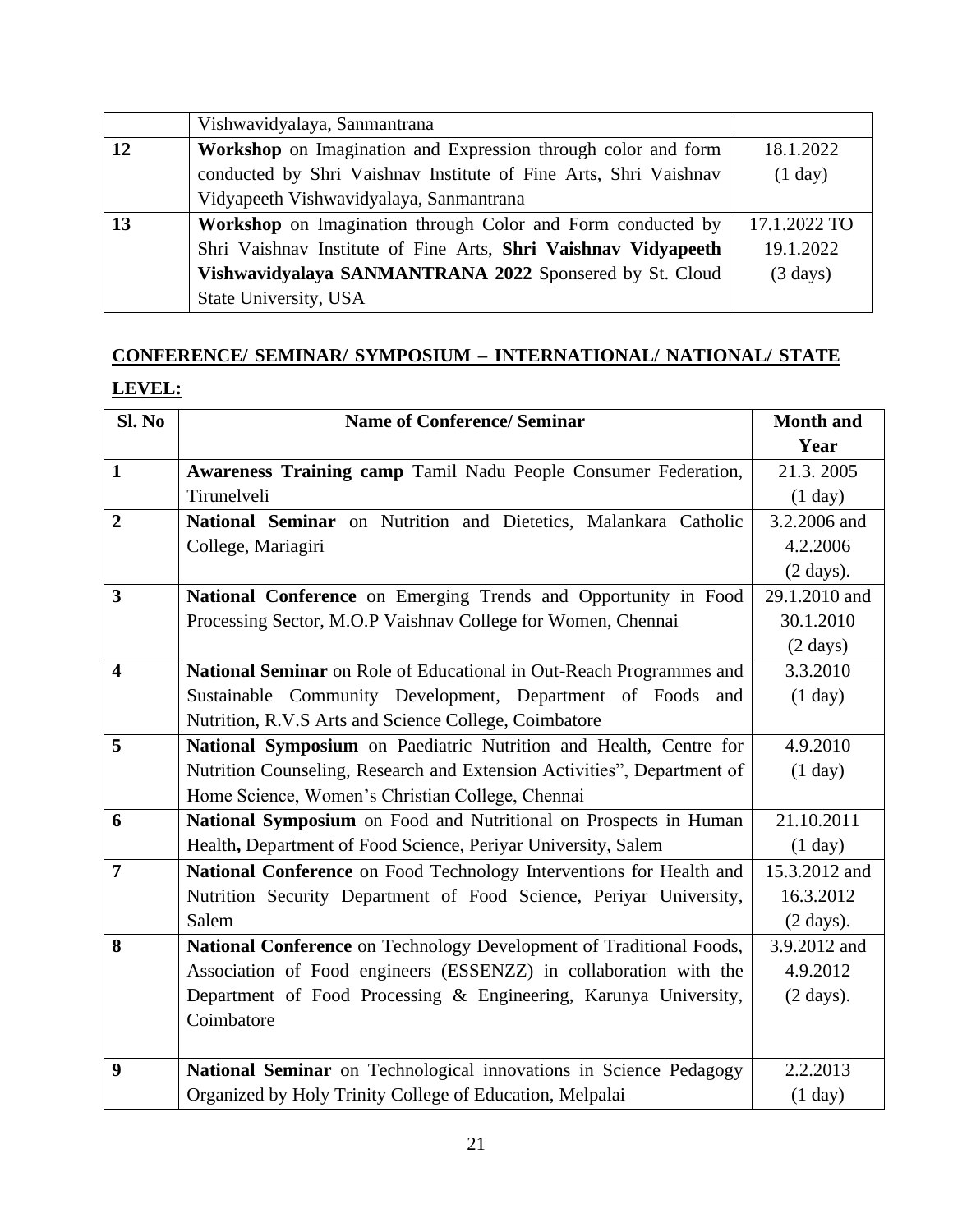| 10 | National Conference on 21 <sup>st</sup> Science Tamil Federation, Coimbatore      | 9.2.2013 and        |
|----|-----------------------------------------------------------------------------------|---------------------|
|    |                                                                                   | 10.2.2013           |
|    |                                                                                   | $(2 \text{ days}).$ |
| 11 | A Mega Free Diabetes Screening, Education and Awareness Programme                 | 16.11.2013          |
|    | to the Public DIABETES EXPO 2013 M.G.Diabetes Speciality and                      | and                 |
|    | rganize centre, Fairlands, Salem                                                  | 17.11.2013          |
|    |                                                                                   | $(2 \text{ days}).$ |
| 12 | Seminar on Trends in Protein Engineering Department of Zoology,                   | 21.11.2013          |
|    | Periyar University, Salem                                                         | $(1$ day).          |
| 13 | National Symposium on Carbohydrates in Human Health Department of                 | 24.01.2014          |
|    | Food Science and Nutrition, Periyar University, Salem                             | (1 day)             |
|    |                                                                                   |                     |
| 14 | National Seminar on Challenges for Microbiologists to Become Bio-                 | 27.8.2014           |
|    | Entrepreneurs (MICRO-PRENEURS-2014) Department of Microbiology,                   | (1 day)             |
|    | Periyar University, Salem                                                         |                     |
| 15 | <b>International Seminar</b> on Recent Innovations in Natural Resources to        | 15.2.2016           |
|    | Prevent Cancer (NRPC-2016) Department of Nutrition and Dietetics,                 | (1 day)             |
|    | Sadakathullah Appa College, Thirunelveli                                          |                     |
| 16 | National Seminar on Sustainable Utilization of Bio-resources PG and               | 17.2.2016           |
|    | Research Department of Zoology, Muslim Arts College, Thiruvithancode              | (1 day)             |
| 17 | Two Day National Seminar on Enhancing Professional Skills and Traits,             | 20.7.2018 and       |
|    | Department of Library and Information Science, Sadakathullah Appa                 | 21.7.2018           |
|    | College, Thirunelveli                                                             | $(2 \text{ days})$  |
| 18 | One day Seminar on Quality research and publications, Centre for                  | 7.12.2018           |
|    | research, Manonmanium Sundaranar University, Tirunelveli                          | (1 day)             |
| 19 | International Conference on Innovative Trends in Teacher Education                | 21.3.2019 and       |
|    | for the 21 <sup>st</sup> century, Immanuel Arasar College of Education, Nattalam, | 22.3.2019           |
|    | Marthandam                                                                        | $(2 \text{ days})$  |
| 20 | State Level Seminar on Opportunities and Challenges in the Emerging               | 4.9.2019            |
|    | Spaces of Higher Education, IQAC, Sri Meenakshi Government Arts                   | (1 day)             |
|    | College for Women, Madurai                                                        |                     |
| 21 | International Symposium on Dietary trends, IDA Kilakarai Chapter at               | 17.12.2019          |
|    | Alpha Hospital and Research Centre, Madurai                                       | (1 day)             |
| 22 | International Golden Jubilee Seminar on Emerging Trends in Food                   | 10.1.2020           |
|    | Processing Technology – 20, Department of Food Science Technology,                | (1 day)             |
|    | Arul Anandhar College, Karumathur, Madurai                                        |                     |
| 23 | National Seminar on Making of an Inspiring Teacher, R.P.A College of              | 31.1.2020           |
|    | Education, Mamottukadai                                                           | (1 day)             |

## **ONLINE CONFERENCE/ SEMINAR – PARTICIPATED**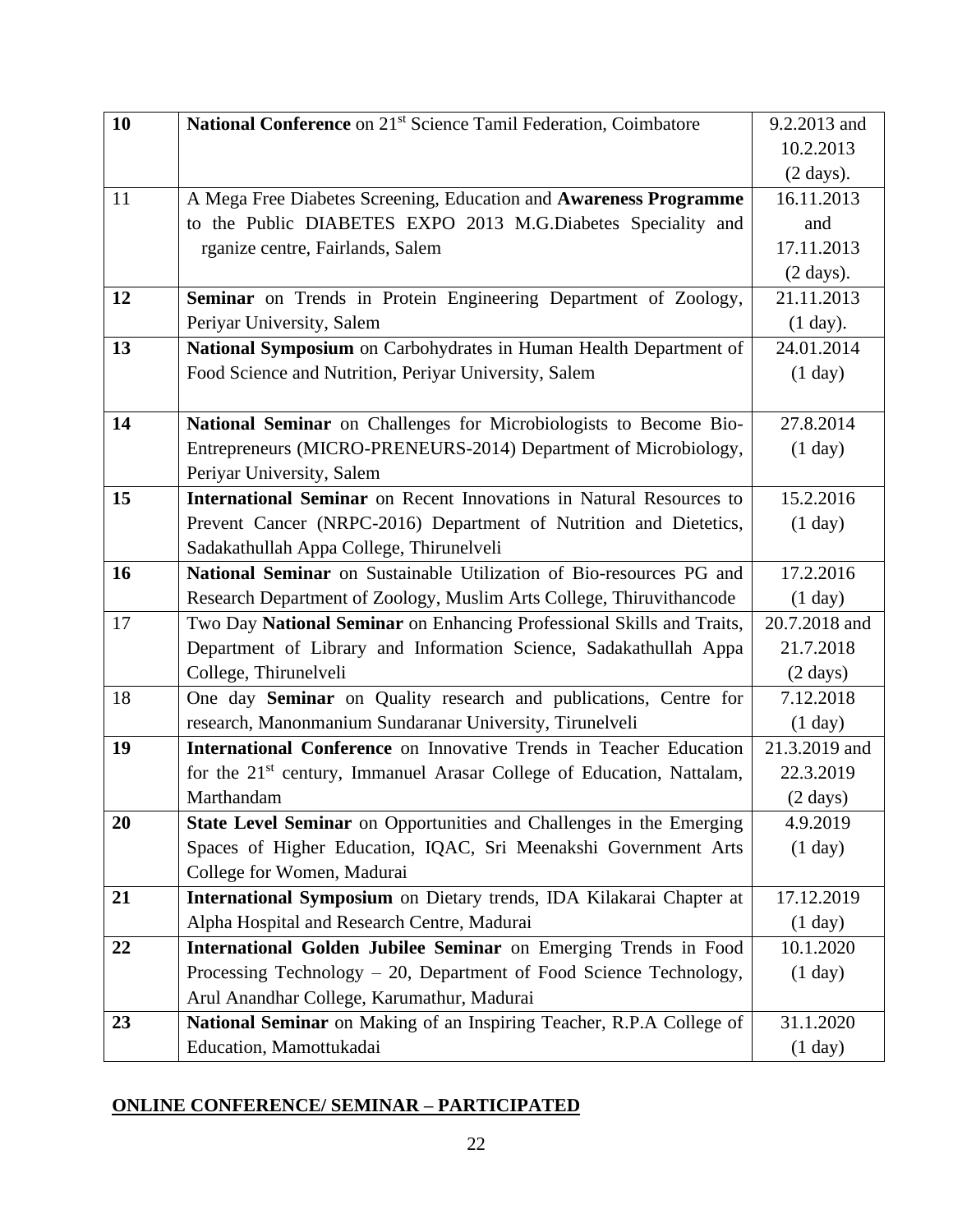| Sl. No                  | <b>Online Conference/ Seminar</b>                                        | <b>Month and</b> |
|-------------------------|--------------------------------------------------------------------------|------------------|
|                         |                                                                          | Year             |
| $\mathbf{1}$            | <b>International Virtual Conference on Immune Boosting Diet for</b>      | 21.05.2020       |
|                         | <b>COVID-19</b> conducted by Department of Food Science and Nutrition,   | (1 day)          |
|                         | The American College, Madurai                                            |                  |
| $\overline{2}$          | <b>Online Seminar on Development of Climate Change Resilient Rice</b>    | 06.07.2020       |
|                         | Varities Through Molecular Breeding organized by Bioingine.com,          | (1 day)          |
|                         | Webinars on plant science research                                       |                  |
|                         | #W06072020-325                                                           |                  |
| 3                       | UGC Sponsored International Web Conference under National                | 24.04.2021       |
|                         | Skill Development Corporation on Emerging Trends in Food,                | (1 day)          |
|                         | Nutrition and Health organized by Department of Nutrition and            |                  |
|                         | Dietetics and B. Voc Food Processing, Seethalakshmi Ramaswami            |                  |
|                         | College, Tiruchirapalli                                                  |                  |
| $\overline{\mathbf{4}}$ | National Conference on Emerging Trends of Life Sciences in View          | 15.05.2021       |
|                         | of Current Pandemic Situation organized by Department of Life            | (1 day)          |
|                         | Sciences, Kamla Nehru Mahavidyalaya, Nagpur                              |                  |
|                         | KMB0KY-CE000055                                                          |                  |
| 5                       | Power Seminar on Intellectual Property Rights organized by the           | 22.05.2021       |
|                         | PG & Research Department of Commerce, Holy Cross Home Science            | (1 day)          |
|                         | College, Toothukudi                                                      |                  |
| 6                       | National Seminar on Trends and Development in Food Packaging             | 31.5.2021        |
|                         | Technology by the Department of Food Processing Technology,              | (1 day)          |
|                         | AMET Deemed University, Kanathur, Chennai                                |                  |
| 7                       | <b>International virtual conference on Innovation in Food Processing</b> | 29.7.2021        |
|                         | and Nutritional Science organized by Department of Food                  | (1 day)          |
|                         | Processing Technology, AMET Deemed University, Kanathur,                 |                  |
|                         | Chennai                                                                  |                  |
| 8                       | National e-Seminar on Feeding the Zillions: Scope and Challenges         | 31.7.2021        |
|                         | for Food Technologists organized by the Department of Food Science,      | (1 day)          |
|                         | Mehr Chand Mahajan DAV College for Women, Chandigarh and                 |                  |
|                         | Department of Biotechnology, School of Life Science, Vels Institute      |                  |
|                         | of Science, Technology and Advanced Studies, Chennai                     |                  |

#### **WEBINAR PARTICIPATED- INTERNATIONAL/ NATIONAL:**

| Sl. No | Event                                                                 | <b>Month and</b><br>Year |
|--------|-----------------------------------------------------------------------|--------------------------|
|        | <b>International Webinar on Nurturing Physical, Mental and Social</b> | 16.05.2020               |
|        | Health: During and Post COVID-19 by Institute of Home Science,        | $(1 \text{ day})$        |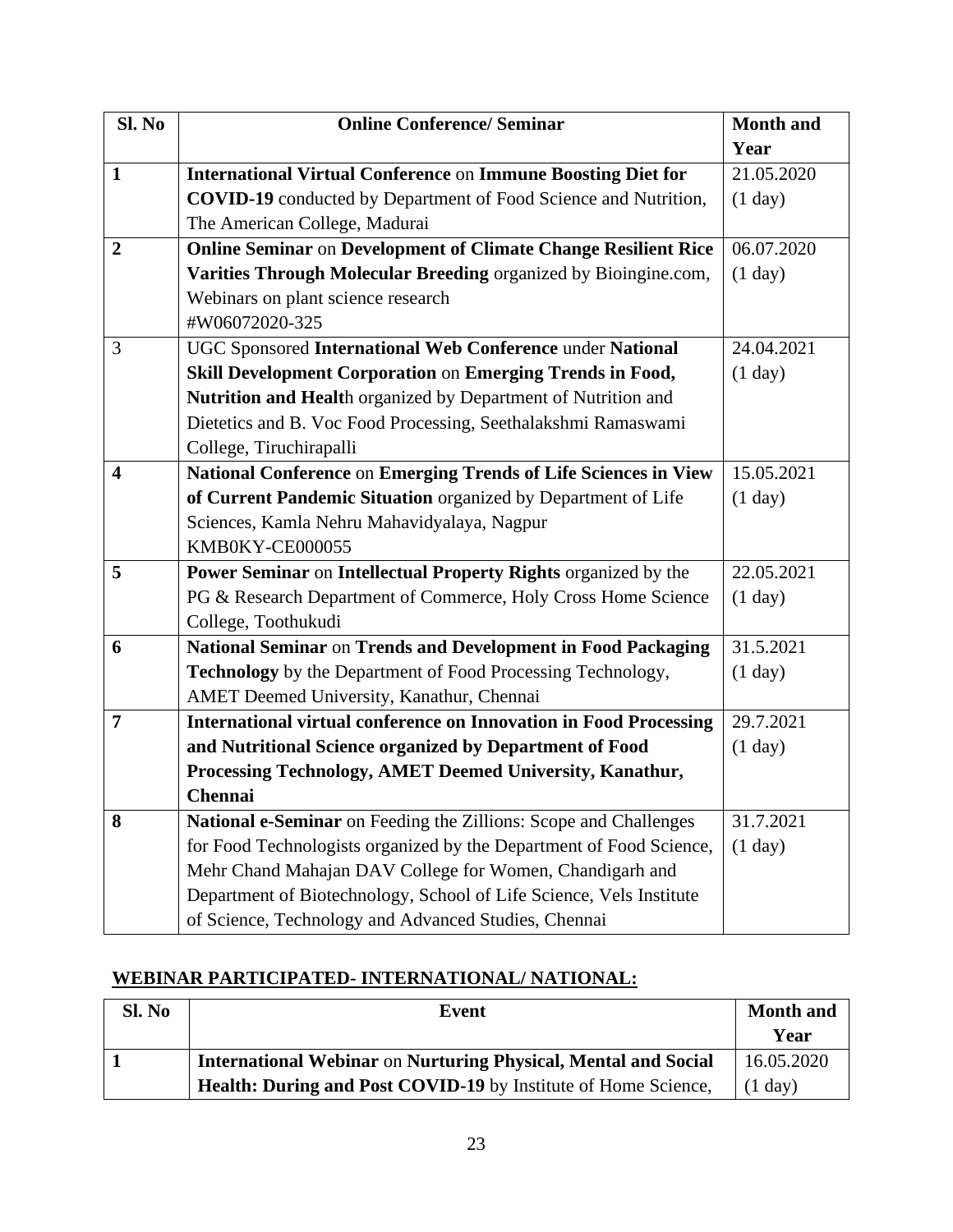|                         | Dr. Bhimrao Ambedkar University, Agra                                    |                      |
|-------------------------|--------------------------------------------------------------------------|----------------------|
| $\overline{2}$          | National Webinar on Covid-19: A view on Vaccine Production               | 23.06.2020           |
|                         | organized by Department of Chemistry, GITAM School of Science,           | (1 day)              |
|                         | Bengaluru                                                                |                      |
| 3                       | International Webinar on Recent Trends in Life Science organized         | 02.07.2020           |
|                         | by Department of Zoology, GTN Arts College, Dindugal                     | (1 day)              |
| $\overline{\mathbf{4}}$ | National Webinar on Impact of COVID-19 on Agriculture                    | 03.07.2020           |
|                         | organized by PG and Research Department of Economics, Bishop             | (1 day)              |
|                         | Heber College, Thiruchirappalli<br>SD7B5C-CE000320                       |                      |
| 5                       | Webinar organized by Ladies Club, The American College, Madurai          | 27.05.2020           |
|                         |                                                                          | $(1$ day)            |
| 6                       | National Webinar on Covid-19: A view on Vaccine production               | 23.6.2020            |
|                         | organized by Department of Chemistry, GITAM School of Science,           | (1 day)              |
|                         | Bengaluru                                                                |                      |
| $\tau$                  | Six day National Webinar Lecture series on Biotechnology concepts        | 06.07.2020           |
|                         | to practice organized by Department of Biotechnology, School of Bio      | to                   |
|                         | & chemistry Engineering, Sathyabama Institute of Science and             | 11.07.2020           |
|                         | Technology, Chennai                                                      | $(6 \, \text{days})$ |
| 8                       | <b>International Webinar on Advanced Materials for Sustainable</b>       | 12.07.2020           |
|                         | Development organized by Department of Chemistry, Chouksey               | (1 day)              |
|                         | Group of Colleges, Bilaspur RVPTPU-CE001068                              |                      |
| 9                       | National webinar on Application of block chain technology in             | 22.7.2020            |
|                         | financial services organized by Department of Business                   | (1 day)              |
|                         | Administration, St. Joseph College, Tiruchirapalli                       |                      |
| 10                      | Webinar on Animal Communication: from microbes to mammals                | 23.07.2020           |
|                         | organized by Department of Zoology and IQAC, Annai Vailankanni           | (1 day)              |
|                         | Arts and Science College, Thanjavur                                      |                      |
| 11                      | International Webinar on Real Time PCR as a Diagnostic Tool for          | 24.07.2020           |
|                         | <b>Infectious Diseases</b> organized by Department of Biochemistry,      | (1 day)              |
|                         | Idhaya College for Women, Sarugani                                       |                      |
| 12                      | Three day International Webinar series on Unlocking Approaches           | 24.07.2020           |
|                         | in Biological Research organized by PG and Research Department of        | to                   |
|                         | Botany and Department of Biotechnology, School of Biological             | 26.07.2020           |
|                         | Science, St. Joseph College of Engineering, Chennai                      | $(3 \text{ days})$   |
| 13                      | International webinar 2020 on Food Safety Policies and                   | 27.07.2020           |
|                         | <b>Regulation</b> organized by Department of Food Science and Nutrition, | and                  |
|                         | College of Community Science and National Agricultural Higher            | 28.07.2020           |
|                         | Education Project, Assam Agricultural University, Assam                  | $(2 \text{ days})$   |
| 14                      | Webinar on Captive breeding of Asian Seabass, Department of              | 29.07.2020           |
|                         | Advanced Zoology and Biotechnology, School of Science, Guru              | (1 day)              |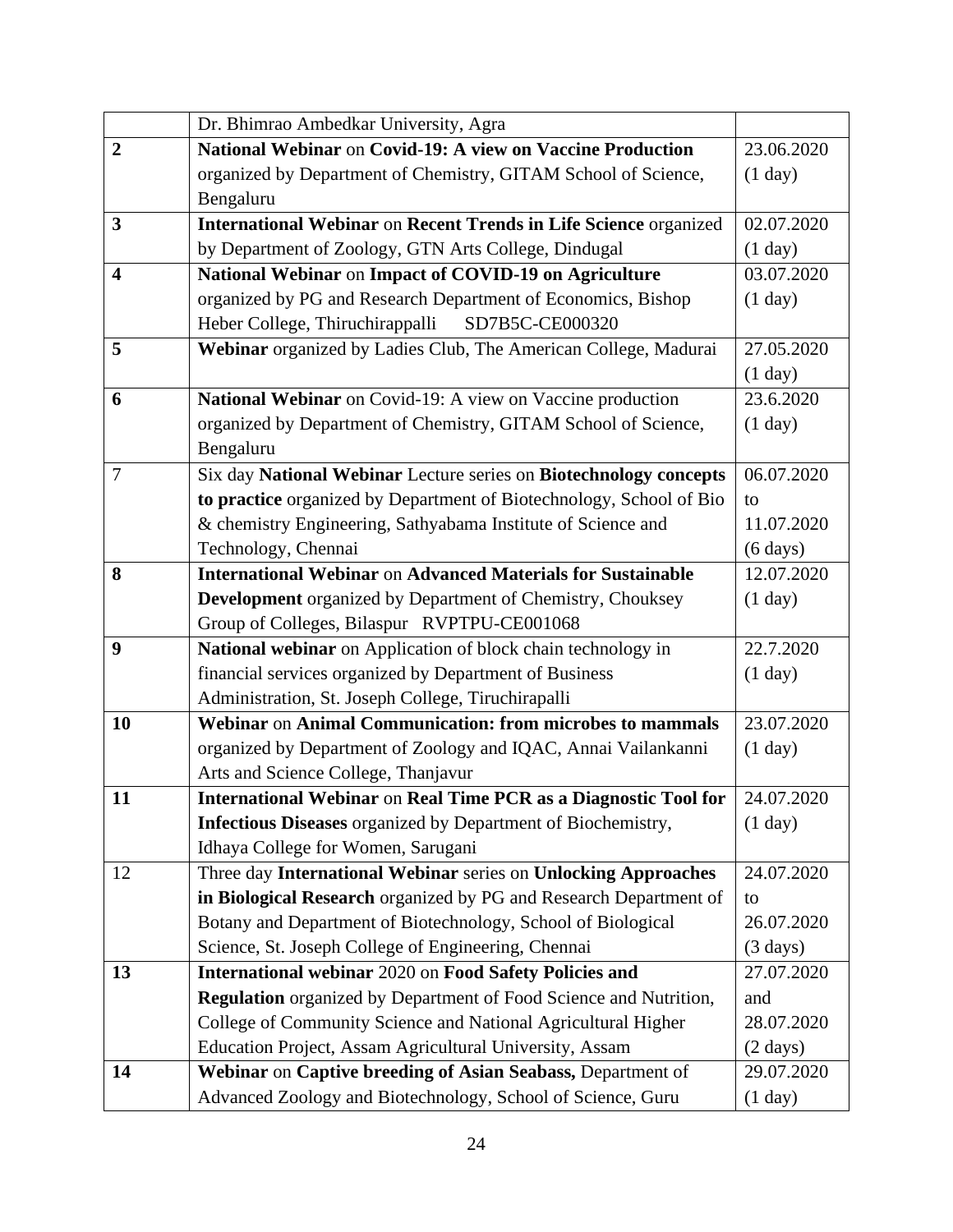|    | Nanak College, Chennai                                                   |                    |
|----|--------------------------------------------------------------------------|--------------------|
| 15 | National Webinar on Aquaculture organized by PG and Research             | 04.08.2020         |
|    | Department of Zoology, D.K.M College of Women, Vellore                   | (1 day)            |
| 16 | A day International Webinar series on Medicinal Plants Research          | 03.08.2020         |
|    | and Drug Discovery organized by Department of Botany, St. Joseph         | to                 |
|    | College of Engineering, Chennai                                          | 06.08.2020         |
|    |                                                                          | $(4 \text{ days})$ |
| 17 | State level Webinar Amrithavarshini on All about Baby Friendly Feed      | 5.8.2020           |
|    | organized by Department of Home Science in association with Indian       | (1 day)            |
|    | Dietetics Association, Kerala chapter and Net Pro Fa N, Kerala           |                    |
| 18 | Webinar on Research Methodology and Applications of Surface              | 08.08.2020         |
|    | Plasmon Resonance organized by The Biomics, Revolutionising the          | (1 day)            |
|    | <b>Life Sciences</b>                                                     |                    |
|    | Certificate ID: B/0720/4975/W3                                           |                    |
| 19 | Webinar series Getting Smart on Bio Hacking and Internet of              | 11.08.2020         |
|    | Things organized by the Department of Science, St. Joseph College of     | and                |
|    | Engineering, Chennai                                                     | 12.08.2020         |
|    |                                                                          | $(2 \text{ days})$ |
| 20 | One day Webinar on Modeling the spread of COVID-19 organized             | 12.08.2020         |
|    | by Department of Mathematics, St. Joseph College of Engineering,         | (1 day)            |
|    | Chennai                                                                  |                    |
| 21 | Virtual National Webinar series on Ethics and Entrepreneurship -         | 13.08.2020         |
|    | smart tips organized by Department of Science, St. Joseph College of     | (1 day)            |
|    | Engineering, Chennai                                                     |                    |
| 22 | <b>International Webinar on Solar to Hydrogen Fuel Generation</b>        | 14.08.2020         |
|    | organized by Department of Science, St. Joseph College of                | (1 day)            |
|    | Engineering, Chennai                                                     |                    |
| 23 | Webinar on Introduction to Preservation Skills organized by              | 11.09.2020         |
|    | internal quality assurance cell (IQAC), Holy Cross Home Science          | (1 day)            |
|    | College, Thoothukudi in collaboration with ICT Academy                   |                    |
| 24 | Webinar on RDA-2020: The way forward to tackle malnutrition              | 19.10.2020         |
|    | in India conducted in the Commemoration of World Food Day 2020           | (1 day)            |
|    | by The NutritionSociety of India, Mumbai Chapter                         |                    |
| 25 | <b>International Webinar on Molecular and Physiological</b>              | 19.10.2020         |
|    | <b>Mechanism of drought tolerance in Rice</b> $-$ A tale of back bencher | (1 day)            |
|    | gene organized by Bioingene.com, Webinar on Plant Science                |                    |
|    | Research<br>#W19102020-151                                               |                    |
| 26 | Webinar on Lead the life in style organized by Womens Forum, The         | 1.2.2021           |
|    | American College, Madurai                                                | (1 day)            |
| 27 | <b>International Webinar on Sports Management and Sports</b>             | 18.02.2021         |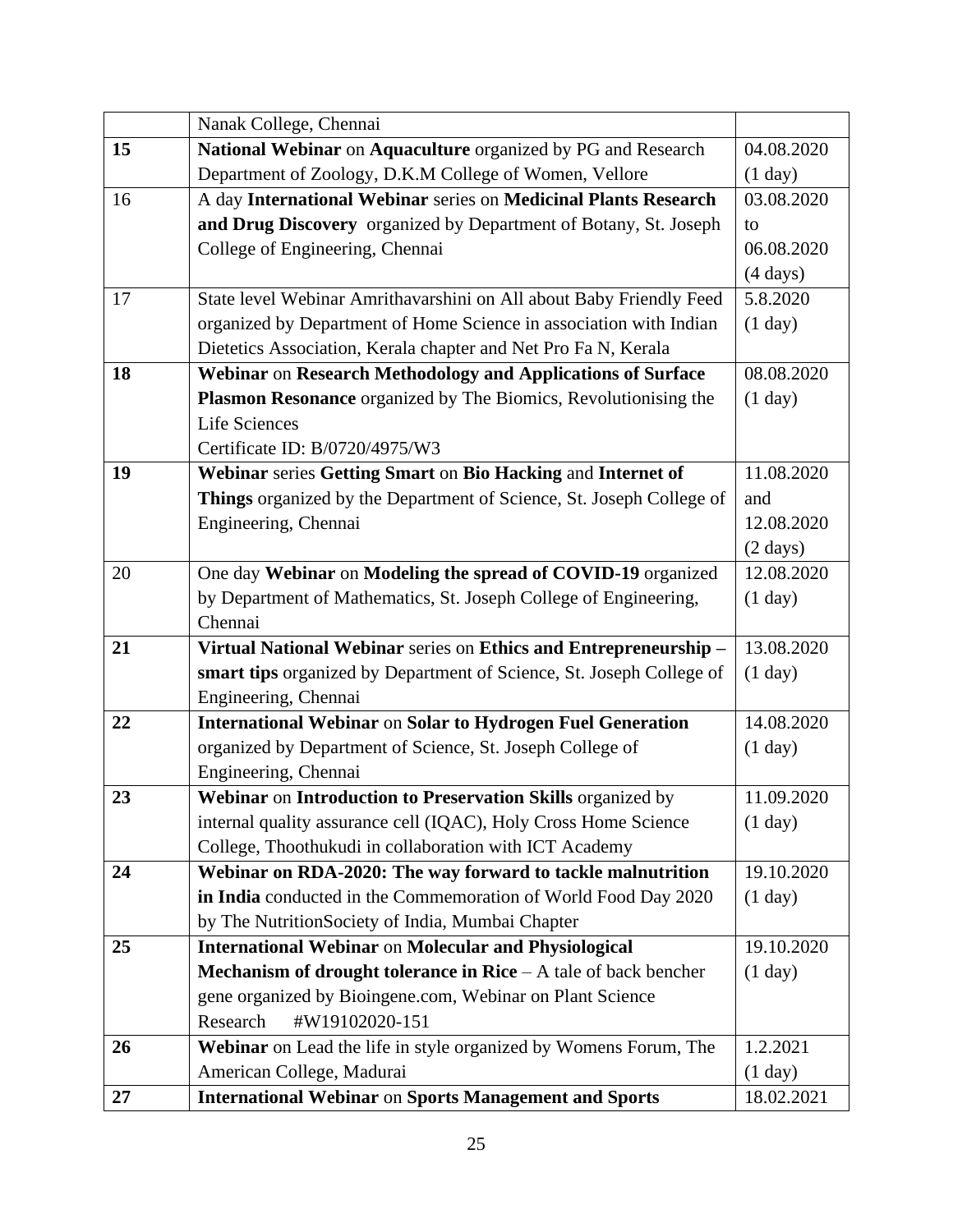|    | Nutrition organized by Department of Physical Education, Food           | and                |
|----|-------------------------------------------------------------------------|--------------------|
|    | Science and Technology and Business Administration, Arul Anandar        | 19.02.2021         |
|    | College, Madurai                                                        | $(2 \text{ days})$ |
| 25 | Webinar on The Power to Change the World organized by                   | 08.03.2021         |
|    | Women's Forum, The American College, Madurai                            | (1 day)            |
| 26 | National webinar on Nutraceuticals and Immunity Booster Foods for       | 17.5.2021          |
|    | combating COVID-19 organized by Department of Food Science and          | (1 day)            |
|    | Nutrition, ASPEE College of Home Science and Nutrition,                 |                    |
|    | Sadarkrushinagar Dantiwada Agricultural University,                     |                    |
|    | Sadsrkrushinagar, Gujarat                                               |                    |
| 27 | <b>International Biodiversity Day National Webinar on Plant, Planet</b> | 22.05.2021         |
|    | & People organized by Spotlight MDU                                     | (1 day)            |
| 28 | National Webinar on Biodiversity: Life Insurance for Our Changing       | 26.05.2021         |
|    | World organized by the Eco-Club of Mannar Thirumalai Naicker            | (1 day)            |
|    | College (Autonomous), Pasumalai, Madurai                                |                    |
| 29 | Webinar on Ultimate secrets to quickly get your research paper          | 29.5.2021          |
|    | published organized by Aristocrat Research.com, a unit of Aristocrat    | (1 day)            |
|    | <b>IT solutions Pvt Ltd</b>                                             |                    |
| 30 | National level Webinar on Dairy Entrepreneurship opportunities and      | 1.6.2021           |
|    | challenges organized by Department of Food Technology, Nehru            | (1 day)            |
|    | Institute of Technology, Coimbatore, Tamilnadu                          |                    |
| 31 | Webinar why? How? Food Safety and Nutrition are more important          | 7.6.2021           |
|    | during Pandemic hosted by Tamilnadu Consumer Protection and             | (1 day)            |
|    | Environmental Research Centre in association with Department of         |                    |
|    | Food Safety and Drug Administrarion Nutrition International, New        |                    |
|    | Delhi                                                                   |                    |
| 32 | National level webinar on 3 keys to Thrive healthy life during          | 8.6.2021           |
|    | pandemic organized by the Department of Nutrition and Dietetics,        | (1 day)            |
|    | Sadakathullah Appa College, Thirunelveli                                |                    |
| 33 | National level webinar II 2021 on Addressing Alzhemers Disease -        | 23.6.2021          |
|    | A Chemists Perspective and Forensic Science at a Glance organized       | (1 day)            |
|    | by the PG and Research Department of Chemistry, The American            |                    |
|    | College, Madurai, Tamilnadu                                             |                    |
| 34 | International webinar on Teachers as catalysts of Ethics in Higher      | 25.6.2021          |
|    | Education organized by IQAC, Rani Anna Government College for           | (1 day)            |
|    | Women, Tirunelveli and Globethics.net India                             |                    |
| 35 | Webinar on NDLI user Awareness organized by Daniel Poor                 | 25.6.2021          |
|    | Memorial Library, The American College, Madurai, Tamilnadu              | (1 day)            |
| 36 | National webinar on A Pandemic year for Women: What are we              | 30.6.2021          |
|    | learning? Organized by The Ladies Club, The American College,           | (1 day)            |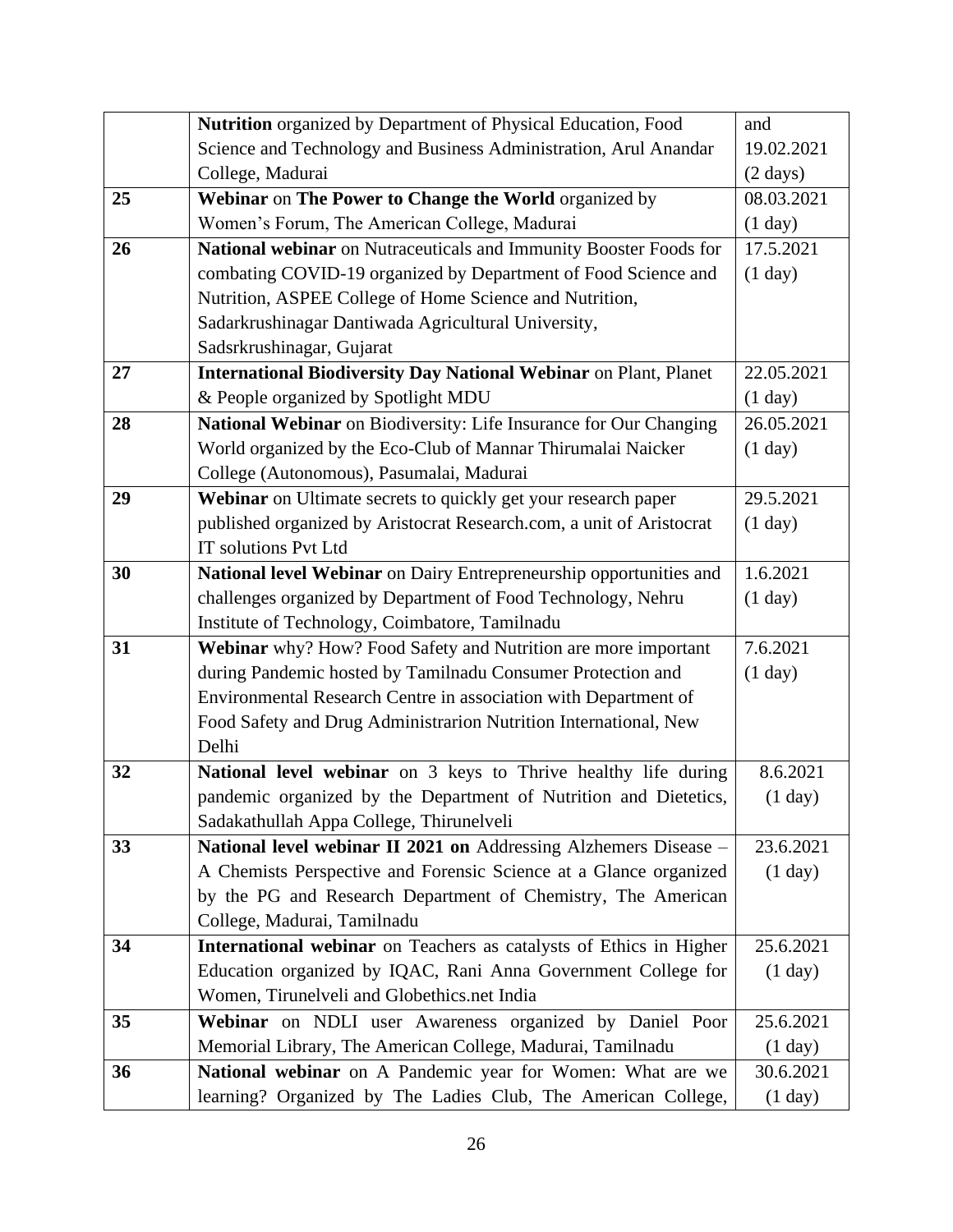|    | Madurai, Tamilnadu                                                           |                    |
|----|------------------------------------------------------------------------------|--------------------|
| 37 | Webinar on Outlook on Covid vaccination organized by IQAC, Holy              | 3.7.2021           |
|    | cross Home Science College, Thootukudi                                       | (1 day)            |
| 38 | International webinar on Promoting Ikigai to arise and shine organized       | 29.7.2021          |
|    | by Ladies Club of The American College, Madurai                              | (1 day)            |
| 39 | International Webinar on Breast feeding: Significance and Benefits           | 6.8.2021           |
|    | for Mother and Child organized by the Department of Food and                 | (1 day)            |
|    | Nutrition, Rathnavel Subramaniam College of Arts and Science,                |                    |
|    | Sulur, Coimbatore                                                            |                    |
| 40 | International Webinar IV 2021 on How electrochemistry and                    | 14.8.2021          |
|    | vibrational spectroscopy work in Industry and Rechargeable Li-ion            | (1 day)            |
|    | batteries (LIBs) and beyond: Chemist's role towards technology               |                    |
|    | development organized by PG & Research Department of Chemistry,              |                    |
|    | The American College, Madurai                                                |                    |
| 41 | Faculty Development webinar under UGC PARAMARSH scheme                       | 24.9.2021          |
|    | on "Research Publications and its Metrics" organized by Internal             | (1 day)            |
|    | Quality Assurance Cell and the Department of Nutrition and Dietetics,        |                    |
|    | The Standard Fireworks Rajaratnam College for Women, Sivakasi.               |                    |
| 42 | Webinar on FSSAI Regulatory Framework with codex perspective on              | 16.10.2021         |
|    | the occasion of World Food Day at Shri Vaishnav Vidyapeeth                   | (1 day)            |
|    | Vishwavidyalaya, Indore                                                      |                    |
| 43 | National Webinar on Journeying through Intellectual property                 | 20.10.2021         |
|    | protection and Bio-entrepreneurship organized by the Department of           | and                |
|    | Bio-technology, School of Biological Sciences, St. Josephs College,          | 21.10.2021         |
|    | Tiruchirappalli                                                              | $(2 \text{ days})$ |
| 44 | National webinar on Spectroscopic Technologies: A tool for structure         | 21.10.2021         |
|    | Elucidation organized by Department of Chemistry, Sophia Girls               | to                 |
|    | College, Ajmer                                                               | 22.10.2021         |
|    |                                                                              | $(2 \text{ days})$ |
| 45 | International Webinar on Balanced Food for superior Health                   | 5.11.2021          |
|    | conducted by PG & Research Department of Nutrition and Dietetics,            | (1 day)            |
|    | Muslim Arts College, Thiruvithancode                                         |                    |
| 46 | International Mental Health Webinar series on the Art of                     | 20.1.2022          |
|    | Selfishness_by Dr. Radhika Murugesan, MBBS; MRC Psych; MSc(                  | (1 day)            |
|    | Psy research ); CCT (UK); Founder & CEO, M/s. Chennai Minds,                 |                    |
|    | Tamilnadu                                                                    |                    |
| 47 | <b>International webinar</b> on Ptrofessional Ethics and values for teachers | 27.1.2022          |
|    | of higher education organized by Bharata mata college of commerce            | and                |
|    | and arts, Aluva, Kerala, Journal of Dharma, Bangalore, Edugroom,             | 28.1.2022          |
|    | India Foundation, Kochi and Globethic.net, India                             | $(2 \text{ days})$ |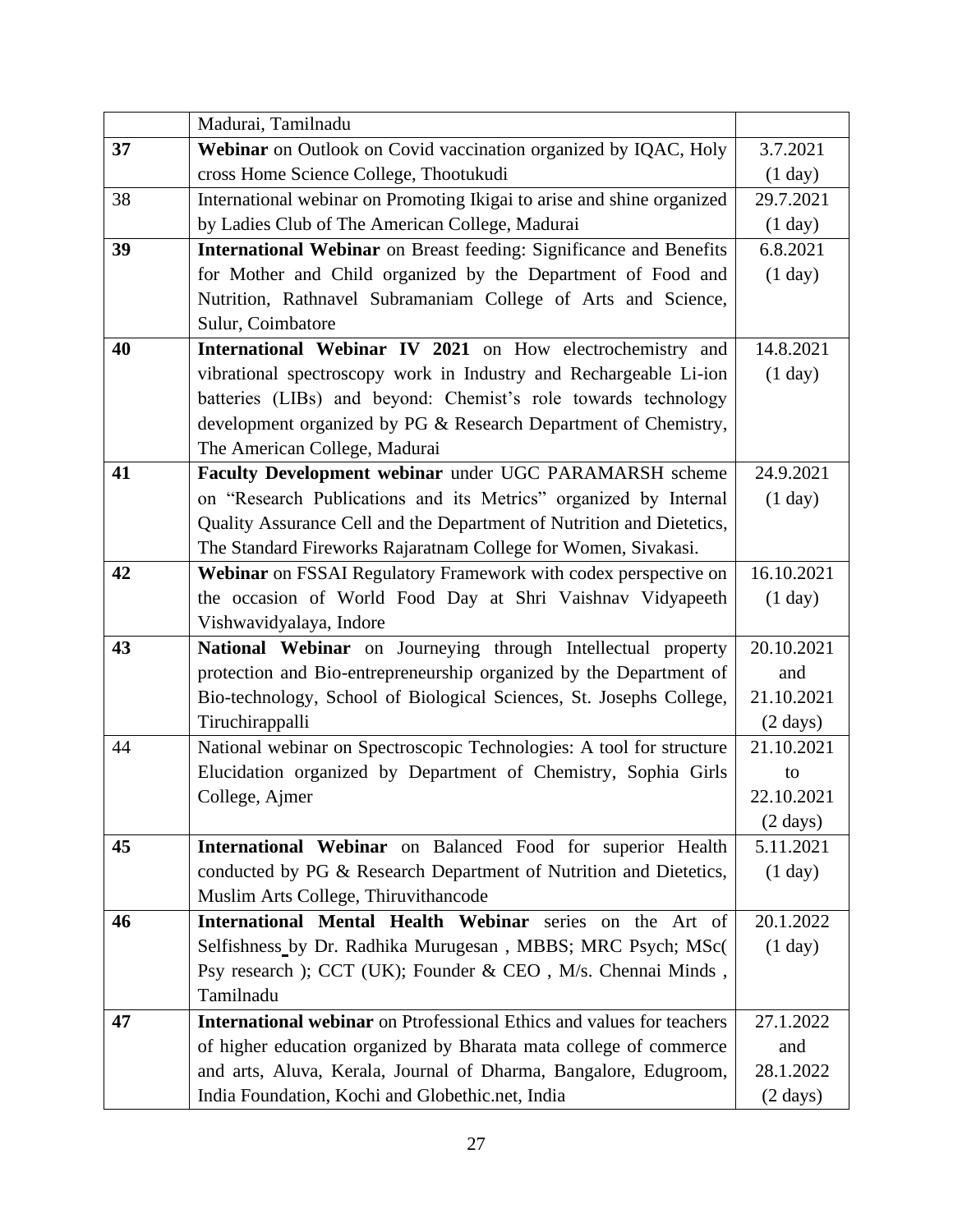| 48 | Webinar on II National Dietetics Day Celebration organized by            | 10.1.2022          |
|----|--------------------------------------------------------------------------|--------------------|
|    |                                                                          |                    |
|    | Department of Food and Nutrition, Shri Vaishnav Vidyapeeth               | (1 day)            |
|    | Vishwavidyalaya, Indore                                                  |                    |
| 49 | <b>Annual webinar</b> on Can Processed Foods be Healthy and Nutritious?  | 12.1.2022          |
|    | Organized by Protein Foods and Nutrition Development Association         | (1 day)            |
|    | of India                                                                 |                    |
| 50 | International Mental Health Webinar series on the Art of                 | 20.1.2022          |
|    | Selfishness_by Dr. Radhika Murugesan, MBBS; MRC Psych; MSc(              | (1 day)            |
|    | Psy research ); CCT (UK); Founder & CEO, M/s. Chennai Minds,             |                    |
|    | Tamilnadu                                                                |                    |
| 51 | International webinar on Professional Ethics and values for              | 27.1.2022          |
|    | Teachers of Higher Education Organized by Bharata Mata College of        | and                |
|    | Commerce and Arts, Aluva, Kerala, Journal of Dharma, Bangalore,          | 28.1.2022          |
|    | Edugroom, India Foundation, Kochi and Globethic.net, India               | $(2 \text{ days})$ |
| 52 | International live webinar on Grass Peas (Lathyrus sativus) Re-          | 29.1.2022          |
|    | domesticating a hardy orphan legume for the $21st$ century,              | (1 day)            |
|    | Bioengine.com                                                            |                    |
| 53 | <b>International webinar</b> on Education as a Gateway to an Ethical and | 04.02.2022         |
|    | Peaceful World organized by the Gitanjali Teachers Training College,     | and                |
|    | West Bengal, Edugroom India Foundation, Kochi, Globethics.net            | 05.02.2022         |
|    | India, Bangalore & Pranam Kiran Educational Samiti                       | $(2 \text{ days})$ |
| 54 | Webinar on NAAC Accreditation Software which simplifies and              | 12.2.2022          |
|    | automates NAAC process and reports, SAARCS Mart.                         | (1 day)            |

#### **E-LECTURE PROGRAMME – PARTICIPPATED**

| Sl. No         | <b>Event</b>                                                          | <b>Duration</b>    |
|----------------|-----------------------------------------------------------------------|--------------------|
| 1              | E Lecture series on Nutritional Goals during Self Quarantine          | 05.05.2020 to      |
|                | organized by Department of Food Science and Nutrition, Holy Cross     | 09.05.2020         |
|                | Home Science College, Thoothukudi                                     | $(5 \text{ days})$ |
| $\mathfrak{D}$ | Leadership Talk by MHRD Innovation Cell                               | 06.07.2020         |
|                |                                                                       | (1 day)            |
| 3              | <b>Biotalk series on Bioconjugation of Therapeutic Enzyme Uricase</b> | 27.07.2020         |
|                | for Gout Disease organized by Department of Biotechnology, St.        | (1 day)            |
|                | Joseph College of Engineering, Chennai                                |                    |
| 4              | <b>Invited Talk series on Food, Nutrition, Health and Wellness</b>    | 23.02.2021         |
|                | Titled A view on Emerging Food Borne Pathogens organized by           | (1 day)            |
|                | Department of Home Science, The Gandhigram Rural Institute,           |                    |
|                | Dindugal                                                              |                    |
| 5              | <b>Invited Talk series on Food, Nutrition, Health and Wellness</b>    | 24.02.2021         |
|                | Titled Hidden Facts about Vitamin D and Obesity organized by          | (1 day)            |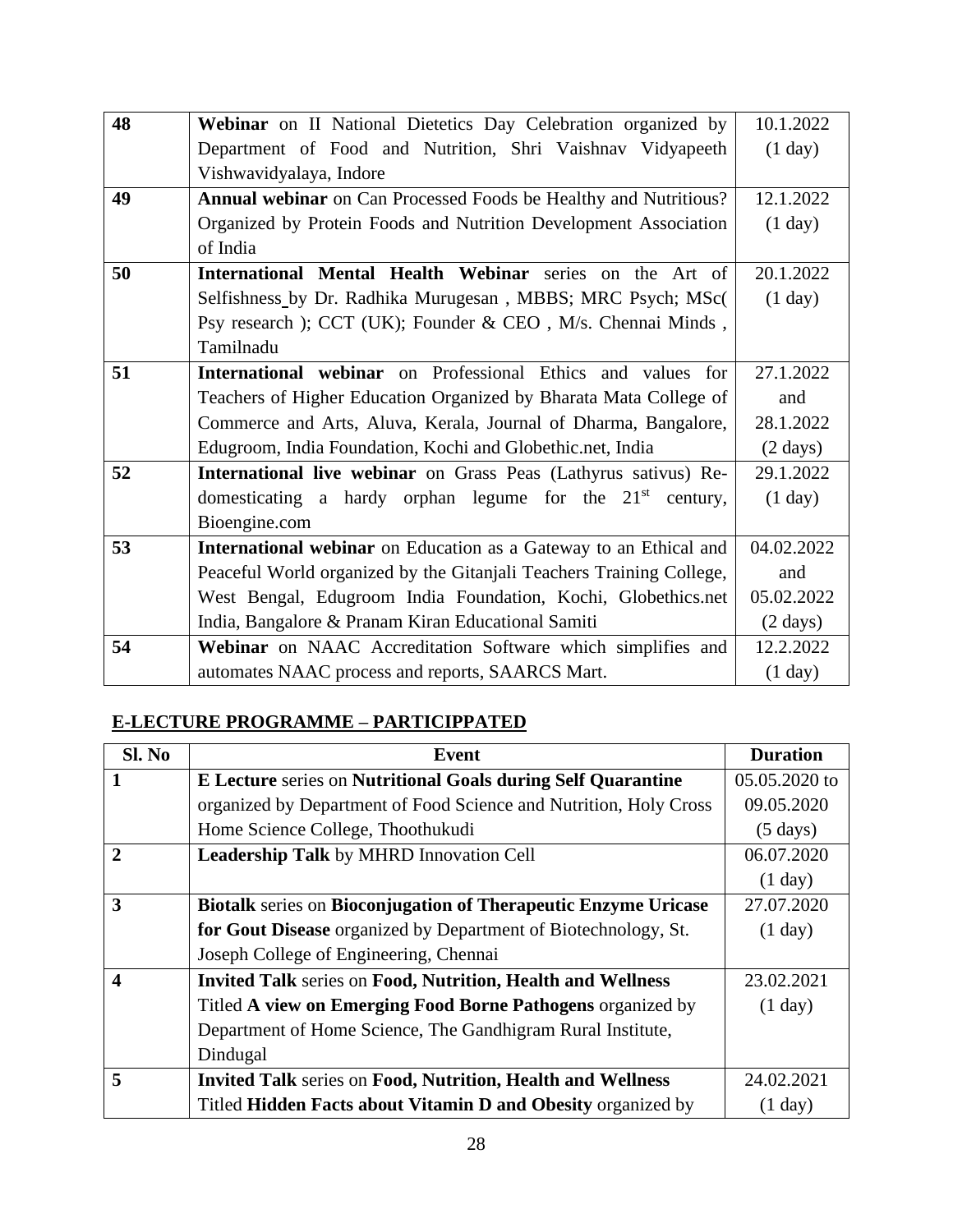|                | Department of Home Science, The Gandhigram Rural Institute,          |                    |
|----------------|----------------------------------------------------------------------|--------------------|
|                | Dindugal                                                             |                    |
| 6              | <b>Invited Talk series on Food, Nutrition, Health and Wellness</b>   | 25.02.2021         |
|                | Titled Divinity of Spices organized by Department of Home            | (1 day)            |
|                | Science, The Gandhigram Rural Institute, Dindugal                    |                    |
| $\overline{7}$ | <b>Invited Talk series on Food, Nutrition, Health and Wellness</b>   | 26.02.2021         |
|                | Titled Demonstration of Continental Food Preparation organized       | (1 day)            |
|                | by Department of Home Science, The Gandhigram Rural Institute,       |                    |
|                | Dindugal                                                             |                    |
| 8              | Invited Talk series on Food, Nutrition, Health and Wellness          | 02.03.2021         |
|                | Titled Women and Reproductive Health organized by Department         | (1 day)            |
|                | of Home Science, The Gandhigram Rural Institute, Dindugal            |                    |
| 9              | Invited Talk series on Food, Nutrition, Health and Wellness          | 10.03.2021         |
|                | Titled Food and Nutrition in Space organized by Department of        | (1 day)            |
|                | Home Science, The Gandhigram Rural Institute, Dindugal               |                    |
| 10             | <b>Invited Talk series on Food, Nutrition, Health and Wellness</b>   | 15.03.2021         |
|                | Titled Paradigms of Research in Home Science organized by            | (1 day)            |
|                | Department of Home Science, The Gandhigram Rural Institute,          |                    |
|                | Dindugal                                                             |                    |
| 11             | <b>Invited Talk series on Food, Nutrition, Health and Wellness</b>   | 17.03.2021         |
|                | Titled Holistic Nutrition organized by Department of Home            | (1 day)            |
|                | Science, The Gandhigram Rural Institute, Dindugal                    |                    |
| 12             | Guest Lecture on Scope in Food Technology organized by               | 14.5.2021          |
|                | Department of Food Technology, AMIT University, Chennai              | (1 day)            |
| 13             | Guest Lecture on Application in thermal processing in food           | 24.5.2021          |
|                | industry organized by the Department of food processing              | (1 day)            |
|                | technology, AMET Deemed University, Kanathur, Chennai                |                    |
| 14             | Two days Impact Lecture series on Innovation and                     | 7.10.2021 and      |
|                | <b>Enterpreneurship on Drug Discovery and Fisheries, Institution</b> | 8.10.2021          |
|                | Innovation Cell, St. Andrews College, Gorakhpur, UP                  | $(2 \text{ days})$ |
| 15             | Popular Lecture 2 on Role of Biotechnology in Functional Foods to    | 2.2.2022           |
|                | Cure Diseases organized by the Department of Home Science,           | (1 day)            |
|                | V.V.Vanniaperumal College for Women, Virudhunagar, TamilNadu         |                    |
| 16             | International webinar on Education as a Gateway to an Ethical and    | 04.02.2022         |
|                | Peaceful World organized by the Gitanjali Teachers Training          | and                |
|                | College, West Bengal, Edugroom India Foundation, Kochi,              | 05.02.2022         |
|                | Globethics.net India, Bangalore & Pranam Kiran Educational Samiti    | $(2 \text{ days})$ |
| 17             | International live Interactive and Motivational Session organized by | 05.02.2022         |
|                | Bioingene.com, An online platform for the promotion of               | (1 day)            |
|                | <b>International Plant Science Research</b>                          |                    |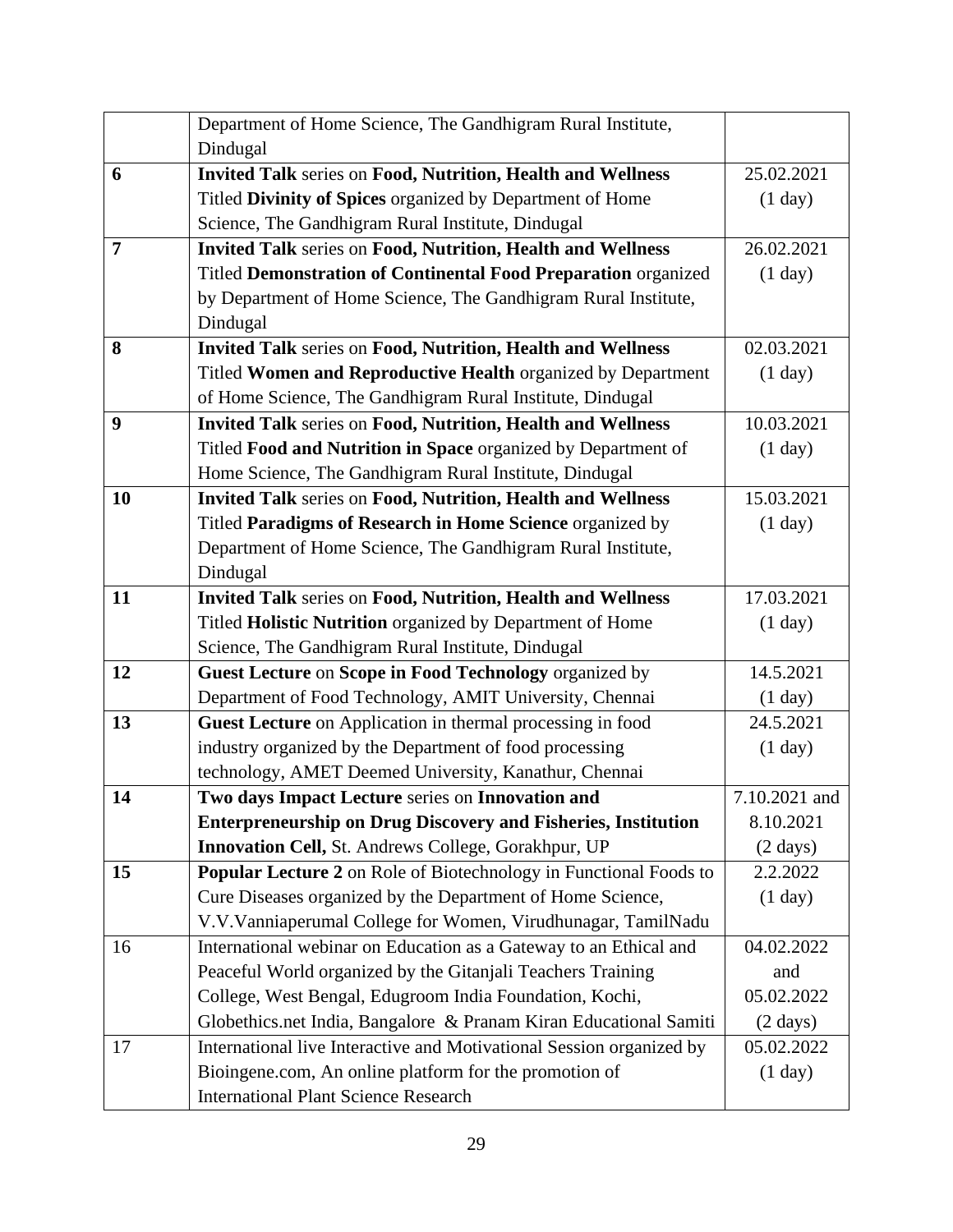| Leadership talk by Chief Innnovation Officer, MHRD's Innovation | $6th$ June |
|-----------------------------------------------------------------|------------|
| Cell                                                            |            |

#### **ONLINE QUIZ PROGRAMME:**

| Sl. No                  | <b>Online Quiz</b>                                                 | <b>Duration</b> |
|-------------------------|--------------------------------------------------------------------|-----------------|
| $\mathbf{1}$            | National E-Quiz organized by Department of Food Science and        | 7.3.2020        |
|                         | Nutrition on Fundamentals of Biochemistry, Kaypeeyes College of    | 73%             |
|                         | Arts and Science, Kotagiri, Nilgiris                               |                 |
| $\overline{2}$          | COVID 19 Awareness Quiz organized by IQAC, Department of           | April-May 2020  |
|                         | Biotechnology and Department of Zoology, St. Josephs College,      | 06.04.2020      |
|                         | Irinjalakuda                                                       | 100%            |
|                         | 3EAZPI-CE054324                                                    |                 |
| 3                       | World Intellectual Property Rights Day Quiz 2020 organized by      | 26.04.2020      |
|                         | School of Life Science, B.S. Abdul Rahman Crescent Institute of    |                 |
|                         | Science and Technology, Chennai                                    |                 |
| $\overline{\mathbf{4}}$ | Awareness quiz on Covid-19 conducted by National service           | 19.5.2020       |
|                         | scheme unit No.198, Sri Sankara Bhagavathi Arts and Science        |                 |
|                         | College                                                            |                 |
|                         | <b>GLSRV8-CE005487</b>                                             |                 |
| 5                       | NSS and Covid 19 conducted by NSS Unit no. 71, 80, 137, Muslim     | 22.5.2020       |
|                         | Arts College, Thiruvithancode VPWH20-CE000052                      | 90%             |
| 6                       | E Quiz organized by St. Josephs College E7UKUM-CE000015            | 29.05.2020      |
|                         |                                                                    | 100%            |
| $\overline{7}$          | National Level Online E-Quiz Competition 2020 organized by         | 30.5.2020       |
|                         | Department of History, Muslim Arts College, Thiruvithancode        | 80%             |
|                         | NZDUTG-CE000016                                                    |                 |
| 8                       | <b>Covid 19 Awareness and Computer Fundamentals Online Quiz</b>    | May-June 2020   |
|                         | conducted by Siga College of Management and Computer Science       | 75%             |
|                         | JVY5EG-CE000097                                                    |                 |
| 9                       | Covid-19 Awareness Quiz organized by IQAC in Assoiation with       | 20.05.2020      |
|                         | Department of Zoology, St. Joseph's College, Irinjalakuda          | 85%             |
|                         | ID3EAZPI-CE038026                                                  |                 |
| 10                      | Covid 19 Awareness Quiz organized by PG and Research               | 20.05.2020      |
|                         | Department of Zoology, Muslim Arts College, Thiruvithancode        | 70%             |
|                         | OD9C64-CE000331                                                    |                 |
| 11                      | <b>Online Quiz on Traditional Medicines and Covid-19 organized</b> | 21.05.2020      |
|                         | by PG and Research Department of Botany, JJ College of Arts and    |                 |
|                         | Science, Pudukkottai                                               |                 |
|                         | <b>JJCBOT-1361</b>                                                 |                 |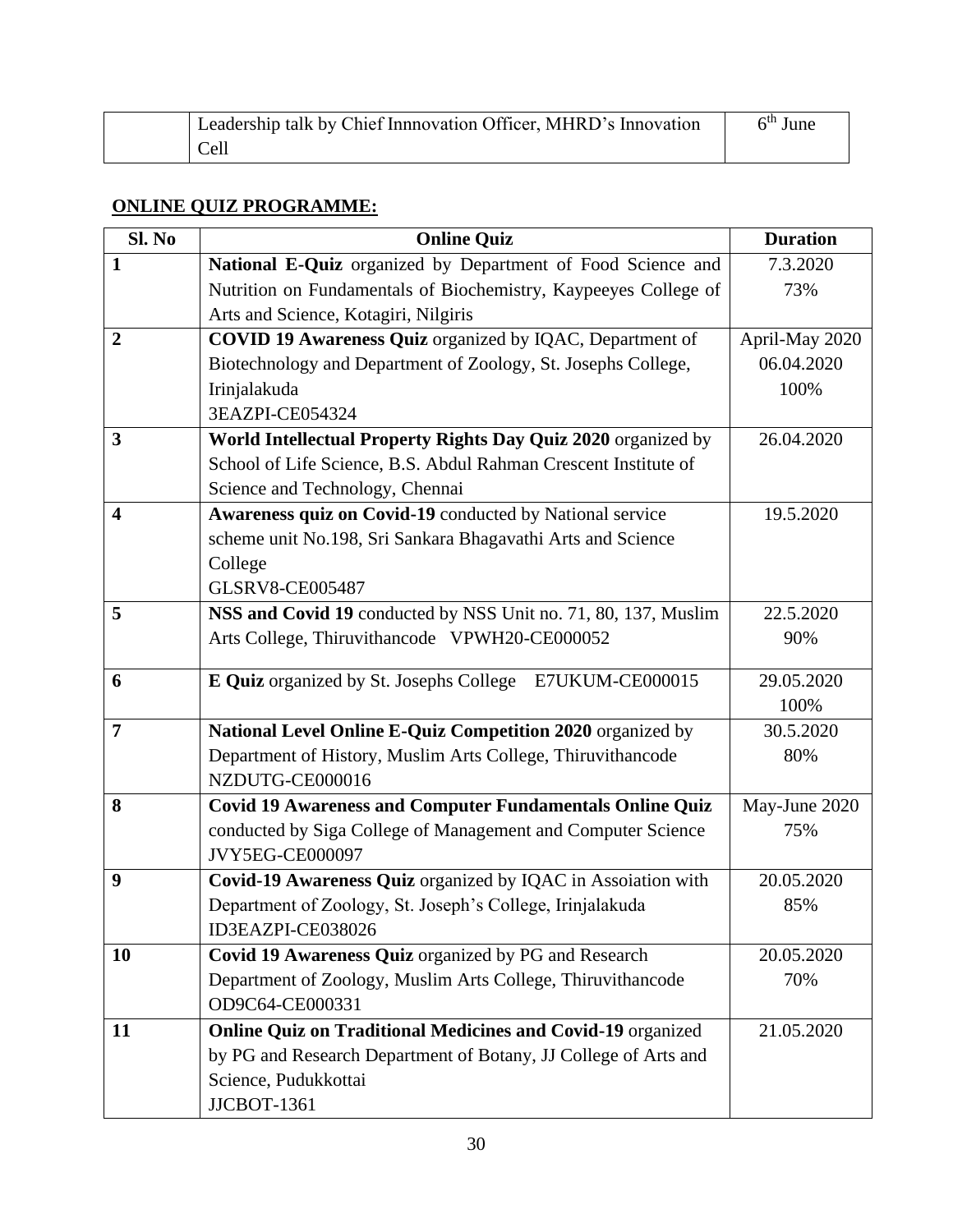|    | India - Covid 19 Recovery RH0808-CE000025                          | 21.05.2020      |
|----|--------------------------------------------------------------------|-----------------|
|    |                                                                    | 100%            |
| 12 | Covid 19 Pandemic Awareness online Quiz Organized by               | 21.05.2020      |
|    | Institutions Innovation Council of J. K.K Nattraja College of      |                 |
|    | Pharmacy in association with Indian Pharmaceutical Association     |                 |
|    | Bhavani Kumarapalayam                                              |                 |
|    | WDDG10-CE015464                                                    |                 |
| 13 | National Level Admin Quiz Competition 2020 organized by            | 22.05.2020      |
|    | Department of Public Administration, Muslim Arts College,          |                 |
|    | Thiruvithancode                                                    |                 |
| 14 | E Quiz on Introduction to Company Law conducted by Post            | 22.05.2020      |
|    | Graduate and Research Department of Commerce, Erode Arts and       | 95%             |
|    | Science College, Erode                                             |                 |
|    | ZEMRRW-CE000156                                                    |                 |
| 15 | E Quiz on General Knowledge and Research Methodology,              | 27.05.2020      |
|    | Department of Corporate Secretary Ship, St. Thomas College of      |                 |
|    | Arts and Science in association with IQAC, Chennai                 |                 |
| 16 | <b>Online Awareness Quiz on Immune Boosting Diet a Covid-19</b>    | <b>May 2020</b> |
|    | Awareness initiative organized by Department of Food Science and   |                 |
|    | Nutrition, The American College, Madurai                           |                 |
| 17 | National Level E Quiz on Scientists organized by PG and Research   | June 2020       |
|    | Department of Physics jointly with IQAC, The Madurai Diraviyam     |                 |
|    | Thaynmanavar Hindu College, Tirunelveli                            |                 |
| 18 | Fashion Quiz organized by Department of Fashion Designing and      | 03.06.2020      |
|    | Apparel Making, Holy Cross Home Science College, Thoothukudi       |                 |
| 19 | <b>Online Quiz on Combating Covid-19 with Immune Boosting</b>      | 03.06.2020      |
|    | Foods conducted by Department of Home Science, Khadir              |                 |
|    | Mohideen College, Adirampattinam                                   |                 |
|    | K4WWVK-CE001159                                                    |                 |
| 20 | National Level online Quiz on History of NSS organized by NSS      | 04.06.2020      |
|    | Unit 60 & 61, Thiagarajar College, Madurai AVINAI-CE000496         |                 |
| 21 | <b>National Level Quiz on Immunity Boosting Food and Nutrition</b> | 13.06.2020      |
|    | during Covid-19 organized by PG and Research Department of         | 53%             |
|    | Nutrition and Dietetics, Muslim Arts College, Thiruvithancode      |                 |
|    | BXQ78M-CE000157                                                    |                 |
| 22 | Online quiz on combating Covid-19 with Immune Boosting             | 30.6.2020       |
|    | foods conducted by Department of Home Science, Khadir              |                 |
|    | Mohideen College, Adirampattinam                                   |                 |
|    | K4WWVK-CE001159                                                    |                 |
| 23 | National E Quiz organized by Department of Food Science and        | 03.07.2020      |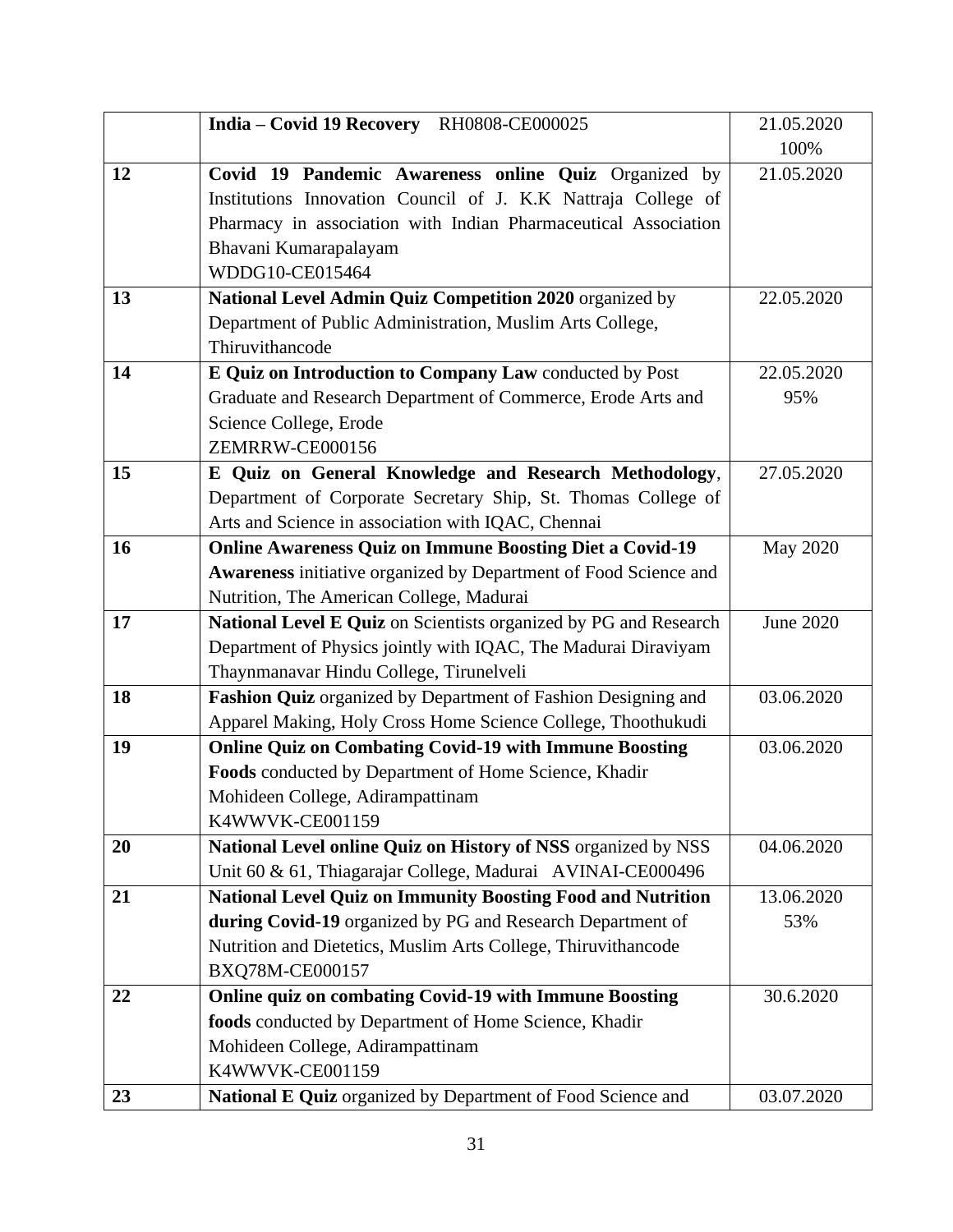|    | Nutrition on Fundamentals of Biochemistry, Kaypeeyes Colleg of    | 73%           |
|----|-------------------------------------------------------------------|---------------|
|    | Arts and Science, Kotagiri, Nilagiris<br>YNJ418-CE000145          |               |
| 24 | Online Nutri E Quiz on Find out the Disease during the period     | 03.07.2020    |
|    | of July 2020 organized by Department of Nutrition and Dietetics,  |               |
|    | KSR College of Arts and Science for Women, Nammakal               |               |
|    | HGMEQU-CE00262                                                    |               |
| 25 | National Level Online Food Science Quiz organized by              | 06.07.2020    |
|    | Department of Food Science and Nutrition, Kaypeeyes College of    | 79%           |
|    | Arts and Science, Kotagiri, Nilgiris                              |               |
| 26 | National Level E Quiz competition on the occasion of World        | 13.08.2020 to |
|    | <b>Organ Donation Day</b> organized by Department of Zoology, MES | 15.08.2020    |
|    | College of Arts, Commerce and Science, Bengaluru<br>TAROKO-       |               |
|    | CE0000664                                                         |               |
| 27 | Online Nutri E Quiz on Immune Booster organized by                | 22.08.2020    |
|    | Department of Nutrition and Dietetics, KSR College of Arts and    |               |
|    | Science for Women, Nammakal                                       |               |
|    | TD92F8-CE000320                                                   |               |
| 28 | Physical Talent Quiz on Basic Physics organized by Department     | 06.10.2020    |
|    | of Physics and Research Centre, Muslim Arts College,              | 50%           |
|    | Thiruvithancode                                                   |               |
|    | NIAI10A-CE000370                                                  |               |
| 29 | Covid-19 Pandemic General Awareness Quiz organized by             | 05.12.2020    |
|    | School of Science of Sandip University, Nashik, Maharastra and    |               |
|    | Spreading Awareness about mode of transmission and control        |               |
|    | measures of Covid-19<br>SUS/SOS                                   |               |
| 30 | <b>Online Awareness Quiz on Physical Education and Covid-19</b>   |               |
|    | organized by Research Department Department of Physical           |               |
|    | Education, A. Veeriya Vandayar Memorial Sri Pushpam College,      |               |
|    | Poondi, Thanjavur                                                 |               |
| 31 | Corona Virus Disease Covid-19 Awareness Quiz 2020 organized       |               |
|    | by Design Innivation Center, University of Allahabad, Prayagraj   |               |
|    | FDK6QC-CE002485                                                   |               |
| 32 | <b>Online Awareness quiz</b> on Immune Boosting Diet a Covid-19   |               |
|    | awareness initiate organized by Department of Food Science and    |               |
|    | Nutrition, The American College, Madurai                          |               |
| 33 | National Level E-Quiz on the occasion of International yoga day   | 2021          |
|    | 2021, 1 NCC Navy Unit, NSS and Dr. BGR Publications, The          |               |
|    | American College, Madurai                                         |               |
| 34 | <b>International Level Virtual Quiz Contest on Information</b>    | 9.2.2022      |
|    | Technology organized by Department of Computer Science, Bell      | 80%           |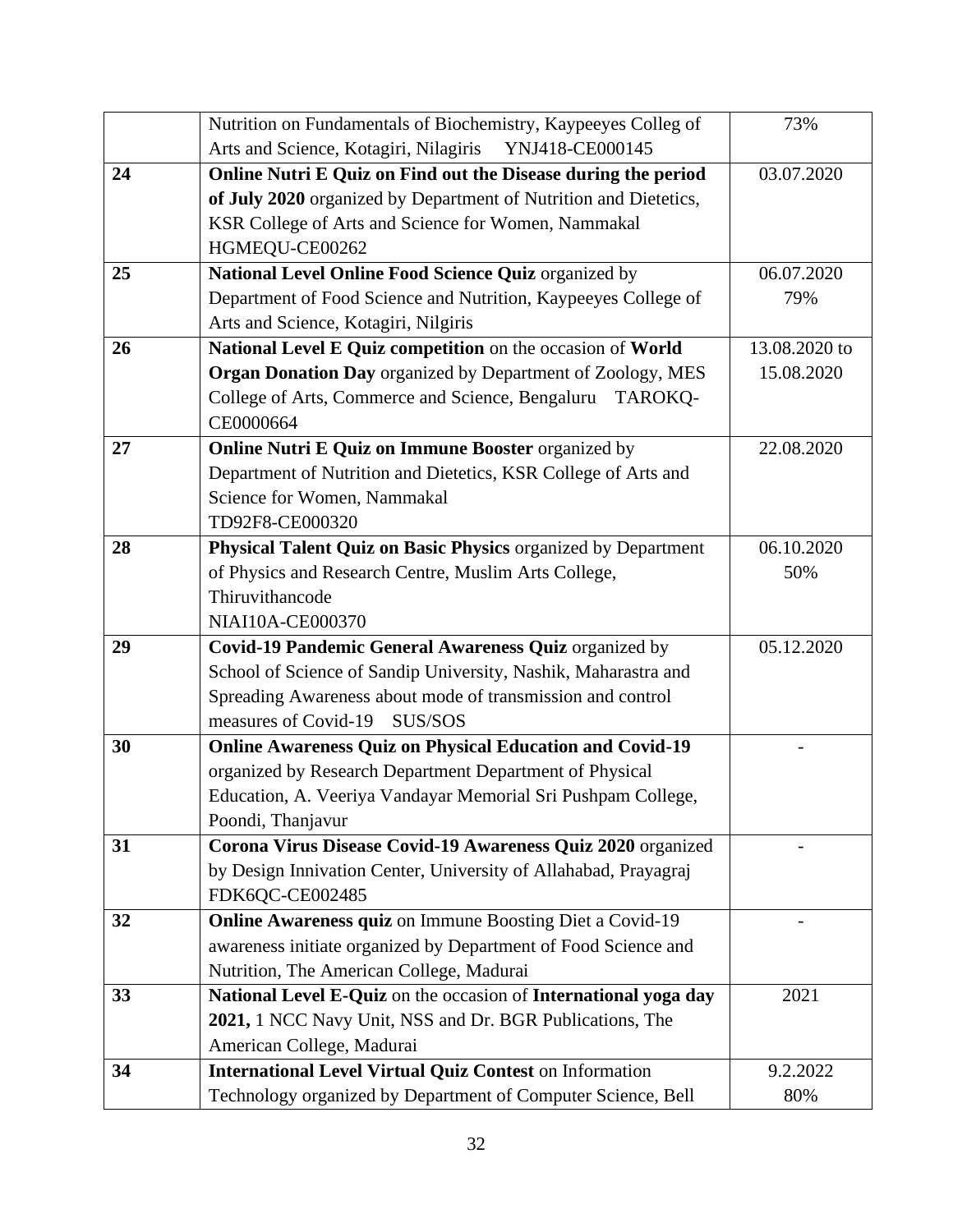|    | Institute of Hotel Management and Catering Technology, Sivakasi |          |
|----|-----------------------------------------------------------------|----------|
| 35 | General Awareness Quiz on COVID Pandemic organized by           | 9.2.2022 |
|    | Department of Computer Application Shivharsh Kisan PG College,  | 90%      |
|    | <b>Basti</b>                                                    |          |

## **Details of Awards**

| Name of the |           | <b>Identification</b> | <b>Details</b>                                            | Date of          |
|-------------|-----------|-----------------------|-----------------------------------------------------------|------------------|
| Award       |           | <b>Number</b>         |                                                           | <b>Receiving</b> |
| Young       | Scientist | 1063                  | $\gamma$ nd<br>International Research Award on 18.04.2020 |                  |
| Award       |           |                       | Science, Health and Engineering, Chennai,                 |                  |
|             |           |                       | India                                                     |                  |

## **TECHNICAL QUALIFICATION:**

| <b>Qualification</b> | <b>Place</b>                                             | <b>Year of Passing</b> |
|----------------------|----------------------------------------------------------|------------------------|
| Diploma in Computer  | Kenya Info Tech, Azhigiamandapam, April 2004 / [I class] |                        |
| Application (DCA)    | Kanyakumari District.                                    |                        |

#### **PROGRAMME ORGANIZED:**

| <b>Name of the Program</b>                           | <b>Title</b>           | <b>Month and Year</b> |
|------------------------------------------------------|------------------------|-----------------------|
| $2nd$ Continuing Medical <b>Nutrition Education</b>  | Halt the Rise, Beat    | 11.4.2016             |
| <b>Programme</b> on the occasion of World Health Day | <b>Diabetes</b>        | (1 day)               |
| 2016, Muslim Arts College, Thiruvithancode           |                        |                       |
| Online Awareness Quiz on a Covid-19 Awareness        | <b>Immune Boosting</b> | <b>May 2020</b>       |
| initiative organized by Department of Food Science   | Diet                   |                       |
| and Nutrition, The American College, Madurai         |                        |                       |
| Exhibition organized by the Department of Food       | Nutria-Expo 2021       | 28.9.2021             |
| Processing and Preservation, The American            |                        |                       |
| College, Madurai                                     |                        |                       |

#### **SPECIAL LECTURE PROGRAMME:**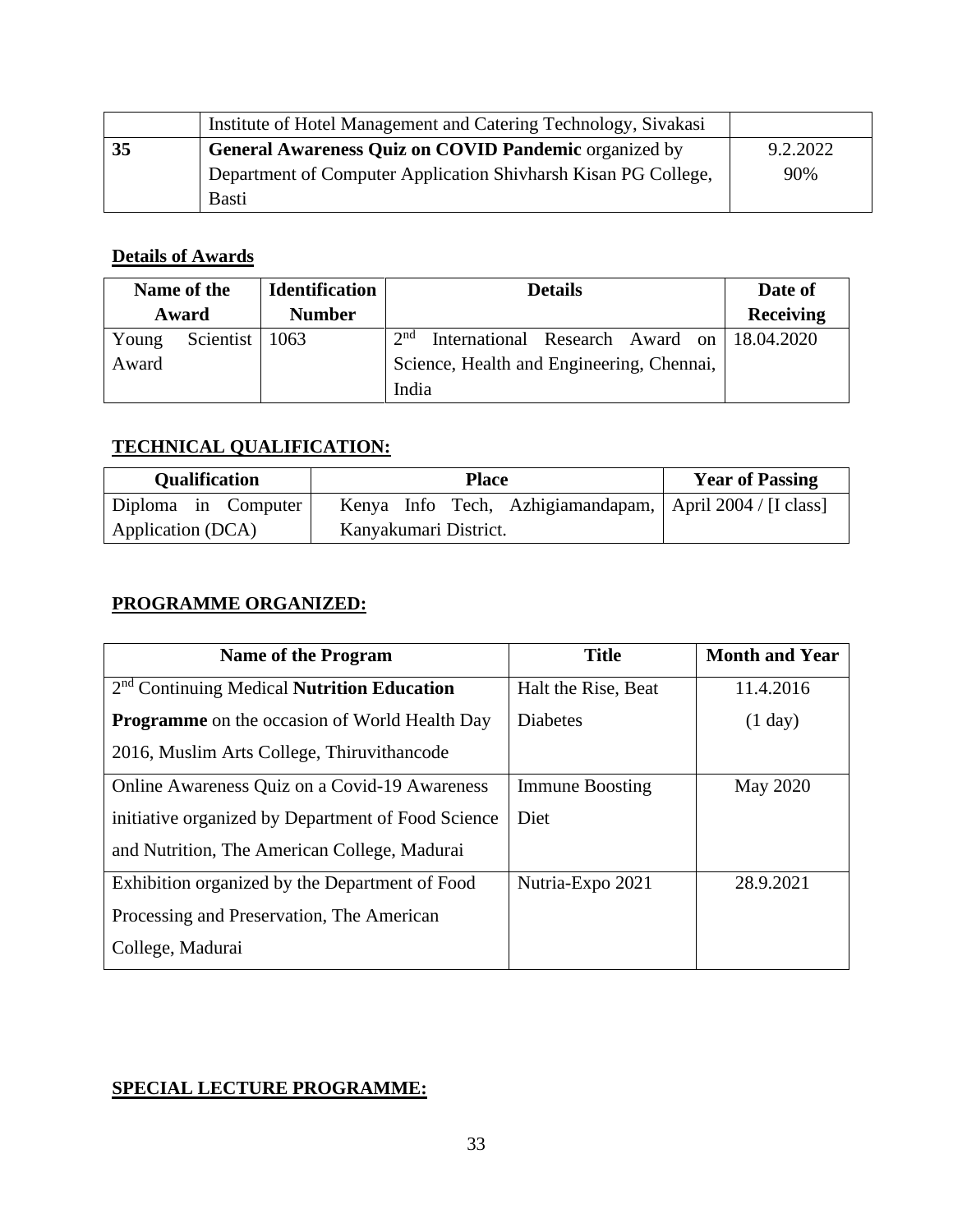| <b>Special Lecture</b>                           | <b>Place</b>                               | <b>Date</b>            |
|--------------------------------------------------|--------------------------------------------|------------------------|
| <b>Understanding Child Development</b>           | <b>Integrated Child Development Scheme</b> | 07.06.2016             |
| Aspects, Stages, Milestones,                     | Organizing "Early Child Care and           | at $2.00 \text{ pm}$   |
| Characteristics, Domins of Child                 | Education Training Programme" at           | to 5.00 pm.            |
| Development, What are the activities and         | Killiyoor, Kanyakumari District            |                        |
| Tasks that Childrens between 0-3 years           |                                            |                        |
| and 4-6 years like to do                         |                                            |                        |
| <b>Understanding Child Development</b>           | <b>Integrated Child Development Scheme</b> | 13.06.2016             |
| Aspects, Stages, Milestones,                     | Organizing "Early Child Care and           | at $2.00 \text{pm}$ to |
| Characteristics, Domins of Child                 | Education Training Programme"<br>at        | 5.00 pm.               |
| Development, What are the activities and         | Nagercoil, Kanyakumari District            |                        |
| Tasks that Childrens between 0-3 years           |                                            |                        |
| and 4-6 years like to do                         |                                            |                        |
| <b>Understanding Child Development</b>           | Integrated Child Development Scheme        | 15.06.2016             |
| Aspects, Stages, Milestones,                     | Organizing "Early Child Care and           | 10.00am<br>at          |
| Characteristics, Domins of Child                 | Education Training Programme"<br>at        | to $1.00$ pm.          |
| Development, What are the activities and         | Peyankuzhi, Kanyakumari District           |                        |
| Tasks that Childrens between 0-3 years           |                                            |                        |
| and 4-6 years like to do                         |                                            |                        |
| Understanding Child<br>Development               | Integrated Child Development Scheme        | 29.06.2016             |
| Milestones,<br>Aspects,<br>Stages,               | Organizing "Early Child Care and           | at 10.30am             |
| Domins<br>Child<br>Characteristics,<br>of        | Education Training Programme"<br>at        | to $1.00$ pm.          |
| Development, What are the activities and         | Munchirai, Kanyakumari District            |                        |
| Tasks that Childrens between 0-3 years           |                                            |                        |
| and 4-6 years like to do                         |                                            |                        |
| Understanding Child<br>Development               | <b>Integrated Child Development Scheme</b> | 30.06.2016             |
| Milestones,<br>Aspects,<br>Stages,               | Organizing "Early Child Care and           | 10.00am<br>at          |
| Characteristics,<br>Domins<br>Child<br>of        | Education Training Programme"<br>at        | to 12.00 pm.           |
| Development, What are the activities and         | Melpuram, Kanyakumari District             |                        |
| Tasks that Childrens between 0-3 years           |                                            |                        |
| and 4-6 years like to do                         |                                            |                        |
| District<br>Resource Person<br>in<br>Level       | Sri Iyyappa College, Chunkankadai          | 02.09.2016             |
| National Nutrition Week Celebration 2016         | organized<br>by<br>Integrated<br>Child     |                        |
|                                                  | Development Scheme, Kanyakumari            |                        |
|                                                  | District                                   |                        |
| District<br>Resource<br>Person<br>in<br>Level    | Nanjil Catholic College of Arts and        | 06.09.2016             |
| <b>National Nutrition Week Celebration 2016</b>  | Science, Kaliyakkavilai organized by       |                        |
|                                                  | Integrated<br>Child<br>Development         |                        |
|                                                  | Scheme, Kanyakumari District               |                        |
| for<br>Food<br>Fest<br>Resource<br>Person<br>the | R.P.A<br>College<br>of<br>Education,       | 16.10.2018             |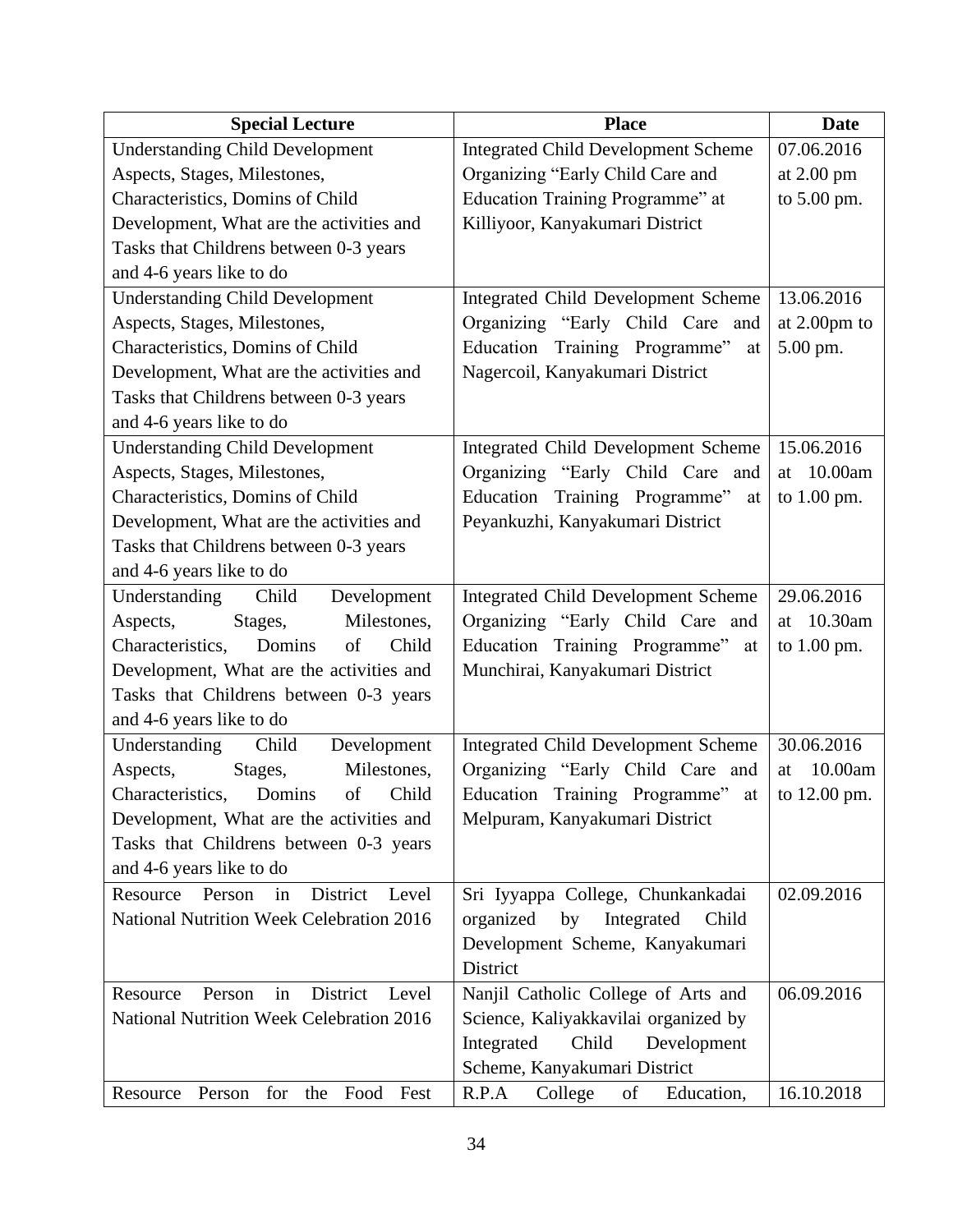| Competition for B.Ed Student Teachers  | Viricode,<br>Mamoottukadai,           |            |
|----------------------------------------|---------------------------------------|------------|
|                                        | Kaanyakumari District                 |            |
| Guest Lecture on the Subject Nutrition | Department of Nutrition<br>and        | 21.10.2019 |
| and Food Science                       | Dietetics, Oriental Catering College, |            |
|                                        | Madurai                               |            |

### **REVIEWER CERTIFICATE:**

| <b>Name of the Program</b>                                             | <b>Month and Year</b> |
|------------------------------------------------------------------------|-----------------------|
| 4 <sup>th</sup><br>National Conference on Current and Emerging Process | 20.2.2021             |
| <b>Technologies,</b> Department of Food Technology, Kongu Engineering  |                       |
| College, Perundurai, Erode                                             |                       |

#### **EXTERNAL EXAMINER:**

| <b>Position</b> | Course                              | <b>Purpose</b>                              | <b>Date</b> |
|-----------------|-------------------------------------|---------------------------------------------|-------------|
| <b>Question</b> | <b>B.Sc Nutrition and Dietetics</b> | Semester Examination November               | 28.8.2018   |
| paper           | Food Microbiology 15UNDC61          | 2018, Sadakathullah Appa College,           |             |
| setter          |                                     | Thirunelveli                                |             |
| Question        | <b>B.Sc Nutrition and Dietetics</b> | Semester Examination April 2019,            | 10.1.2019   |
| paper           | Food Microbiology 15UNDC61          | College,<br>Sadakathullah<br>Appa           |             |
| setter          | Preservation<br>Techniques          | Thirunelveli                                |             |
|                 | 15UNDC62                            |                                             |             |
| Question        | <b>B.Sc Nutrition and Dietetics</b> | Semester Examination April 2019, 01.02.2019 |             |
| paper           | Development<br>Human                | Sadakathullah<br>Appa<br>College,           |             |
| setter          | 18UCND12                            | Thirunelveli                                |             |
| Question        | <b>B.Sc Nutrition and Dietetics</b> | Semester Examination April 2019,            | 18.02.2019  |
| paper           | of<br>Nutrition<br>Principles       | College,<br>Sadakathullah<br>Appa           |             |
| setter          | 15UNDC21                            | Thirunelveli                                |             |
|                 | Food Chemistry 15UNDC22             |                                             |             |
| Question        | <b>B.Sc Nutrition and Dietetics</b> | Semester Examination April 2019,            | 20.01.2020  |
| paper           | Human Physiology 18UAND21           | Sadakathullah<br>Appa<br>College,           |             |
| setter          |                                     | Thirunelveli                                |             |
| Question        | <b>B.Sc Zoology</b>                 | Semester Examination April 2020,            | 14.02.2020  |
| paper           | Diet Therapy 18UEAN3A               | Sadakathullah<br>College,<br>Appa           |             |
| setter          |                                     | Thirunelveli                                |             |
| Question        | <b>B.Sc Nutrition and Dietetics</b> | Semester Examination April 2020,            | 17.02.2020  |
| paper           | Food Resource Management            | Sadakathullah<br>College,<br>Appa           |             |
| setter          | 15UNDA21                            | Thirunelveli                                |             |
| Question        | M.Sc Home Science – Nutrition       | Summer Examinations, November               | 26.10.2021  |
| setter          | and Dietetics Public Nutrition      | 2021, V.V.Vanniaperumal College             |             |